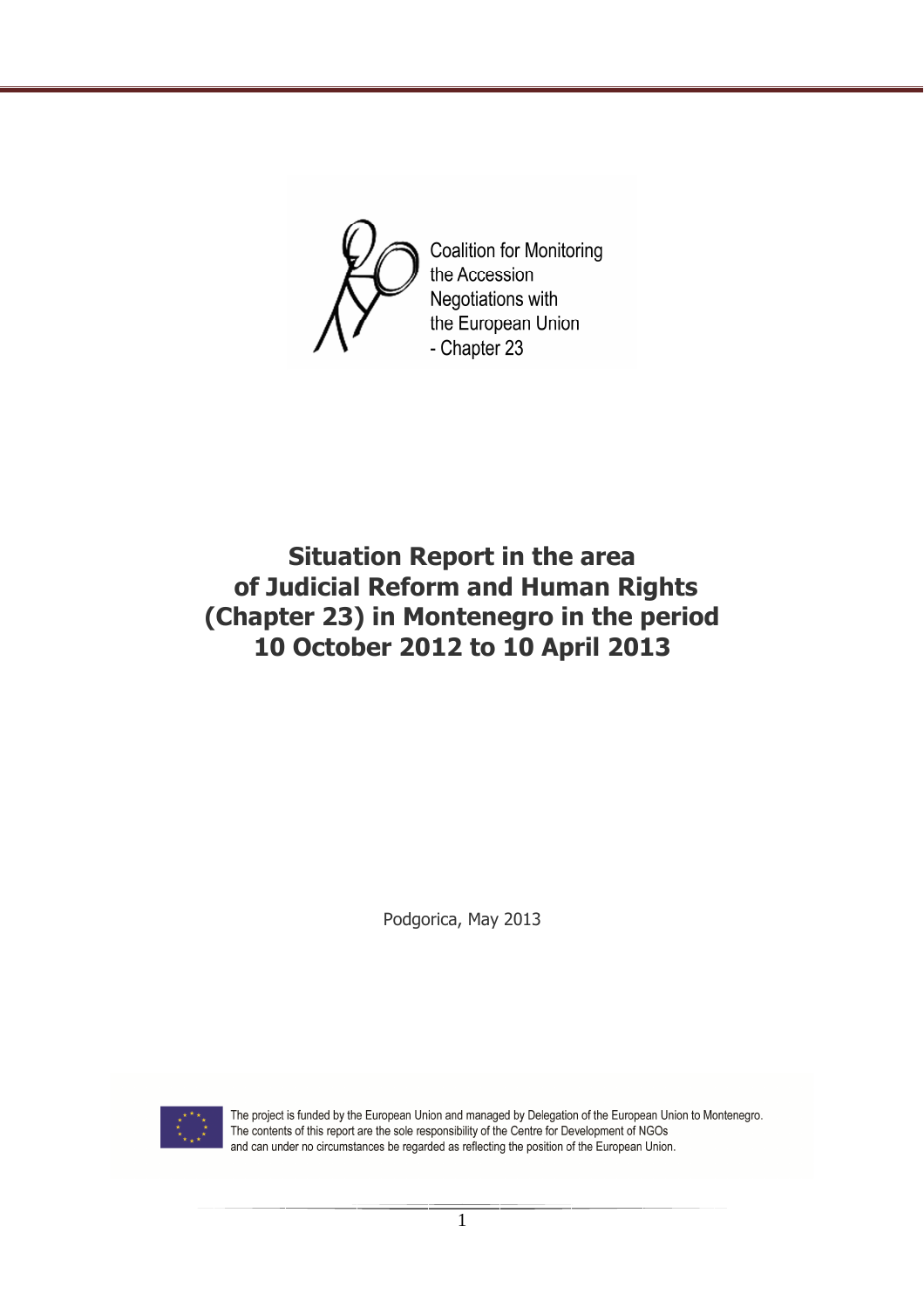#### **Imprint**

**Publisher:** 

Centre for Development of NGOs (CRNVO)

#### **Authors:**

ANIMA - Center for Women's and Peace Education; Tatjana Crepulja Association of Youth with Disabilities of Montenegro, Marina Vujačić Centre for Democracy and Human Rights (CEDEM), Marija Vuksanović Centre for Development of NGOs (CRNVO), Ana Novaković Centre for Monitoring (CEMI), Ana Selić Centre for Women's Rights; Maja Raičević Human Rights Action, Tea Gorjanc Prelević Institute Alternative; Jovana Marović, Dijana Bajramspahić Institute for Social Inclusion; Andrija Djukanović Juventas; Danijel Kalezić LGBT Forum Progress; Zdravko Cimbaljević SOS Hotline for Women and Children Victims of Violence Nikšić; Nataša Međedović

#### **Moderators:**

Marina Vuković Zorana Marković Ana Novaković Milan Šaranović

#### **Prepress and printing:** Studiografox

#### **Circulation:**  100 copies

This report was prepared as part of the "Let's make the negotiating process public" implemented by CRNVO in partnership with the Centre for Anti-discrimination EQUISTA, Democratic Centre Bijelo Polje and NGO Adria. The project is funded by the European Union through the Delegation of the European Union to Montenegro. The contents of this report are the sole responsibility of the Centre for Development of NGOs and can in no way be taken to reflect the views of the European Union.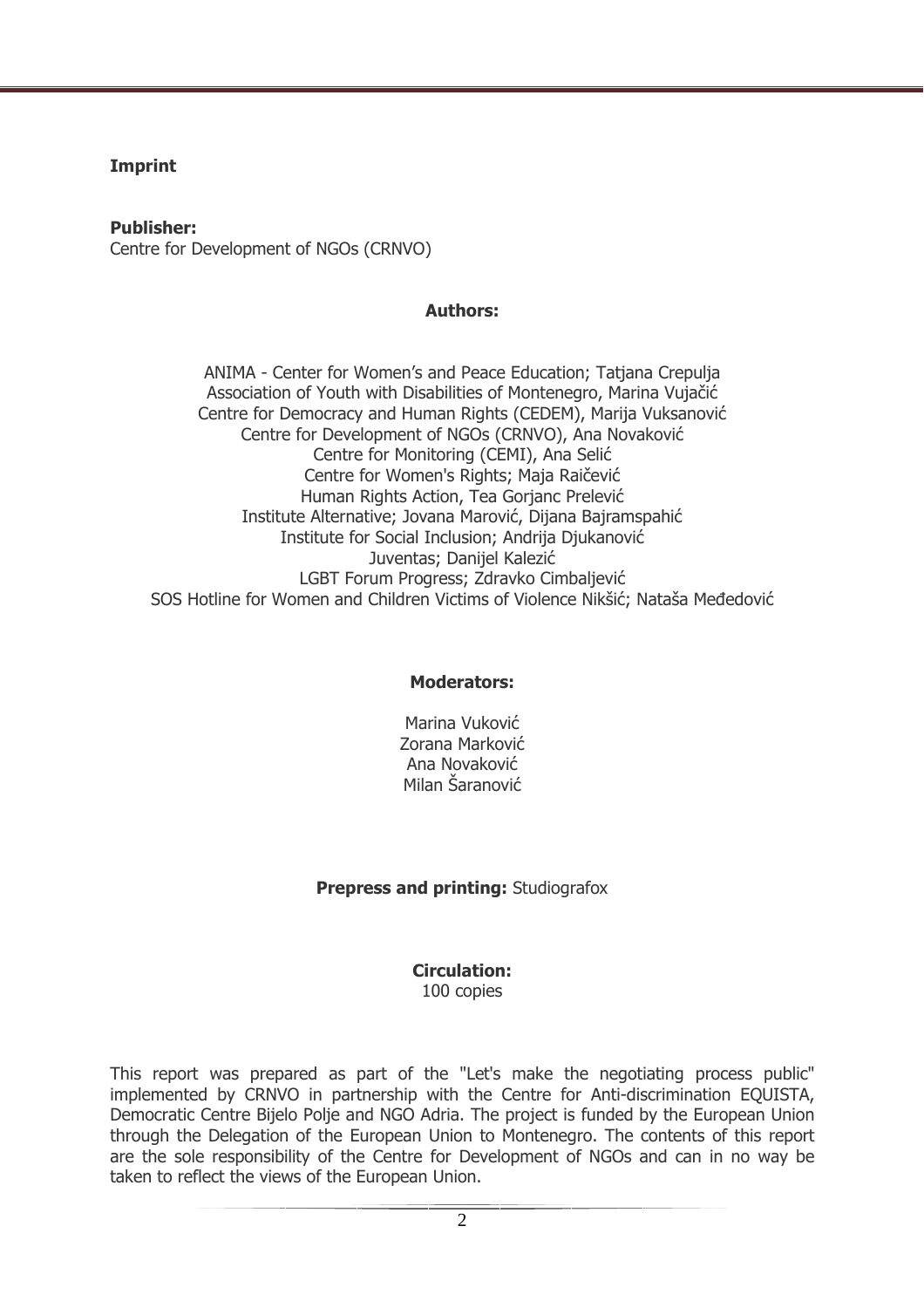## **Content**

| Introduction                                                                                                                                                                                               |  |
|------------------------------------------------------------------------------------------------------------------------------------------------------------------------------------------------------------|--|
| Overview of the State - Justice Reform                                                                                                                                                                     |  |
| Overview of the State - Combating Corruption <b>Community</b> 23                                                                                                                                           |  |
|                                                                                                                                                                                                            |  |
| Overview of the State - Civil Society Development <b>Constructs</b> 23                                                                                                                                     |  |
| Recommendations to the European Commission <b>Commission Commission Commission Commission Commission Commission Commission Commission Commission Commission Commission Commission Commission Commissio</b> |  |
| Bibliography                                                                                                                                                                                               |  |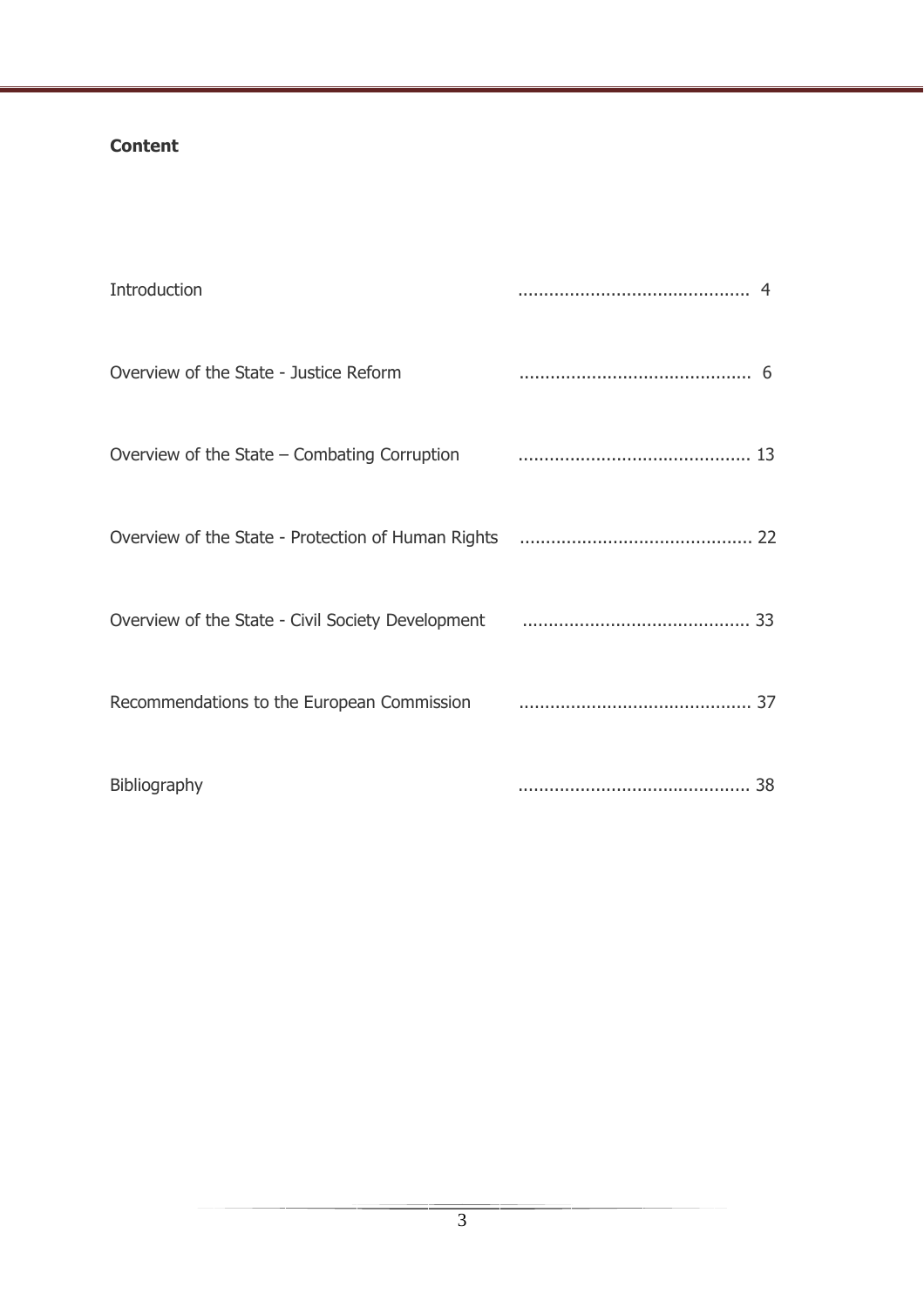### **Introduction**

Coalition of NGOs for Monitoring the Accession Negotiations with the European Union under Chapter 23 - Judiciary and Fundamental Rights was established in July 2012 with the longterm goal to contribute to the significant improvement in the protection of human rights of the citizens of Montenegro. Coalition comprises organizations with the extensive experience in the area of judicial reform, fight against corruption, the protection and promotion of human rights and civil society development, namely: Association of Youth with Disabilities of Montenegro, the Anima - Centre for Women's and Peace Studies, Centre for Antidiscrimination EQUISTA, Centre for Democracy and Human Rights (CEDEM), Monitoring Centre (CEMI), Centre for Development of NGOs (CRNVO), Centre for Women's Rights, European Movement in Montenegro, Human Rights Action, Institute Alternative, Institute for Social Inclusion, Juventas, LGBT Forum Progress, SOS Hotline for Women and Children Victims of Violence Nikšić, Women's Safe House.

Aware of the importance of the initiation of the most challenging phase in the European integrations currently faced by Montenegro, the negotiation stage, it is our intention to monitor from the very beginning the course of the negotiation process, its transparency and quality, as well as the reforms implemented by state authorities in the areas covered by the chapter 23, and the effect of these reforms on the quality of life of the people of Montenegro.

The report at hand is intended to provide independent information and observations prior to the publication of the European Commission's Montenegro Progress Report 2013, on the level of reforms undertaken in the areas of *judicial reform, anti-corruption, protection of* human rights and the development of civil society from the date of the EC Montenegro Progress Report 2012, ended with 10 April 2013.

Overview of the state in all areas is accompanied by specific recommendations for the improvement of the state, implementation of which, in our opinion, is necessary before the official opening of the negotiation process between Montenegro and the European Union on Chapter 23.

A special segment of the report is devoted to the recommendations to the European Commission to upgrade the manner of reporting on Montenegro's progress, so as to contribute to ensuring the full transparency in the negotiation process and to take specific measures in judicial reform, fight against corruption and protection of human rights in accordance with its competences.

From the very beginning the Coalition argued that only the properly informed citizens can make objective decisions on Montenegro's readiness to join the European Union. Transparency of the negotiation process under Chapter 23 must be at the highest level of the beginning of the negotiation process, as these are country-specific political criteria. This is why we ask for the public discussion regarding draft action plans for Chapter 23, reports to be made available to the public on the implementation of action plans for the opening of negotiations on Chapter 23 and the negotiating position of Montenegro for Chapter 23.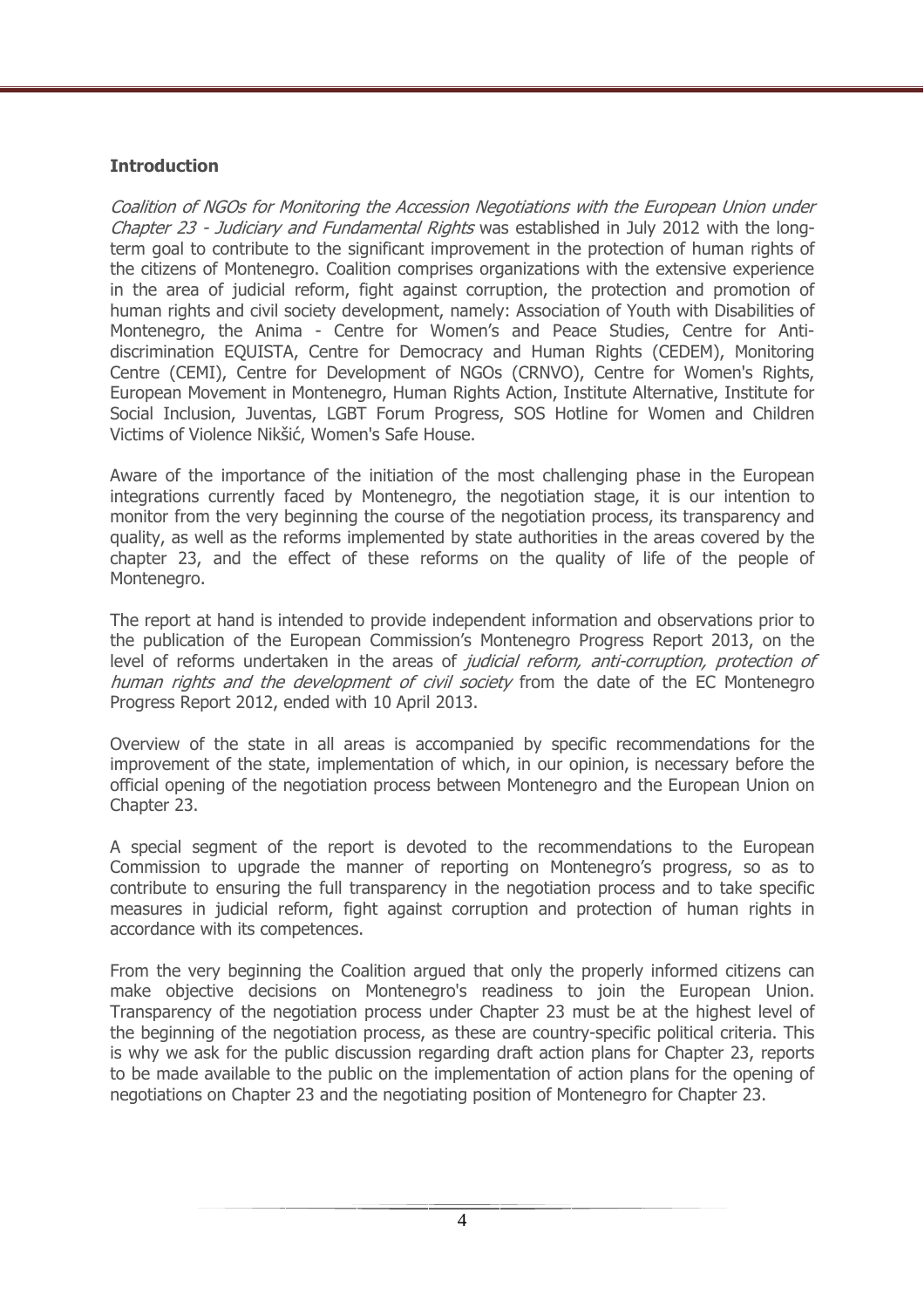**Although the normative framework on human rights, anti-corruption and the development of civil society was promoted, under-tempered and/or ineffective institutional mechanisms and inadequate implementation of the legislative framework make the situation in these areas only somewhat acceptable in practice. On the other hand, the situation in the area of judicial reform is still unsatisfactory. A common feature of the current situation in each of these areas is the lack of political will to get to the core of positive change.** 

The following pages provide a detailed explanation of the above ratings.

### **Members of the Coalition:**

ANIMA - Centre for Women's and Peace Education Association of Youth with Disabilities of Montenegro Centre for Anti-discrimination EQUISTA Centre for Democracy and Human Rights (CEDEM) Monitoring Centre (CEMI) Centre for Development of NGOs (CRNVO) Centre for Women's Rights European Movement in Montenegro Human Rights Action Institute Alternative Institute for Social Inclusion **Juventas** LGBT Forum Progress SOS Hotline for Women and Children Victims of Violence Nikšić Women's Safe House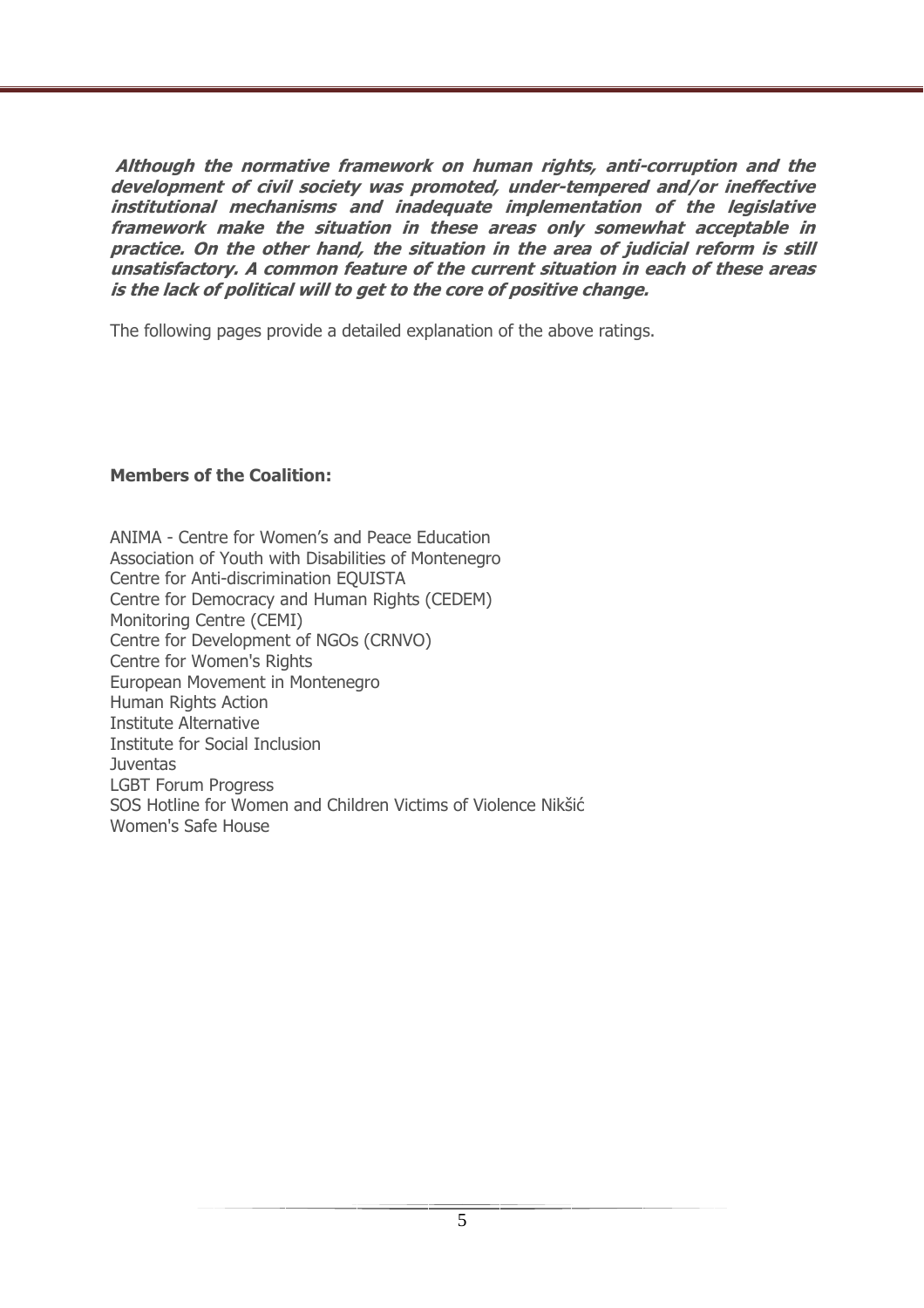# **I Judicial reform**

### **ASSESSMENT OF THE SITUATION**

The current situation in the area of judicial reform is unsatisfactory, formal obligations are mainly not fulfilled or are fulfilled improperly, thus preventing any positive change.

#### **EXPLANATION OF THE ASSESSMENT OF THE CURRENT SITUATION**

#### **Key developments as regards this issue and the related reform activities, starting from the date of the EC Progress Report (10 October 2012) ending with 10 April 2013**

Some progress has been made regarding the transparency of the courts and the Judicial Council. General legal views and opinions of the Supreme Court of Montenegro are available on the website of the Court, as well as a part of the decisions of the ordinary courts and the Constitutional Court. Official reports show progress in terms of dynamics of the resolution of backlog cases, and continued actions regarding the implementation of JIS (Judicial Information System) in terms of compiling court cases and providing training for technical staff.

Although insufficient space for the presence of public at trials was observed in almost all courts in Montenegro, we nevertheless monitor progress. At the High Court in Podgorica and High Court in Bijelo Polje, the main courtrooms are overhauled, and now seat up about 60 guests, possess equipment for audio and video recording, and provide good conditions for holding trials.

The Draft Judicial Reform Strategy 2013-2018 is in preparation, but no prior public discussion of the results of the implementation of the previous strategy has been held.

The Court Network Rationalization Analysis has been adopted, which included the issues of territorial and subject-matter jurisdiction of the courts, the impact of new legislation on the judicial network streamlining, and an overview of the current number of judges, public prosecutors, officers and employees of the judiciary. An Analysis of the capacities of the Judicial Training Centre has been conducted for project purposes aimed to provide technical assistance to Montenegro, which is to be implemented by the European Centre for Judges and Lawyers. A working group has been formed to prepare an analysis of the needs for the changes and amendments to the Criminal Procedure Code, and the Draft Law on Changes and Amendments to the Criminal Code of Montenegro has been adopted. Several bilateral agreements on legal assistance in civil and criminal matters and mutual enforcement of court decisions in criminal matters with Macedonia, Kosovo and Bosnia have been concluded. There are ongoing consultations with the European Union's Judicial Cooperation Unit EUROJUST on the start of negotiations to conclude agreements on cooperation.

#### **Key obstacles regarding this area and related reform activities**

**Constitutional reform is not implemented**, or was certain until April 2013 when it will be implemented, although the Government of Montenegro on 24 Feb 2011 adopted the Analysis of the need to amend the Constitution to strengthen the independence of the judiciary, on the basis of which amendments to the Constitution have been proposed.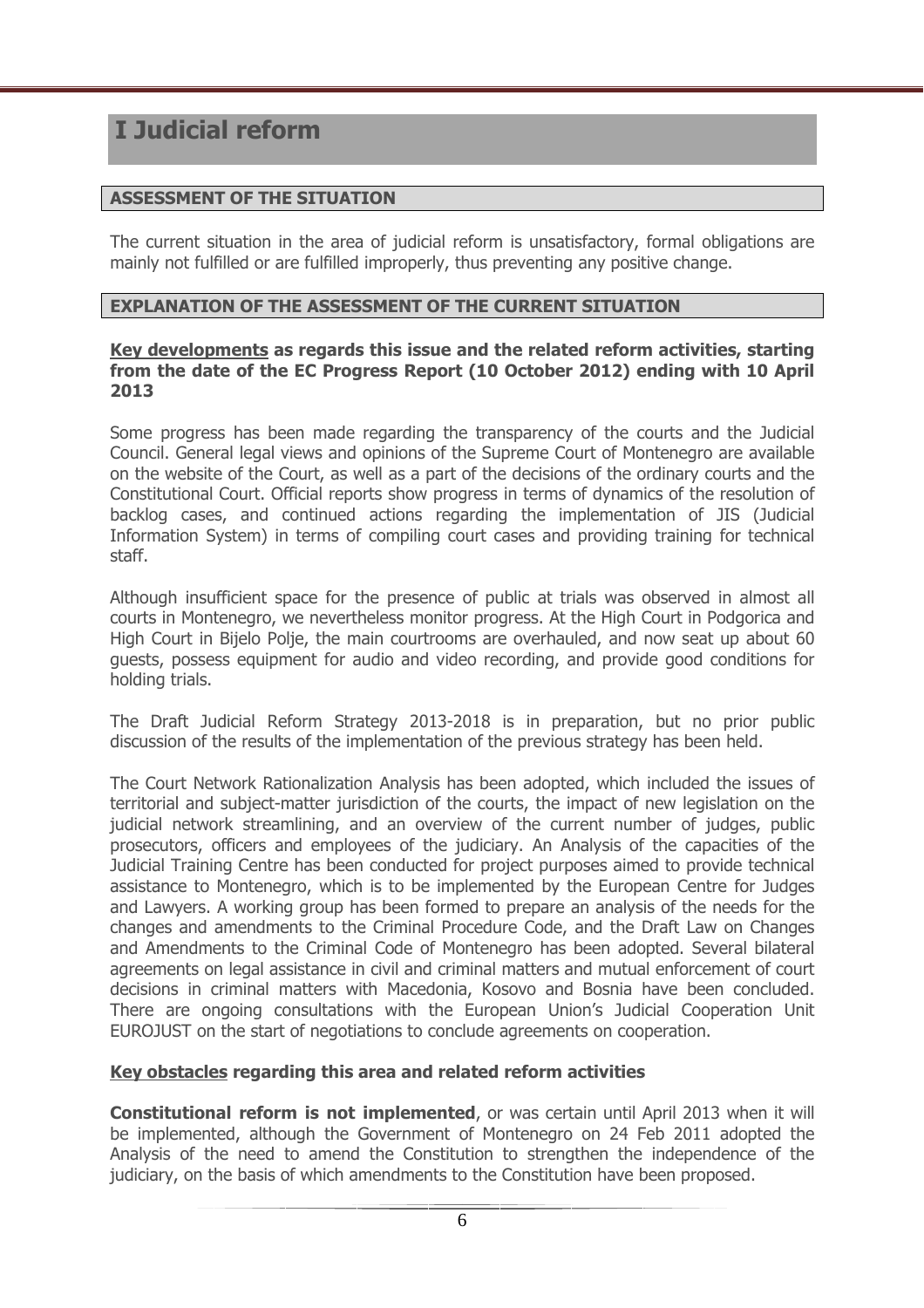The proposed amendments have not provided for all the necessary safeguards against political interference in the appointment of judicial officials, or the conditions for their full independence, so it will be necessary to provide for the reform of the Law following the reform of the Constitution.

Sufficient constitutional guarantees for the **independence of the judiciary** have not been provided, and the slow pace of constitutional change and the lack of consensus on possible solutions further complicate the regulation of this issue. Constitutional changes shall not provide all the necessary guarantees, which would have to be introduced through further amendments to relevant laws on the judiciary, which is still under discussion.

Constitutional position of the **prosecution** is not resolved adequately, nor provided the necessary safeguards against political interference in the election of prosecutorial staff. In spite of the increased budget appropriations, the Plan of the implementation of the Criminal Procedure Code was not fully implemented as regards the number of new employees and providing the spatial - technical conditions for the operation. There were no dismissal procedures; one disciplinary action has been initiated, while employment to one deputy prosecutor terminated due to retirement. Despite the existence of new criminal justice institutions, especially alternative ways of case settlement, such as guilty plea agreements, and new investigative powers for the purpose of more efficient prosecution of corruption offenses, these mechanisms are not sufficiently applied in practice. Despite the increasing number of criminal charges, the number of prosecutions is almost the same compared to the previous year. Instructive deadlines for action on criminal charges are emphasized as problems; and the way prosecutors legally qualify specific criminal offenses, as well as dismissal of criminal charges or a termination of the prosecution in certain politically *sensitive* cases. In addition, there is the issue of the quality of evidence gathered through prosecutorial investigation, as evidenced by the number of acquittals.

Current legislation allows a high **concentration of authority** in the Chief Justice, who is also the President of the Judicial Council. There are no assurances that half of the members of the Judicial Council, except for Judges, will not be politically engaged or associated persons, enabling a political impact in the future as well.

Continuous **training for the judiciary** is being carried out, but not all the judges are required to attend, and each judge is not guaranteed a certain number of working days per year for educational purposes. The capacities of the Judicial Training Centre are not sufficient. In practice, we observed **lack of understanding and sensibility** amongst judges and public prosecutors for language terms directly or indirectly related to gender equality (discrimination, mobbing, economic violence and violence against women), discrimination of sexual minorities, as well as the absolute prohibition of torture and illtreatment. In relation to **the lack of understanding for the essence of the prohibition of discrimination by judges, especially when it comes to sexual minorities**, it has been noticed a lack of understanding for the need to protect the identity and privacy of LGBT persons in court proceedings. In relation to violence against women, there is mild penal policy, even when the victims are minors.

In relation to **the international standard of absolute prohibition of torture and other ill-treatment**, and in particular the obligation of effective prosecution of serious allegations of torture and ill-treatment, based on the conduct of the courts a very mild penal policy was noticed, which is not up to standard, as well as a lack of thorough investigation of allegations of the origin of violations, or the circumstances of the case which indicate to the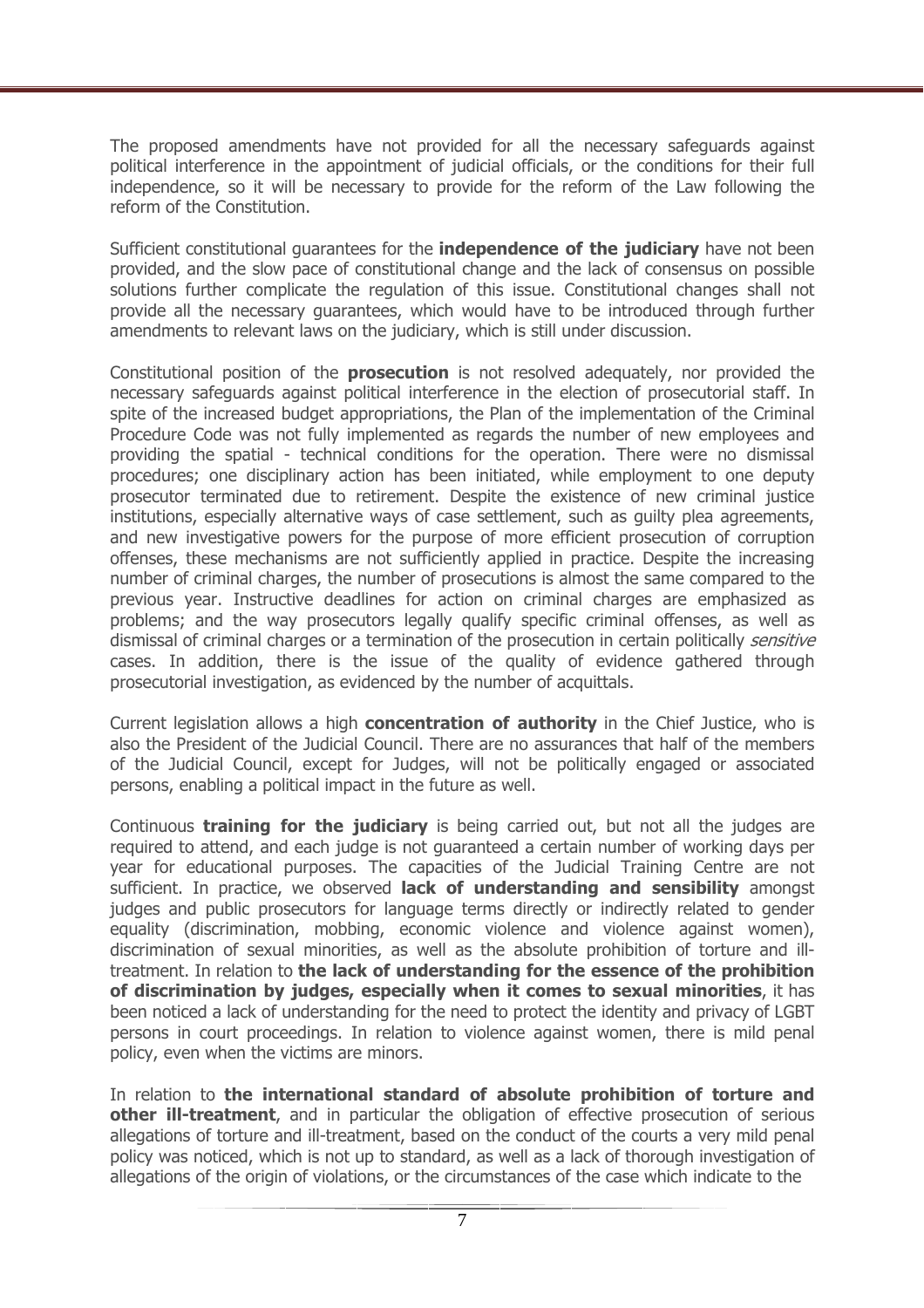accountability of public officials. $<sup>1</sup>$  In relation to the conduct of prosecutors, it was observed</sup> that investigations are often lead inefficiently and ineffectively, that the investigation or charges do not include all persons apparently involved in the event, and that the obvious high-profile cases of torture and other abuses are not prosecuted despite the recommendations of international bodies on the protection of human rights. $2$ 

**Work of the Prosecutorial and Judicial Council is still not sufficiently transparent,** although there has been progress. There has been some decline in public confidence in the judiciary as compared to the previous year  $(2.5\%)$ .<sup>3</sup>

**There is no regular assessment of judges**, nor prescribed parameters for the evaluation of the criteria for the assessment of candidates for judges or advancing judges, which would provide objective and balanced assessment.

The Judicial Council has not issued regulations which should have been yielded back in 2010 in accordance with its Action Plan and thus provided an objective and balanced assessment of judges and judicial candidates.<sup>4</sup> The criteria and sub-criteria for the selection and promotion of judges have remained incomplete because the bylaws still do not set standards for their evaluation (standards exist only for one sub-criterion that comprises 5% of the assessment of candidates in the first election for the judge). There is not yet a legal document that specifies how to assess the quality of the work of judges, nor the system of regular evaluation of their work, which would provide certainty in making decisions on the advancement, or calling for accountability. The current, unspecified system of assessing the quality of work of judges is illogical and incomplete, so that the evaluation of the progress of the judges is left to the subjective evaluation of the Judicial Council, which does not provide equal and objective assessment.

Although the Judicial Council has certain financial powers, **financial independence and equality of the judiciary** in relation to the other two branches of the government has not been achieved. The annual budget for year 2012, instead of the required 31 million euros for the judiciary allocated only 19 million. The final decision regarding the proposed budget for the courts is adopted by the executive power, which affects the functionality and independence of the judiciary.

**Respect for the right to trial within a reasonable time** is not sufficiently secured in practice. The work of the courts is hindered by inadequate court delivery, contempt of court orders by state institutions, the inefficiency of the experts, and obstruction of the parties themselves. In monitoring the trials, we observed that trials are often delayed due to the unjustified absence of witnesses, expert witnesses and the absence of the accused, the defense counsel and the public prosecutor. One of the causes of delay in the trials is that expert witnesses are not prepared to give the expert opinions and findings before the court.

 $\overline{a}$ 1 "Prosecution of Torture and Ill-Treatment in Montenegro", Human Rights Action, Podgorica, 2013 (http://www.hraction.org/wp-content/uploads/Izvjestaj-Procesuiranje\_mucenja\_i\_zlostavljanjamart2013.pdf)

<sup>&</sup>lt;sup>2</sup> " Prosecution of Torture and Ill-Treatment in Montenegro", Human Rights Action, Podgorica, 2013 (http://www.hraction.org/wp-content/uploads/Izvjestaj-Procesuiranje\_mucenja\_i\_zlostavljanjamart2013.pdf)

<sup>3</sup> Political Public Opinion, CEDEM, Podgorica, March 2013, pages 5 and 6

<sup>4</sup> See "Judicial Council of Montenegro – Analysis of Operation 2008-2012", Human Rights Action, Podgorica, July 2012. The newest report is to be published, ending with March 2013 (http://www.hraction.org/wpcontent/uploads/JC\_OPERATION\_ANALYSIS\_EN.pdf)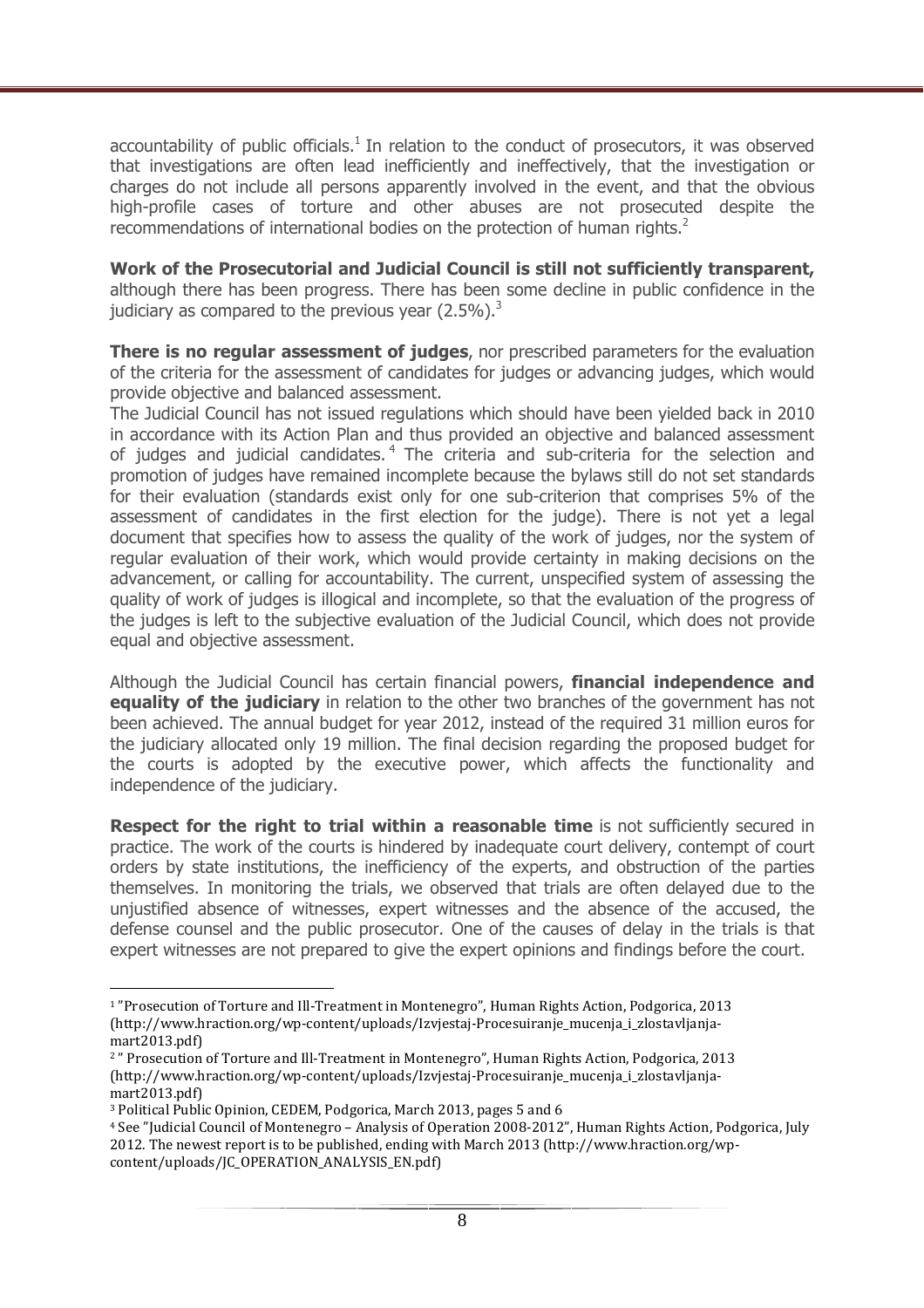There have been observed cases in which the expert witnesses engaged in the assessment of legal facts, which challenged the neutrality of the expert witness, as the expert witness with his inappropriate remarks prejudiced the question of liability of the defendant in a manner that goes beyond the relevant expertise. The court in most of these cases did not sanction expert witnesses, but postponed hearings and ordered additional expertise, which violates the rights of the parties to a trial within a reasonable time. There was no progress in this area over the previous year. Also, lack of efficient cooperation between the state and other entities with courts often leads to unnecessary delays in proceedings. There is still no Roma language interpreter on a permanent list of interpreters, leading to frequent delays of trials, and preventing the conduct of proceedings within a reasonable time in a language that the accused understands. Also, pending lawsuits for discrimination last for too long, contrary to the required emergency treatment, prescribed by the Law against Discrimination. As regards the court procedures in criminal cases observed problems relate to the duration of the procedure of exercising mutual legal assistance in criminal matters with a foreign element, and a relatively high degree of reversals (24.02%) and overruled decisions  $(7.08\%)$ .<sup>5</sup> Especially disturbing are too long trials and even two reversals in cases of special importance such as war crimes in the nineties (the case Morinj) or organized crime (murder of police inspector Šćekić from 2005). The principle of urgency is not respected in the proceedings related to the violation of protective measures in cases of domestic violence.

The principle of **party public is generally respected**, but there are still architectural barriers to access courts (not a single building in Montenegro which houses the Court has been fully adapted to the needs of persons with disabilities).

**The presence of the general public** is limited by reduced physical capacities of courtrooms. <sup>6</sup> When it comes to the publication of the judgment, the problem is the inconsistency of procedural laws with international standards and practice of the European Court of Human Rights.<sup>7</sup> Judgment in Civil Procedure is not pronounced publicly; litigation documents are available to the parties and the general public only if there is a legitimate interest. The fulfillment of this legal standard is assessed based on the discretion of the presiding judge or the president of the court, which is contrary to the essential principles of the publicity. The public information system of the courts is not uniform.

Institutes of settlement, mediation and peaceful resolution of labor disputes are not used enough.<sup>8</sup> Partial translating of the content of the statements made at the trial for the accused or slow translation and the production of evidence to the accused in cases with an international element violates **the right to equality of arms, i.e. the right to a fair trial.** 

The legal framework governing **access to justice is not** sufficiently in line with European standards, **in terms of the types of procedures that can be granted free legal aid**, and ways, conditions and procedures for exercising this right. When it comes to legal aid, the law does not recognize, *explicite*, victims of torment, torture and discrimination as potential beneficiaries of aid, or civil society organizations as its providers. The right to free legal aid cannot be achieved in the compensation proceedings relating to defamation and insult, in

<sup>5</sup> Performance Report of Courts 2012

<sup>6</sup> The Final Report on Trial Monitoring, CEDEM, Podgorica, October 2012

<sup>7</sup> More detail at: http://cedem.me/sr/publikacije/viewdownload/13-publikacije/281-policy-paperjavnoobjavljivanje-presuda.html

<sup>8</sup> Performance Report of Courts 2011; Draft Analysis of the enforcement of the Law on Free Legal Aid, CEDEM, March, 2013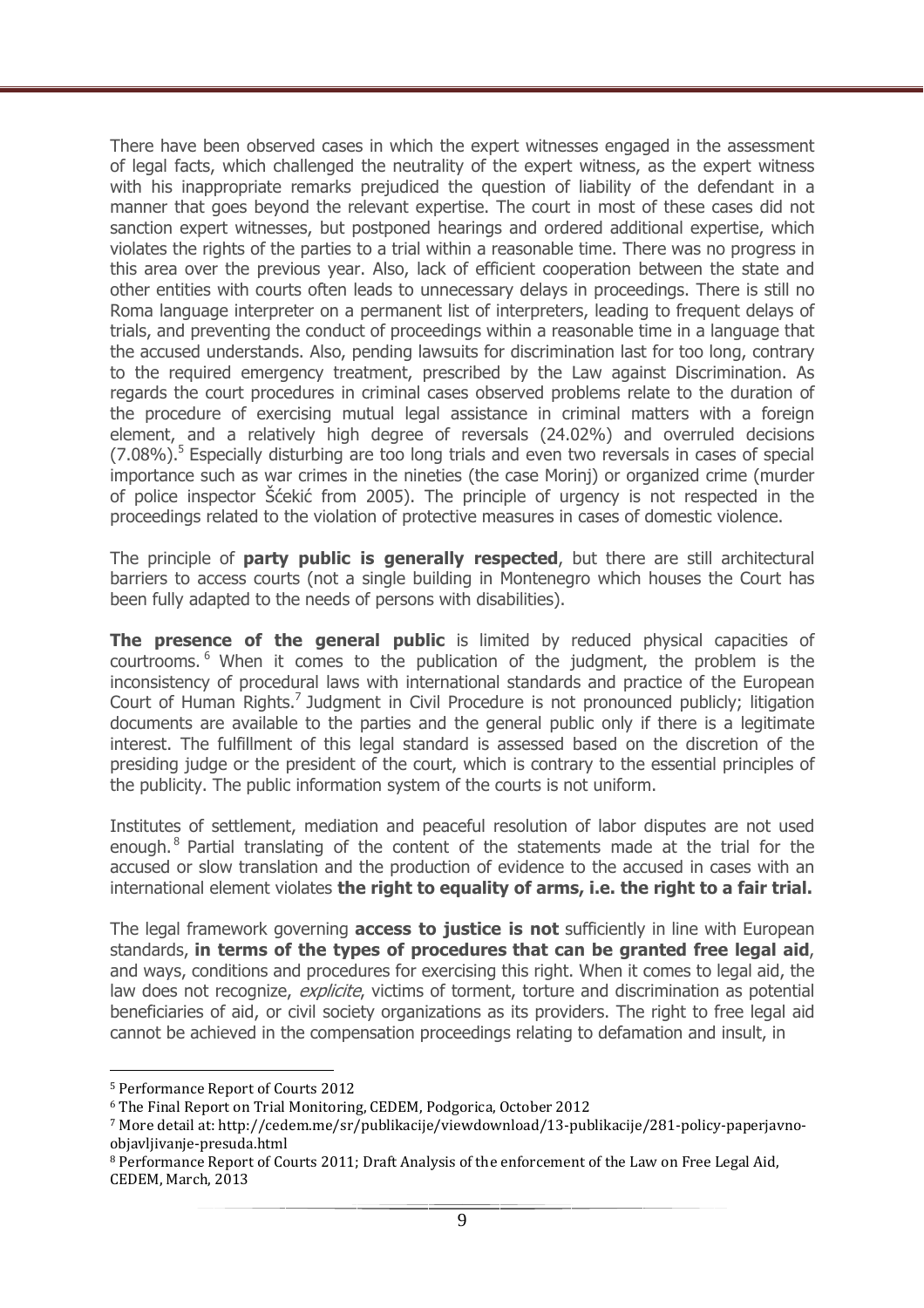administrative proceedings to which binds the largest number of violations, or in proceedings before international institutions (except in the creation of the act initiating the proceedings before the European Court of Human Rights). These solutions are not in line with the practice of the European Court, because the state can be held responsible for denial of the right to legal aid both in connection with the right of access to court and in respect of these proceedings, especially if it has serious consequences for the financial and social status of the applicant or if the exercise of the right before an administrative authority is the presumption of legal proceedings. This raises the question of the availability of legal aid to persons who challenge the decision of the authority competent for legal aid (in the situation in which the procedure was initiated due to the realization of the right to free legal aid, it is unlikely to expect that same person will be able to bear the costs of administrative proceedings). The application of the law is affected by the complicated procedure of obtaining the necessary documents, which sometimes requires certain financial allocations by applicants (these procedures are required in the exercise of the right to legal advice/information, as the law provides no exception in this regard); then the means test prescribed by the law and the application of legal provisions relating to the property or property rights that generate income the nominal value of which is significantly different from their real values. The exceeding of the legal limit for request processing is notable, and uneven application of the law. Mechanisms and indicators for monitoring the quality of legal aid are not developed.

Since the establishment of the **Commission to report corruption** in the Judicial Council two complaints against judges were filed, in both cases the Commission found that there was no violation of the code of ethics of judges. During the period covered by the report, there were no complaints against judges, nor any prosecution of complaints made by citizens to the Commission.

Application of JIS (Judicial Information System) allows for the collection of statistical data, but not for the electronic filing of court documents and checking mechanism for random assignment of cases. Collections of court decisions are not available, except for a part of the decisions of the Supreme Court and the Administrative Court. Courts publish final decisions only, following the anonymization process that takes a long time and limits the timely access to decisions. Although a significant number of the translations of judgments of the European Court of Human Rights have been published, the regular courts rarely rely on the law of the European Court of Human Rights, the progress is noticeable only in the Constitutional Court.

## **PROPOSED PRIORITY CHANGES**

Prior to the opening of negotiations in the framework of negotiations on Chapter 23 the Government of Montenegro should take the following actions in order to achieve sustainable change in this area, including

## **In normative terms:**

- $\checkmark$  Urgently implement constitutional reform initiated in accordance with the recommendations of the Venice Commission;
- $\checkmark$  Define within the Constitution the composition and the mandate of the Prosecutorial Council for the election of state prosecutors, other than the Chief State Prosecutor, who should be elected by the Parliament with 2/3 majority votes, in accordance with

 $\checkmark$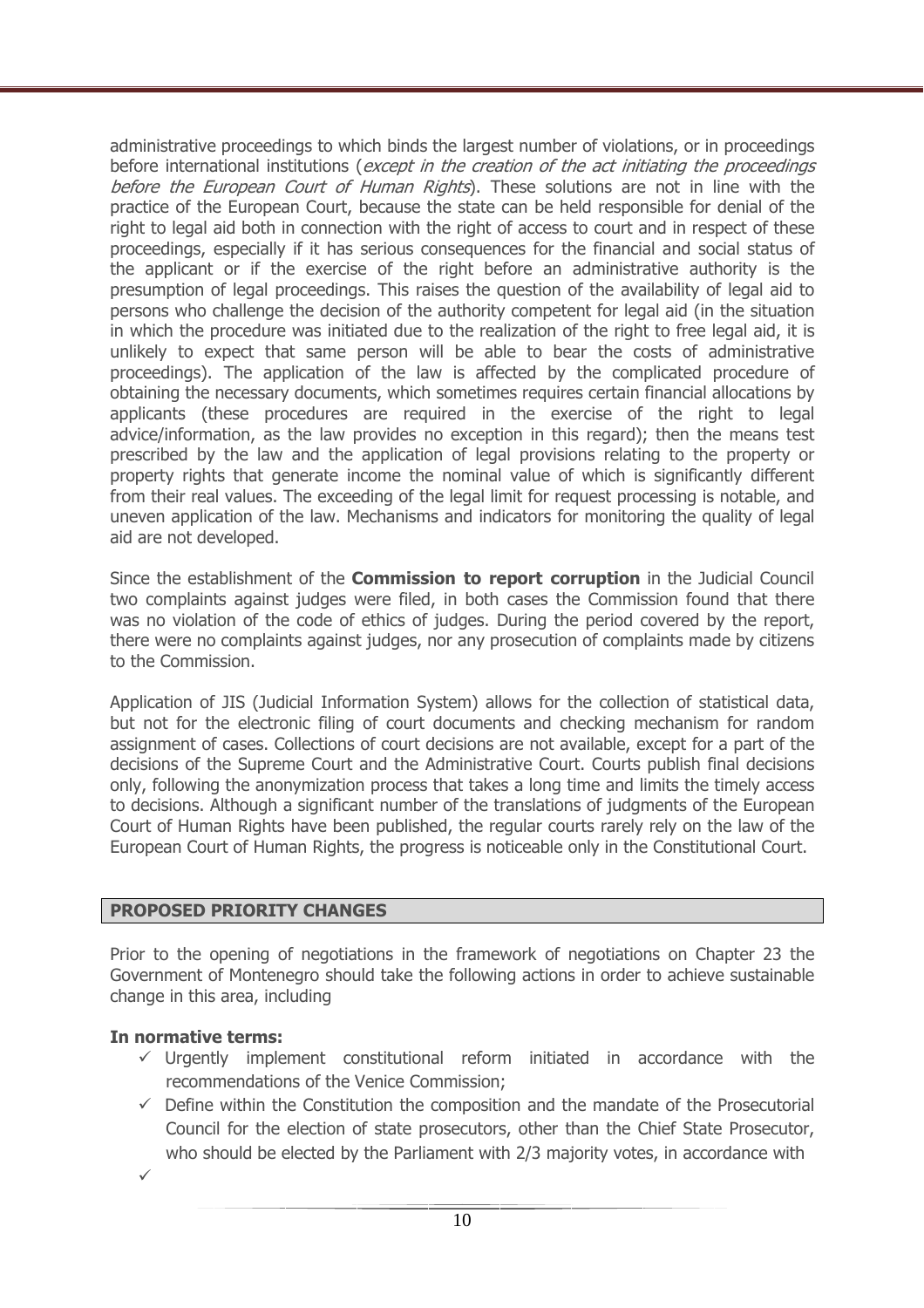the recommendation of the Venice Commission. In the case political blockade Chief State Prosecutor should be elected by the Parliament with 3/5 majority votes;

- $\checkmark$  Align the Law on the Courts, the Law on Judicial Council and the Law on the State Prosecutor's Office, because it is likely that the proposed constitutional reform will not fully provide for all the necessary safeguards against political interference in the appointment of judges and prosecutors;
- $\checkmark$  Ensure that each member of the Prosecutorial Council, whose mandate has expired, shall remain in office until the appointment of a new member or members of the Prosecutorial Council. If the Constitution fails to stipulate the authority competent for the selection of state prosecutors, the Law on the State Prosecutor's Office should immediately provide jurisdiction of the Prosecutorial Council, because in the meantime, of the adoption of the Constitution to the amendments to the Law on Public Prosecutor's Office a public prosecutor cannot be elected or dismissed;
- $\checkmark$  Prescribe by the laws the method of electing members of the Judicial and Prosecutorial Council from outside the ranks of judges and prosecutors, which would ensure this would be lawyers who are not politically engaged, and who are not in the conflict of interest. We suggest that these members of the Judicial and Prosecutorial Council are appointed at the proposal of non-governmental organizations;
- $\checkmark$  Improve the transparency of the Judicial and Prosecutorial Council by: making their sessions open to the public as a rule; regularly update their website; enabling each candidate inspect his/her records and other candidates' records; further explaining their decisions and displaying them with an explanation on the web site;
- $\checkmark$  Provide greater budgetary autonomy of the prosecution, through the enactment of a special law on salaries of public prosecutors and deputy prosecutors, and the salaries of the civil servants and employees at the Public Prosecutor's Office;
- $\checkmark$  Introduce mandatory regular annual evaluations of judges and prosecutors through a Special Ordinance, which would prescribe the evaluation criteria and sub-criteria, and the *working results* in particular;
- $\checkmark$  The Law on Courts and the Law on the State Prosecutor's Office should prescribe that a violation of the Code of Judicial or Prosecution Ethics is the basis for determining disciplinary liability, i.e. negligent performance of judicial or prosecutors' role or abuse of its reputation;
- $\checkmark$  Abolish the competence of the Judicial and Prosecutorial Council to temporarily, without the open procedure for the selection, promote judges or prosecutors to work in a higher court, i.e. the higher state prosecution;
- $\checkmark$  Law on the Judicial Council and the Law on the State Prosecutor's Office to empower members of the Judicial and Prosecutorial Council to submit proposals for establishing disciplinary responsibility of judges and court presidents, including Chief Justice, and state prosecutors and their deputies, as well as the Supreme State Prosecutor and/or introduce the Disciplinary Prosecutor, based on the model applied in Bosnia and Herzegovina;
- $\checkmark$  Law on the Judicial Council and the Law on the State Prosecutor's Office to prescribe that functions of a judge or a prosecutor or a deputy prosecutor may not terminate at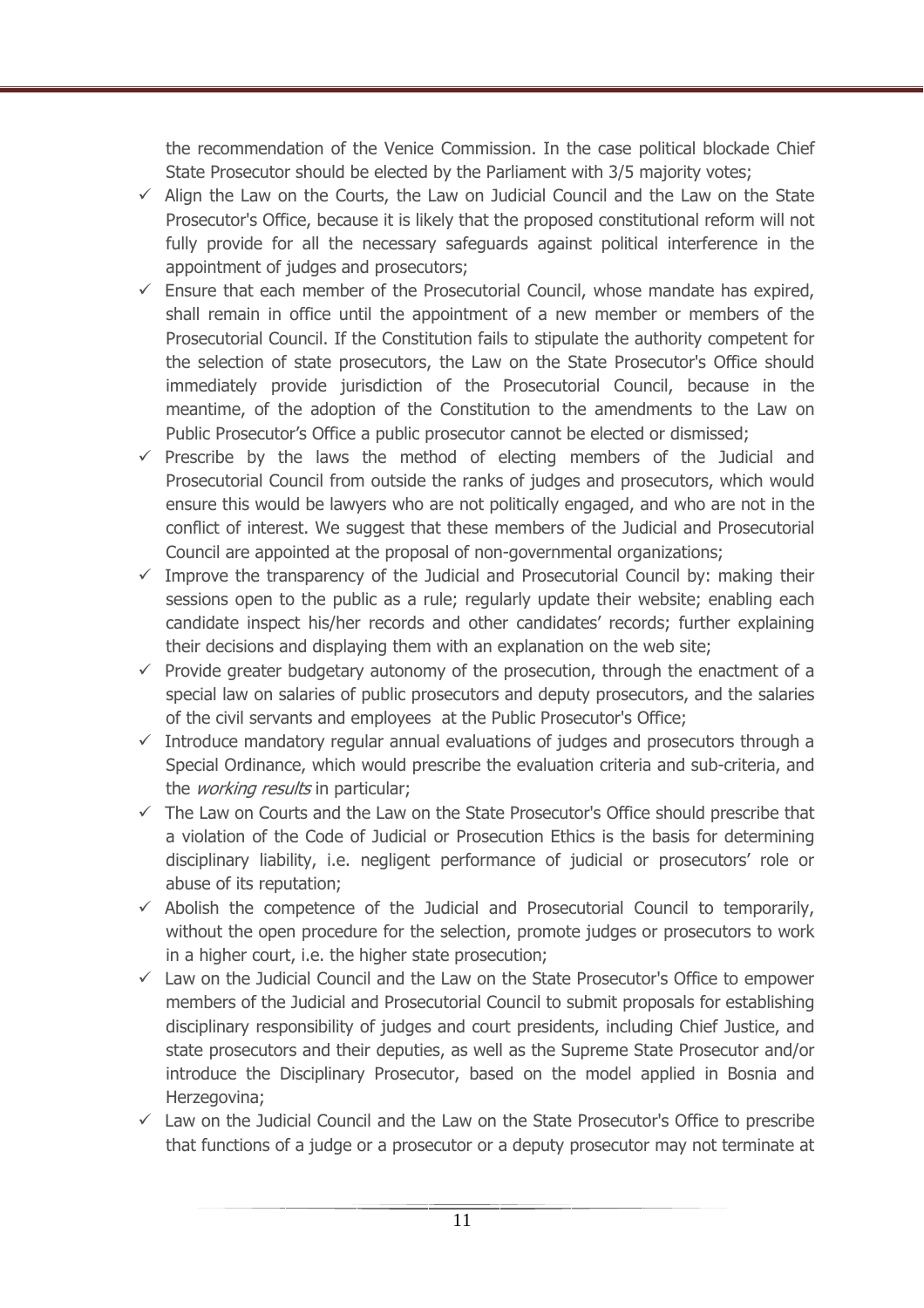their personal request (resignation), following the initiation of the procedure for removal to the completion of the procedure;

- $\checkmark$  Define the system priority of the Law on Free Legal Aid in relation to other laws (CPC and CCP), which regulate certain forms of the legal aid;
- $\checkmark$  Harmonize the Law on Free Legal Aid with the international standards relating to access to justice. Include all the types of proceedings which concern the rights and obligations of citizens related to legal aid in cases of the interest for justice, or legal aid invaluable for the effective protection of the applicant for legal aid, and the fulfillment of these conditions to be assessed based on the importance of the case for the applicant, the factual and legal complexity of the case, the monopoly position of the other party and other standards that have been developed through the practice of the European Court; Modify the way the law sets out the means test, according to the analysis of the results of its application; Regulate by the law the criteria by which a lawyer may deny legal aid.

## **In terms of implementation:**

- $\checkmark$  Provide substantial involvement of the courts in planning expenses needed for their work;
- $\checkmark$  Conduct an analysis of the reasons for the reversal (i.e. by the Tripartite Commission for the analysis of organized crime and corruption cases, which has so far only dealt with the monitoring of the statistical parameters). Take into account the movement of cases in different stages, not only the statistical data at the level of the first instance decision, in order to get a unique picture of the quality of adjudication, especially in cases in which the revocation of verdicts was noted to a significant extent or in continuity;
- $\checkmark$  Establish appropriate monitoring model for the work of courts and judges, which, in addition to the quality of adjudication and the length of the proceedings, shall take into account the complexity of the procedure based on the nature of the dispute;
- $\checkmark$  Encourage an ethical responsibility of judges and application of the principles of the Code of Professional Ethics for Judges;
- $\checkmark$  Develop mechanisms and indicators for monitoring the quality of legal aid and provide continuous assessment of users' views;
- $\checkmark$  Modify record keeping on legal aid in a way which will include, in addition to the mandatory elements of the application, the data on the nature, content and costs of proceedings approved. Express the total cost based on the provided free legal aid per capita, according to the rules of the Council of Europe, to allow comparison of results achieved with European parameters for this area;
- $\checkmark$  Strengthen cooperation between the legal aid agencies and organizations dealing with domestic violence, with the aim of promoting the institute better among potential users;
- $\checkmark$  Ensure testability of the system of random allocation of cases, by recording the receipt of applications in the presence of the party, or its representative, and by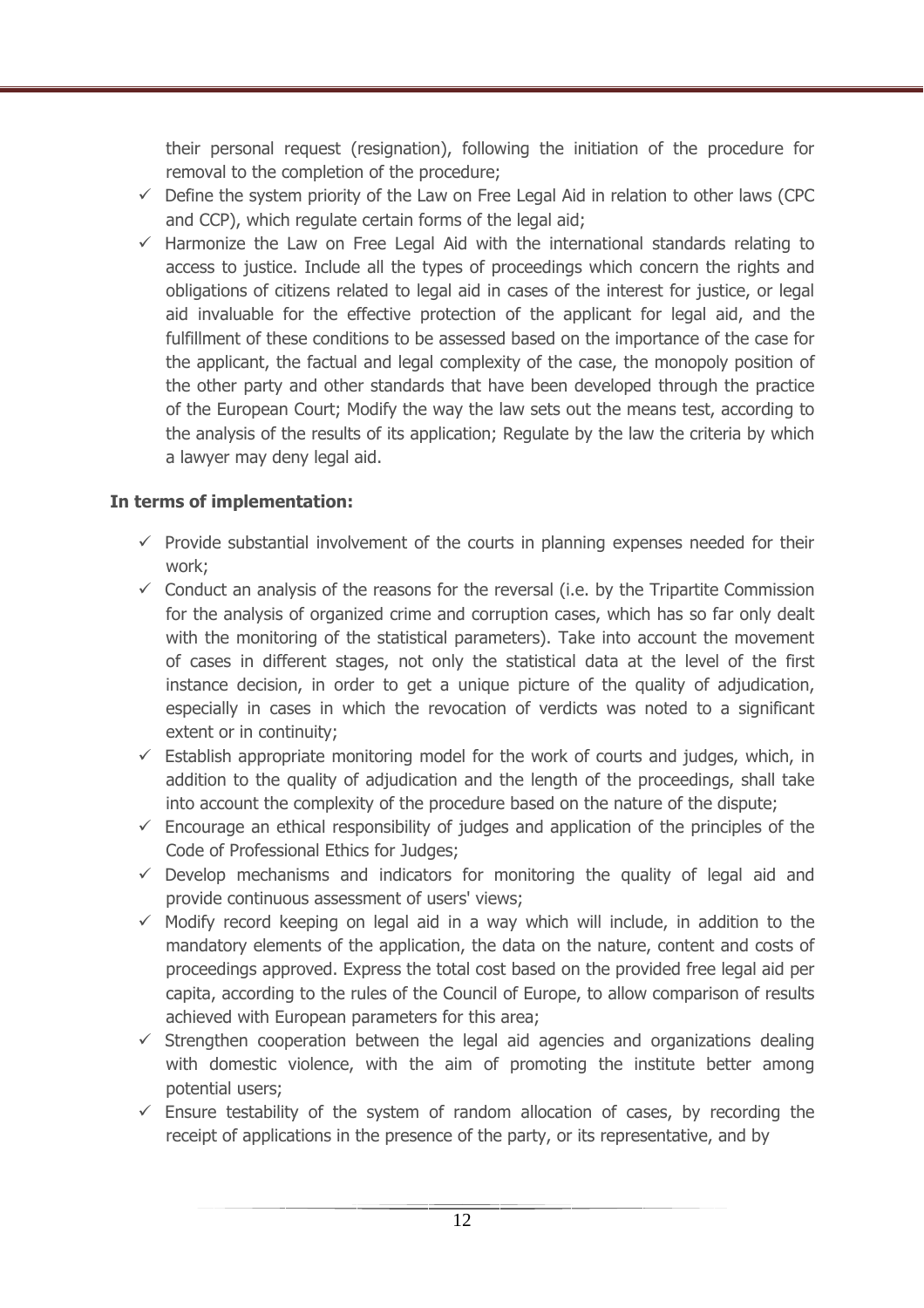recording the exact time of receipt of the application and the electronic registration of the case;

- $\checkmark$  Continue the process of computerization of the judiciary, improve the practice of publishing court decisions and introduce a unique access code for access to court files;
- $\checkmark$  It is necessary to strengthen the independence of the administrative and financial capacities of the Judicial Training Centre; establish initial training with a specific program for all members of the judiciary and ensure that in addition to the substantive and procedural rights the initial training of candidates for judges includes the program of judicial skills; also provide continuous and mandatory training for judges and prosecutors on human rights and international humanitarian law;
- $\checkmark$  Law on Courts to provide that each judge has a duty to spend a certain number of days per year in training.

## **II Combating corrupion**

## **ASSESSMENT OF THE SITUATION**

The current state in combating corruption is somewhat acceptable, formal commitments were mostly met, but there are no significant positive changes in practice.

## **EXPLANATION OF THE ASSESSMENT OF THE CURRENT SITUATION**

#### **Key developments as regards this issue and the related reform activities, starting from the date of the EC Progress Report (10 October 2012) ending with 10 April 2013**

The *institutional framework* for fighting corruption has somewhat improved: Ethics Committee and the Committee on Anti-Corruption have been formed and started operating. The implementation of extended jurisdiction of the Commission to prevent the conflicts of interest has also begun, the results of which will be visible after 1 April 2013, the first reporting period under the new law. A system of scoring criteria for the appointment and promotion of public prosecutors and deputies has been developed and forms prescribed for the evaluation of candidates. The operation of the *Commission for Monitoring Prosecution* Code of Ethics has been established. Three public prosecutors and 17 deputy public prosecutors were nominated through the application of the new criteria. Significant funds for the improvement of the spatial - technical conditions have been set aside for the prosecution, and several buildings within the prosecution reconstructed and overhauled. Conditions are being created for the implementation of the Action Plan of the Police to Combat Organized Crime, which elaborated concrete actions and measures in the area of

prevention, intelligence and operational-investigative activities against the key priorities identified in the Report on the Organized Crime Threat Assessment in Montenegro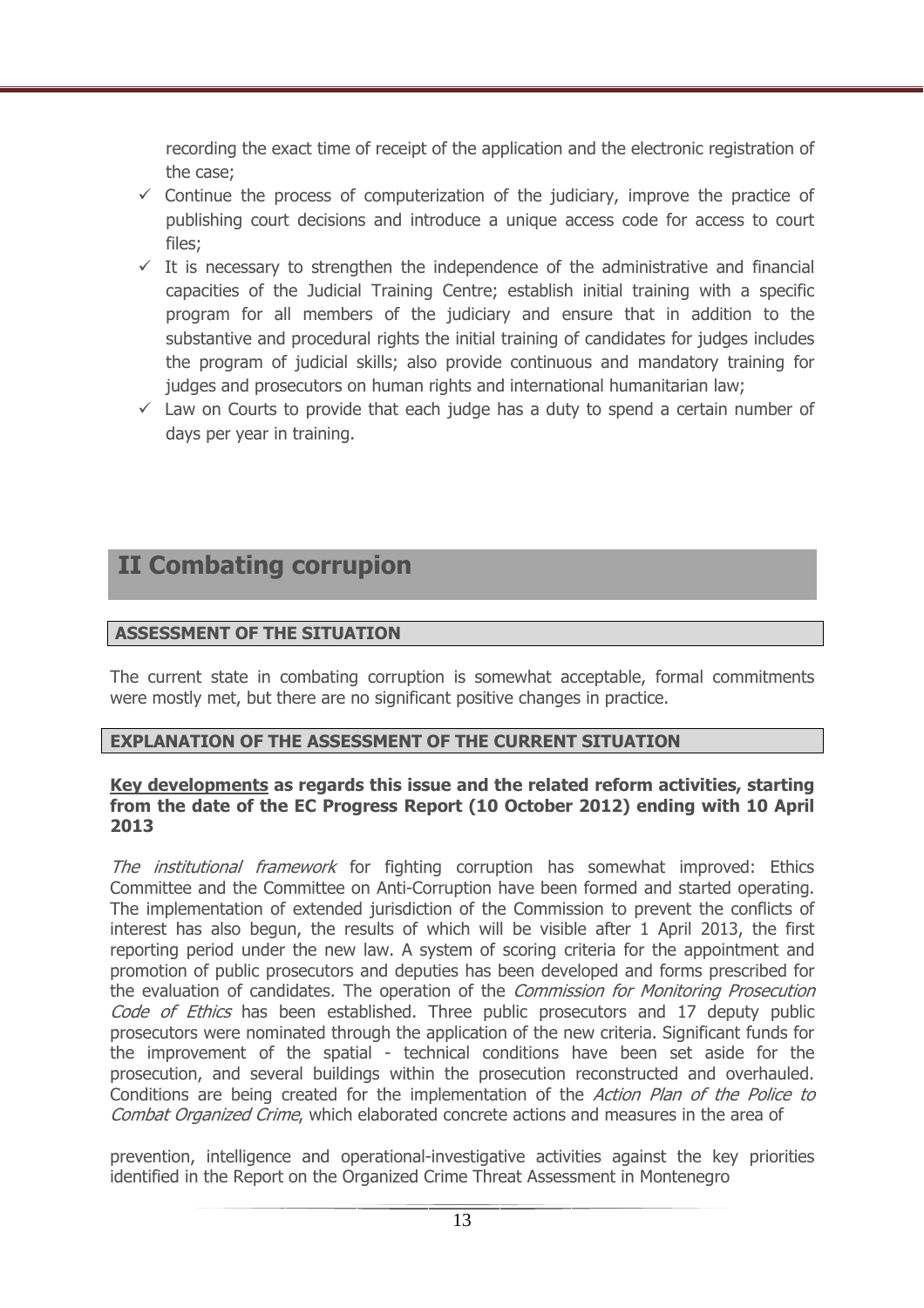(MNE OCTA 2011). The activities of the reorganization of the Police Directorate at the Economic Crime Department and the Department for Combating Organized Crime are underway.

The increase in the number of criminal charges filed to the Special Prosecutor is noticeable, on suspicion of the commission of the offenses with elements of organized crime, based on the increased amount of information exchange between the institutions parties to the Agreement on establishment of the Joint Investigation Team for the fight against organized crime and the worst forms of corruption. The space was provided for the functioning of this team. Prosecutorial investigation used to take an average of just over four months, and in some cases the length of the period reduced from 14 to 28 days. The percentage of confirmed indictments in the judicial review proceedings was 96.93%, while 3.07% of the indictments returned in the investigation stage. The registration of encumbrance was carried in the records of real estate which were the subject of extended confiscation of proceeds of crime and so disabled access to them.

As regards *legal framework* in the fight against corruption and organized crime, the following laws and regulations have suffered certain changes: Law on Classified Information to allow access to classified information to the Committee on Anti-Corruption; rules on the reporting of in-kind contributions and fees in a way that the difference between the market value and the value paid to political parties should be greater than 15% in order to be reported as inkind donation (previously this figure was 30%). Regulation on state aid was adopted; issued Manuals on the content of the report and the manner of reporting on internal audit. Preparation and adoption of amendments to the Law on Public Procurement has been included in the Action Plan of the Government for 2013 (fourth quarter). The Changes and Amendments to the Law on the Management of Seized and Confiscated Assets and the Regulation on the manner and procedure for the rental of seized property and the Regulation on the manner and procedure for selling the seized property, have been adopted.

## **Key obstacles regarding this area and related reform activities**

The achievement of substantial and sustainable results in this area to a crucial extent depends on the quality and applicability of valid regulations; their mutual compatibility and compliance with the EU acquis; but also the development of the capacities for their implementation and specific political and social culture. The main obstacle to achieving concrete results is a number of institutions controlling this area (National Commission for the implementation of the Strategy for the fight against corruption and organized crime, the State Election Commission, the Commission for the Prevention of Conflict of Interest, Directorate of Anti-Corruption Initiative, the Public Procurement Office, the State Commission for Public Procurement Control, State Audit Institution, the Property Directorate, the Special Investigation Team for the fight against corruption, the Securities Commission) none of which has significant powers, nor the necessary independence to do the job. Another problem is the lack of coordination amongst these institutions, which do not share information and have no joint initiatives. All of the aforementioned problems result from the limited political will to achieve any results in this area.

The National Commission for the Fight against Corruption held no meeting last year.

Agency for the Protection of Personal Data by the date of the application of the Law on Free Access to Information (18 February 2013) became the **Agency for the Protection of Personal Data and Free Access to Information**. But it received no adequate support from the Government for the implementation of the Law on Free Access to Information.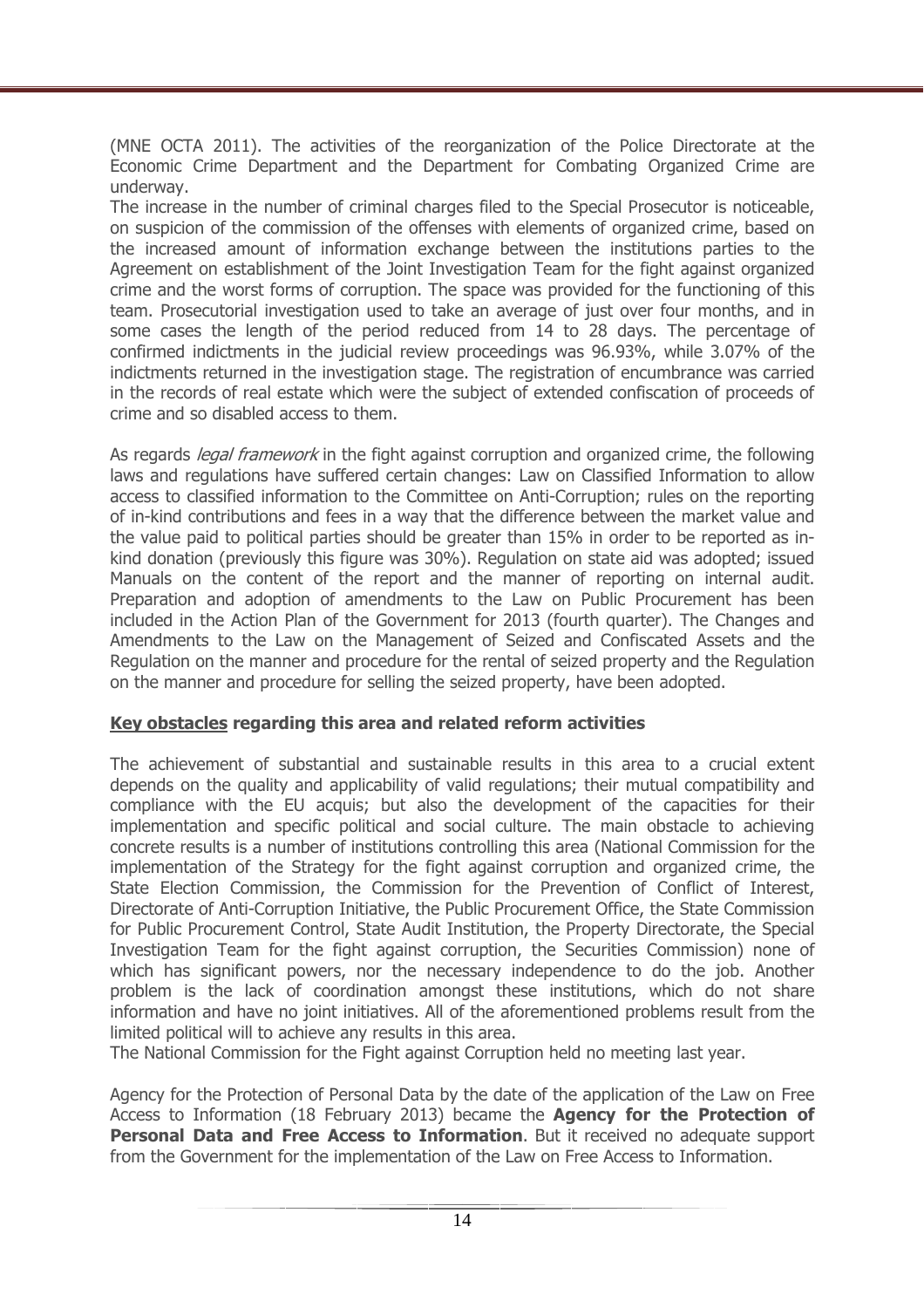The budget of **the Agency for 2013 is almost 20% lower** than in 2012 and the new Law on free access to information provides the Agency the authority to decide in the appeals procedure in cases of violation of the right of access information, which significantly enlarged its jurisdiction. For two months, since the entry into force of the new Act, the agency has received 90 complaints only for the silence of administration (nonresponse to the request for free access to information). Although the Ministry of Finance has given approval for the employment of two persons in the Agency to perform the duties in the area of freedom of information, there is still no one employed. Appropriate regulations for the implementation of the Law on Free Access to Information have not been adopted.

Commission for the Prevention of **Conflict of Interest** lacks the capacity to adequately implement activities foreseen within the Law on the Prevention of Conflict of Interest. There is still no independent and professional body that deals with the control of **financing of political parties and conflicts of interest.** 

Law **on financing of political parties** does not adequately regulate this area. The Law does not provide for the administrative investigation in the institution that controls the funding of political parties, there is no prescribed obligation of the authority responsible for the control of the financing of political parties to submit report on the irregularities established. Financial control of the political parties was entrusted to the State Audit Institution, but the institution is not competent to verify funds from private sources.

**The State Audit Institution** is still working in incomplete mandate of the Senate. Besides the missing fifth member, SAI has since lost its Senate's President, who resigned. Administrative Committee of the Parliament is currently in the process of its fourth attempt to elect one member of the Senate of the few candidates that applied. Protocol on cooperation between the Parliament and the SAI, although planned through the SAI Strategic Development Plan has not yet been adopted. Law on Changes and Amendments to the Law on SAI, which, among other things, defines the financial independence of the SAI, is pending in the parliament of September 2011, and was recently again rejected by the ruling majority in the Committee on Economy, Finance and Budget.

Government in late November 2012 adopted an Action plan for implementing the recommendations of the State Audit Institution, without concretisation of the SAI recommendations in activities, carefully metered (realistic) terms, specified relevant institutions (holders of activities) and clear and measurable indicators of the implementation of the activities.

The government has delayed the delivery of key budget documents to the Parliament, in violation of the system Law on the Budget. Short deadlines for review of these documents by the Parliament have further shortened with the delay in delivery by the Government: Final Account for 2011 was submitted to the Parliament on 6 November 2012 (Statutory deadline is the end of September), and the Proposed budget for the coming year was submitted to lawmakers on 17 December 2012 (statutory deadline is the end of November). The process of establishing the program budget has not progressed, and the proposed budget for 2013 comprises no indicators of performance for the programs of budget users.

The Ministry of Finance has prepared and conducted public discussion on a Draft Law on the budget and fiscal responsibility. The Draft Law on the budget and fiscal responsibility does not contribute sufficiently to the improvement of budget transparency, participation of parliament in the budget cycle, regulation of criminal liability, and some of its provisions are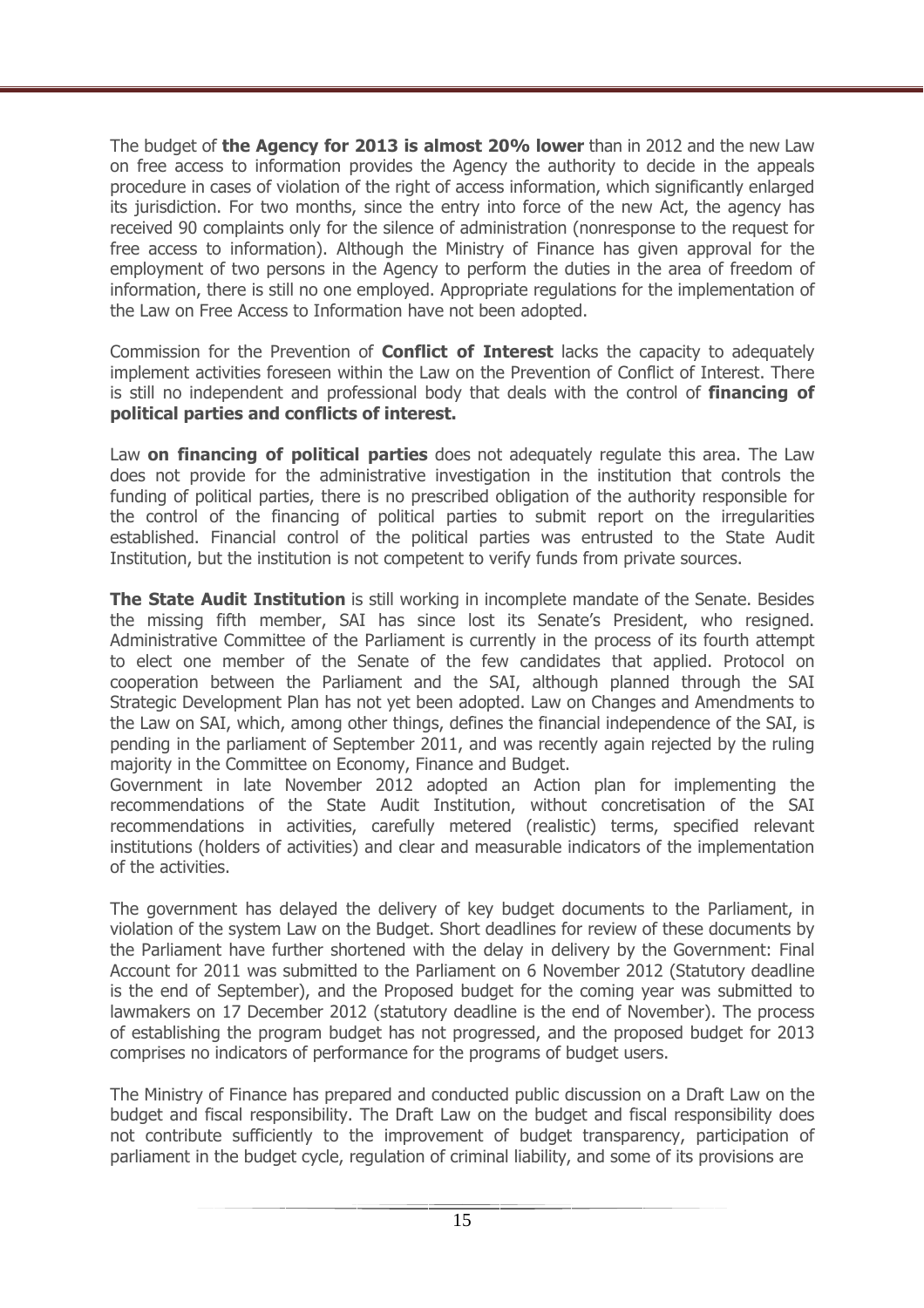in direct conflict with the Government's strategic objectives (such as the introduction of the budget inspection, as opposed to the system of internal control in the public sector).

The Ministry of Finance has adopted a Regulation on the establishment of internal audit in the public sector, which changed the number and structure of spending units required to establish a special unit for internal audit. The Ministry has prepared annual consolidated report on internal financial control system in 2011, but the same was declared secret and was not delivered to the Parliament or SAI. Systematization of jobs in the area of internal audit has been slow, especially at the local level.

**Public Procurement Law** does not adequately respond to the need of improving anticorruption policies and mechanisms, nor is it fully complied with the relevant EU directives, especially in the part relating to the harmonization of certain procedures. The absence of adequate anti-corruption measures is characteristic of the Strategy of Public Procurement System Development for the period 2011-2015, as well as the Action Plan for its implementation. The process is still characterized by a negligible number of criminal charges filed by the Police Directorate, i.e. the appropriate state prosecution indictments, and the absence of final decisions of corruption in public procurements, as well as fines and disciplinary accountability of public procurement officers.

The problems in the field of **public-private partnerships and concessions** identified in earlier years are still present. In fact, a new legal framework for the area of concessions and public-private partnerships has not been adopted, and its preparation and adoption is not in the Government's Program for 2013. Besides the problem of the lack of an adequate legal framework, there is a problem of unclear and "overlapping" competences and poor coordination among institutions that award and operate concessions. As a result of this vague and imprecise institutional framework in Montenegro there is no kernel expert in this field, and the Concession Commission decides on the small number of complaints on appeal, and has no other jurisdiction in this area. A particular limitation is the inadequate collection system of charging of concessions, as well as monitoring (inspection) of the implementation of contracts.

**The current model of the prosecution** organization still does not expressly set out this authority as the authority of the judiciary. There is some inconsistency between substantive and procedural rules (for example with standard of proof under the Criminal Code and the Criminal Procedure Code), which results in different legal interpretations and uneven treatment in practice. The achievement of substantial and sustainable results in this area is to a crucial extent affected by the quality and applicability of valid regulations; their mutual compatibility and compliance with the EU acquis; and the development of capacities for their implementation, and specific political and social culture.

As regards the proceedings of prosecutors during the trial, the practice ex parte communication between the prosecution and the courts is significantly reduced, as well as the number of complaints about the coerced testimony. At trials, we further note that the testimonies of witnesses and the accused are not always consistent with the testimonies given during the pre-trial investigation and investigation, but the frequency of this occurrence is less than in the period when the hearing was conducted by the police. In practice of the monitoring of the trials there is often emphasizing of the right on effective defense and the right to equality of arms, in certain cases of organized crime and corruption the defense did not receive within a reasonable time required to prepare a defense a variety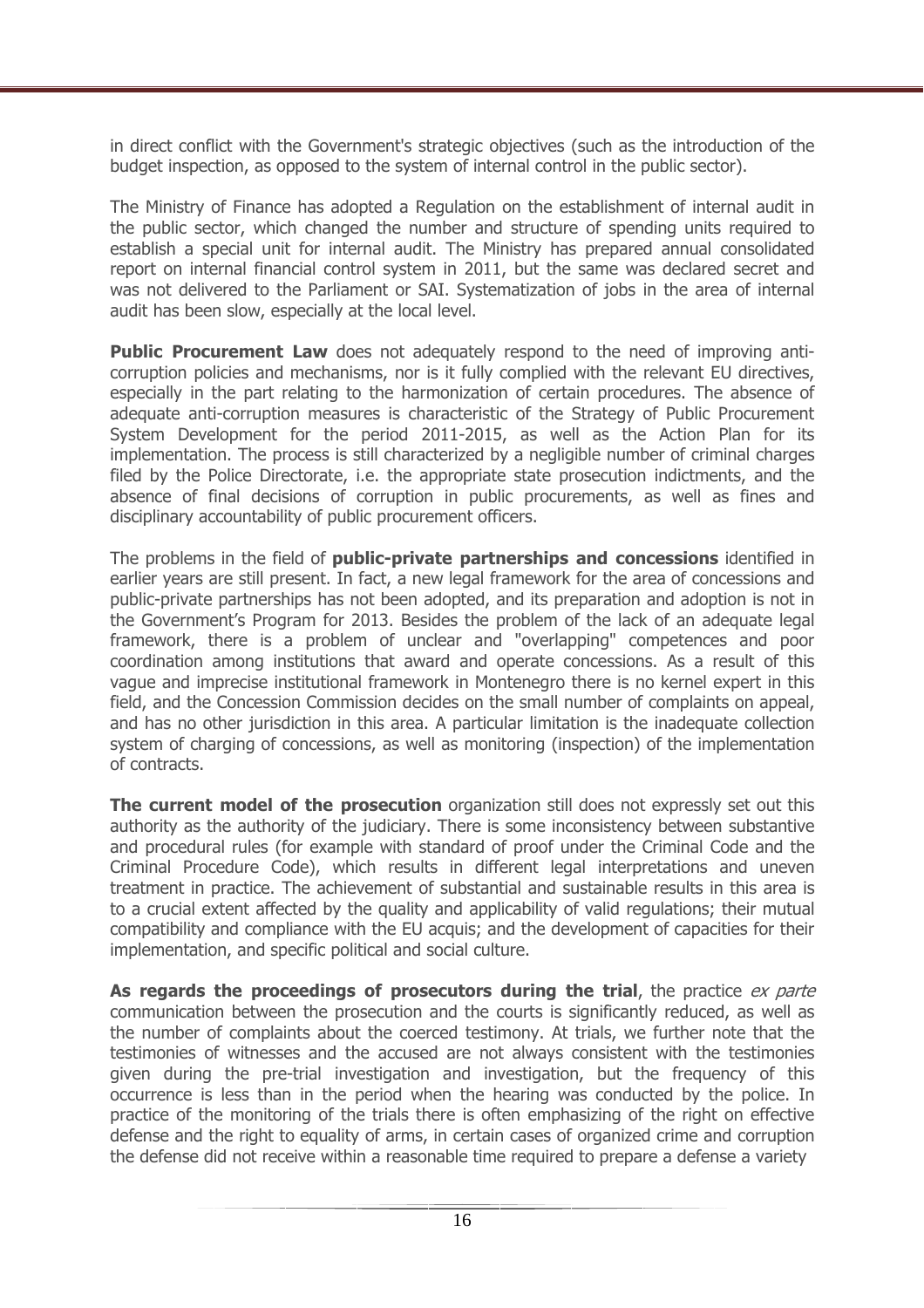of evidence which the prosecution had, or at least not in sufficient number of copies (case  $D.\check{S}$ .).<sup>9</sup>

Prosecutor's Office and other agencies responsible for law enforcement still have no developed capacity to effectively **conduct financial investigations** in complex cases of organized crime, especially in those with a foreign element (for example, in the case of freezing assets that are suspected to originate from criminal activities). Lack of capacity is partly a consequence of the introduction of a number of legislative changes which are not grounded in our legal tradition and case law, implementation of which requires continuous training and capacity building through the increased number of specific cases, and gradual building of practice. Work of the prosecution is hindered by **poor coordination** among the institutions involved in the fight against corruption and organized crime and the fact that the prosecution is not linked with the databases that these institutions have, and also the laws lack that would regulate the exchange of information with foreign financial – intelligence services. Given the lack of financial expertise within the prosecutor's office, the biggest problem is the support offered by experts in the field of payment transactions and business operations, i.e. economic - financial court experts, on whom the prosecutors primarily rely in the preliminary investigation. Since the current legal framework does not provide for an accountable system of triage of candidates, the expert may be any person who has a university degree, five years of working experience and a number of recommendations, or published papers. This question is very important because the expert witness is expected to respect a certain level of confidentiality and privacy that investigation involves; while on the other hand, there are significant shortages of highly skilled and professional experts. When it comes to extended confiscation of assets, there is a lack of capacities for effective detection, tracking and identification of assets of criminal origin, especially those located abroad, which requires a much larger volume of information exchange and records between the prosecution and the police of these countries, but also greater degree of cooperation with Europol and Eurojust. There are no institutional mechanisms to effectively indicate to interrelationship between corruption, tax violations, money laundering and organized crime.

**Surveillance techniques** as special investigative means are widely used, but are challenged at the trial due to the violation of procedural provisions applicable to their lawful collection and use in the proceeding. Cooperation implemented in the framework of international legal assistance in criminal matters requires good inter-sectoral coordination which is not at a very high level.

In 2012 not a single decision has been issued **on confiscation of property that has arisen as a result of financial investigations.** There was no confiscation of property in corruption offenses. In the absence of final decision in the proceedings in which the decision is made on the temporary seizure, there were no cases of permanent confiscation. Value of movable property which by court decisions was entrusted to the care and management of the Public Property Directorate amounted to 45,121,329.00 euros. Due to the underdeveloped institutional mechanisms, and lack of interest on the part of potential buyers and renters, the application of this mechanism in practice is limited to preventing the person from whom the property was seized to use it. Although the normative framework developed models that better manage assets, due to lack of interest on the side of people who could take over the management of the property, there is a substantial risk that these models would be inapplicable in practice, which will lead to an increase in expenses for the

 $\overline{a}$  $^9$  The Report on Trial Monitoring 2011/2012, CEDEM, Podgorica, 2012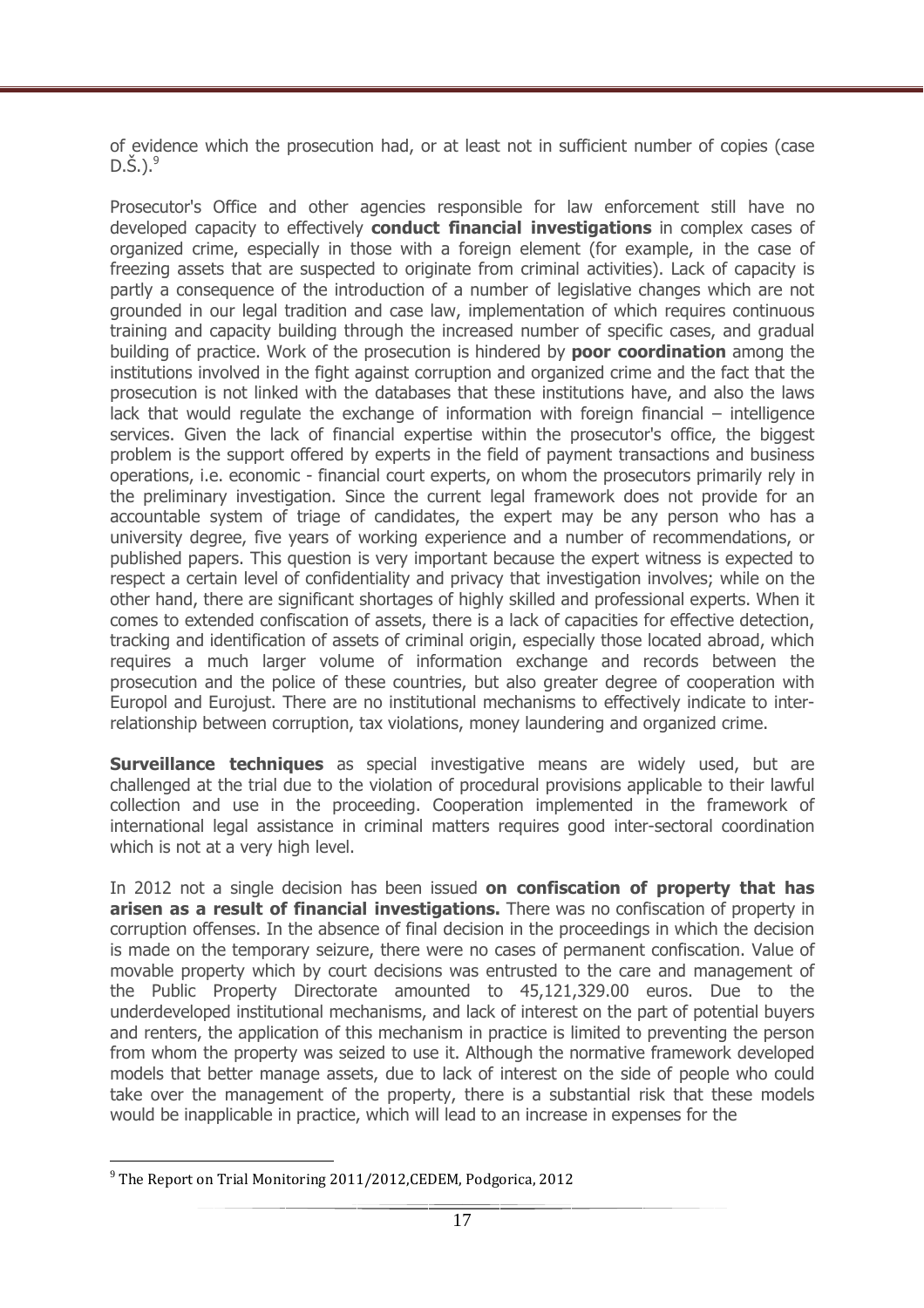maintenance of seized property, and in some way, disavow the purpose for which the institute was established.

In addition, companies whose majority owners are charged are not solvent, while the largest part of the immovable property temporarily seized is under a mortgage in banks that initiated the process of settlement of their claims. If the execution creditors take legal action of settlement of their claims and the conditions for bankruptcy or liquidation are met before making a final decision, it means that the state from the budget and at the expense of the citizens will have to compensate for the damages to owners of the property, which may affect the independence and impartiality of the court decisions in these cases.

A significant problem is the lack of capacity and the methodology for determining the level of criminally obtained assets, but also for management of the property seized. The Property Directorate, which is required to take care of this property and to protect it from deterioration and impairment, currently engages only four people in this work.

**Protection of persons reporting corruption (whistleblowers)** is not satisfactory. The legal framework for the protection of whistleblowers is primarily in the Law on Civil Servants and State Employees and the Labour Law but also in a number of other laws that indirectly contain measures for the protection of whistleblowers. Such dispersed legal framework has no efficient implementation, and has so far resulted in only two cases of "whistleblowing" in Montenegro. Court cases and the treatment by the head of the bodies in relation to these persons showed vulnerability and inefficiency of the system of protection, which as result show low motivation of civil servants and private sector employees to report corruption and other irregularities. The Law on Civil Servants and State Employees, which was promoted as regards the protection of the employees who report corruption, was enforced in January 2013, and it is now very difficult to assess the effects of its application in a two-month period. However, there are some visible shortcomings in the Law, such as: the lack of comprehensive protection measures, the lack of adequate punishment for those who fail to act in accordance with the obligation to protect employees, the lack of institutional solutions to report corruption.

## **PROPOSED PRIORITY CHANGES**

Prior to the opening of negotiations in the framework of negotiations on Chapter 23 the Government of Montenegro should take the following actions in order to achieve sustainable change in this area, including

#### **In normative terms:**

- $\checkmark$  It is necessary to adopt a new Action plan to combat corruption and organized crime, the draft of which has already been elaborated.
- $\checkmark$  It is necessary to harmonize the Law on Free Access to Information with the Law on Classified Information and precisely define the principle of "economic and foreign policy interests of Montenegro."
- $\checkmark$  To adopt by-laws in accordance with the Law on Free Access to Information.
- $\checkmark$  It is necessary to amend the Law on conflict of interest, so that the body controlling this area shall be granted a full functional, political and financial independence, and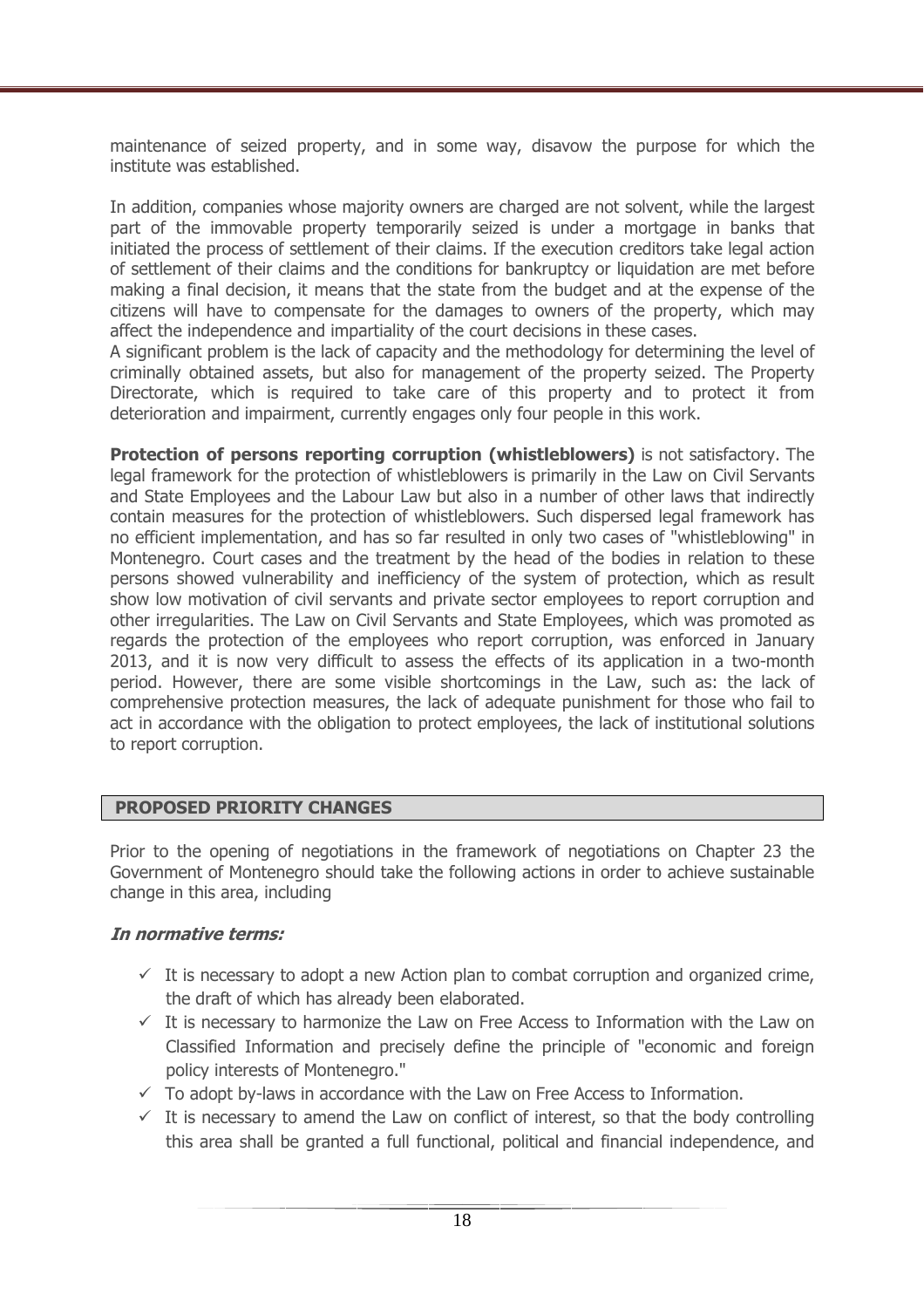the authority of administrative investigation, first instance imposition of sanctions, as well as access to all relevant information held by the state and non-state institutions.

- $\checkmark$  It is necessary to amend the Law on financing of political parties, so that it provides for the possibility of administrative investigation to the institution that controls the funding of political parties; the law must provide a broadened range of punishments; the law needs to prescribe obligation of the authority responsible for the control of financing of political parties to submit a report on the irregularities determined; the amount of membership fee should be reduced to a maximum of 50 euros per year; the law should determine the authority authorized to control the misuse of state resources, the law should specify the competence of local governments in the area of reporting to the SAI on the payment of funds to political parties;
- $\checkmark$  It is necessary to amend the Law on financing of campaigns for the election of the President of Montenegro, the Mayor and the President of the Municipality, as the current Law provides control by the Ministry of Finance, which in practice, in the funding of political parties, proved to be a poor solution;
- $\checkmark$  To adopt a national action plan for the gradual implementation of the program budget for the next three years, which will include realistic deadlines, the specific stakeholders and performance indicators, based on a detailed analysis of the effects of current efforts in this regard;
- $\checkmark$  Make changes to the legal framework in order to provide a complete financial independence of the State Audit Institution;
- $\checkmark$  Amendments to the Constitution to quarantee the functional immunity of the members of the Senate;
- $\checkmark$  The amendments of the Law on SAI to prescribe that audited entities report their progress in complying with the recommendations of SAI and elimination of detected irregularities, with mandatory public availability of the reports;
- $\checkmark$  Align the Procurement Law with the relevant EU regulations;
- $\checkmark$  Strategy and Action Plan for the development of public procurement system need changing and amendments in part related to anti-corruption measures;
- $\checkmark$  Adopt the legal framework for the public-private partnership area;
- $\checkmark$  Align the Law on concessions with the relevant EU directives;
- $\checkmark$  Provide greater autonomy and independence of the Public Prosecution through planned constitutional - legal changes;
- $\checkmark$  More elaborate provisions relating to the delimitation of tasks of the prosecution from the police tasks, following directions of the European development of functional competence of the Public Prosecutors;
- $\checkmark$  Renewing the normative framework applicable to the appointment and work of expert witnesses, primarily the Law on expert witnesses;
- $\checkmark$  Consider the introduction of confiscation in cases where criminal proceedings may not be lead (for example when accused person is not known, when as a result of his death the proceedings is stopped and there are no legal heirs who may participate in the process of confiscation, etc.);
- $\checkmark$  It is necessary to create a special Law on the protection of whistleblowers, with comprehensive measures and safeguards.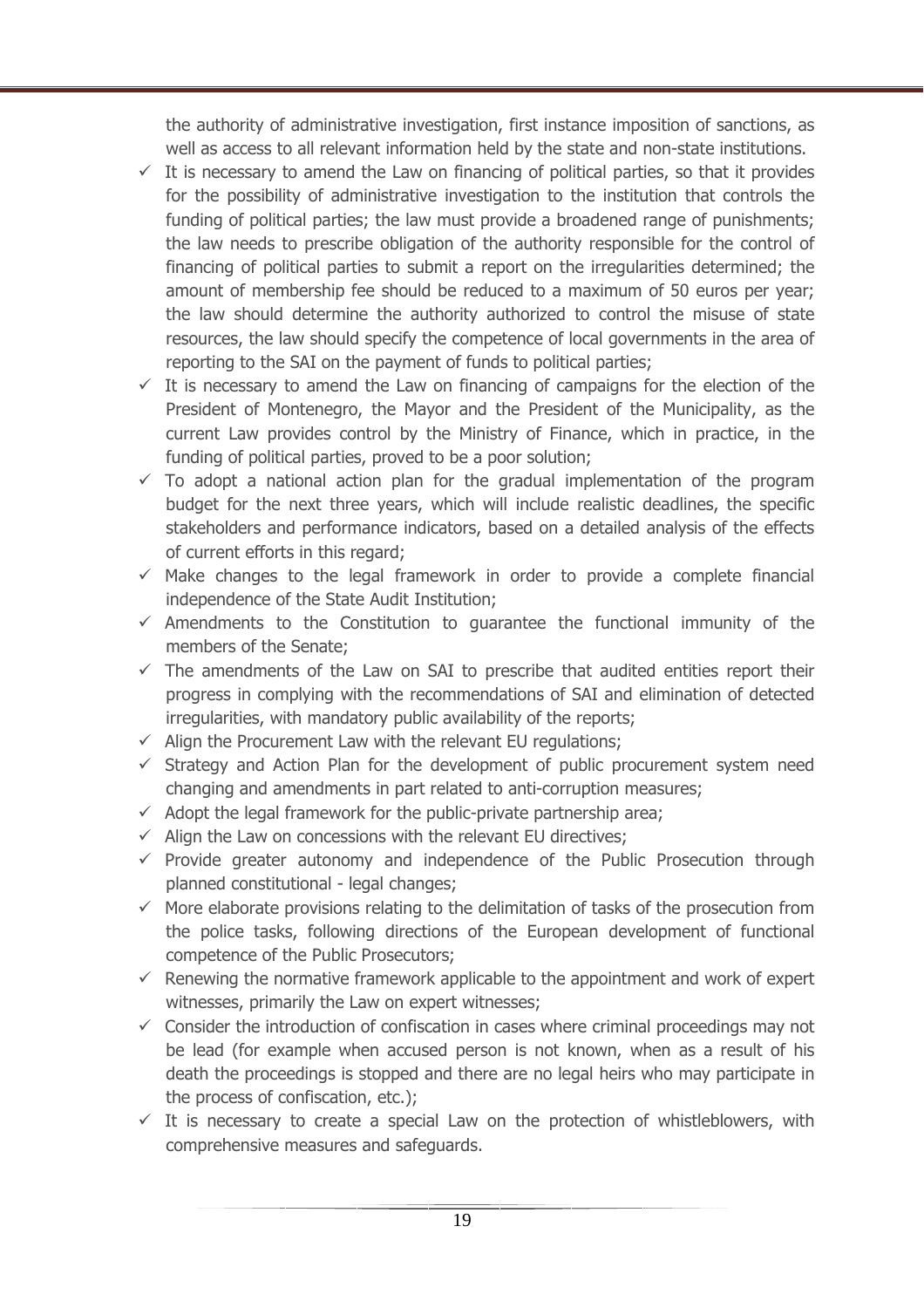## **In terms of implementation:**

- $\checkmark$  Provide political and financial independence of the institutions involved in the fight against corruption (National Commission for the implementation of the strategy for the fight against corruption and organized crime, the State Election Commission, the Commission for the Prevention of Conflict of Interest, Anti-Corruption Initiative Directorate, the Public Procurement Office, the State Commission for Public Procurements, State Audit Office, the Property Directorate, the Special Investigation Team for the fight against corruption, the Securities Commission);
- $\checkmark$  To improve the human resources of the Agency for the protection of personal data and the free access to information for the implementation of the Law on Free Access to Information;
- $\checkmark$  To improve the institutional framework for the control of financing of political parties and conflicts of interest. The existing institutional framework in which powers are divided between SEC and SAI does not constitute adequate and effective solution. Independent agency should be established to combat corruption, which would, in the fight against political corruption, unify jurisdiction for at least 5 important questions: (1) the financial operations of the parties, (2) preventing conflicts of interest, (3) the abuse of state resources, (4) advocacy, preventive anti-corruption activities;
- $\checkmark$  The law should define the procedure for filing an annual consolidated report on internal financial control to the Parliament and the SAI and make it available to the public;
- $\checkmark$  Speed up the process of establishing a system of internal financial control in the public sector with emphasis on concrete results in internal audit and the financial management and control;
- $\checkmark$  Include Parliament and SAI in monitoring the process of establishing internal financial control in the public sector - PIFC, through the submission of annual consolidated report on internal financial control system;
- $\checkmark$  Establish mechanisms and procedures within the Ministry of Finance to monitor the work of the SAI, take care of the implementation of recommendations and their horizontal application;
- $\checkmark$  Develop and make available to the public so called centralized registers of adopted decisions on confiscation and data sheets of the property seized;
- $\checkmark$  Ensure the full independence of the SAI, in accordance with the Mexico Declaration;
- $\checkmark$  Institutionalize training of public procurement officers, which is an important prerequisite for the implementation of the Law on Public Procurements and should as soon as possible be established;
- $\checkmark$  Commission for Control of Public Procurement Procedures needs to be established as an independent body in accordance with EU legislation, which requires that members of the Commission are appointed by the Parliament of Montenegro;
- $\checkmark$  It is necessary to improve the financial position of public procurement officers;
- $\checkmark$  The Commission for the Control of Public Procurements should thoroughly inform the public of the results of the audits of public procurements above 500,000 euros worth;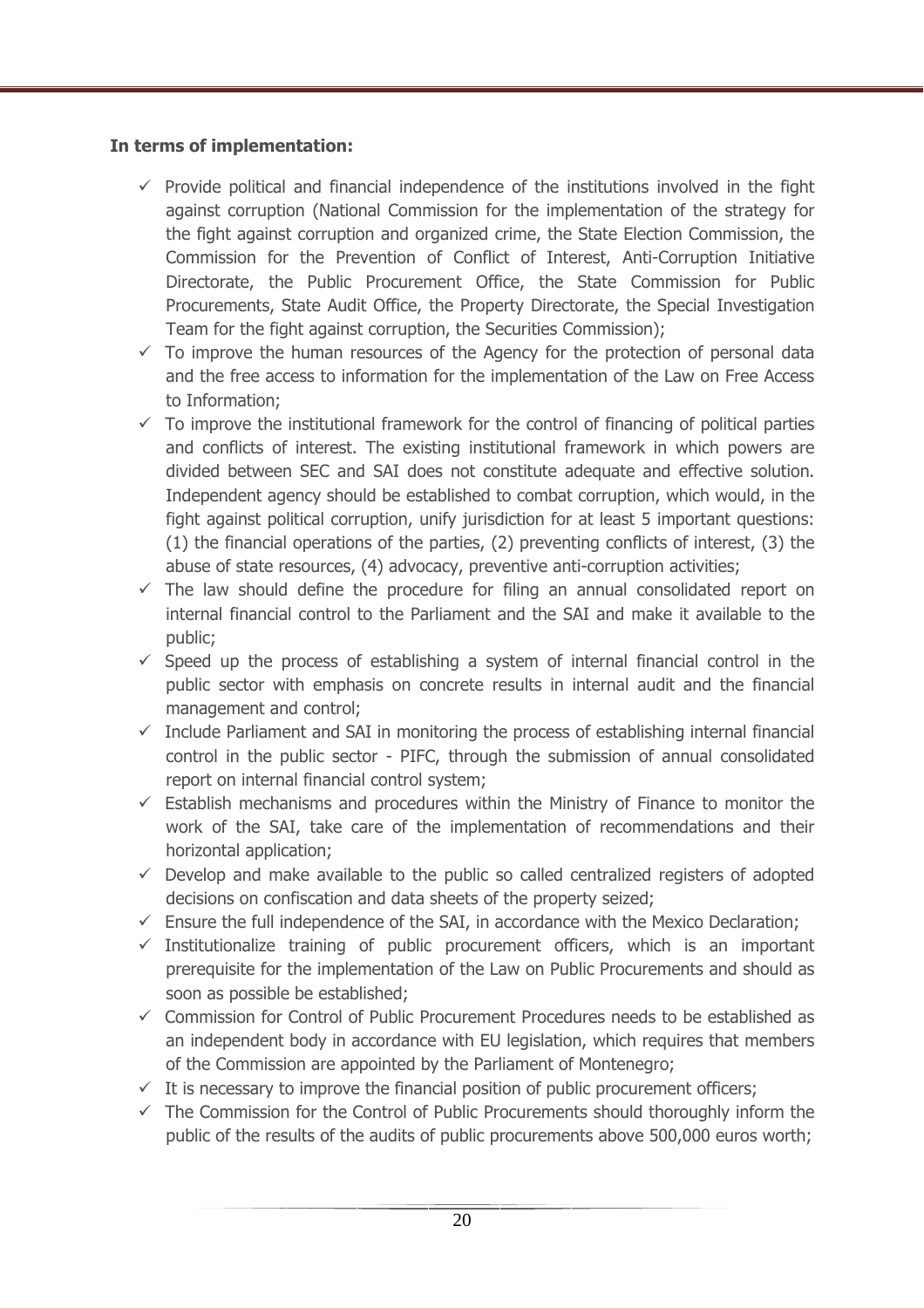- $\checkmark$  Improve records of contracting authorities and reports prepared by purchasers and submit them to the Public Procurement Directorate, and the Annual Report on Public Procurements prepared by the Public Procurement Directorate and submitted to the Government for adoption (including information on the number of tenders to which applies only one bidder; trend in the number of participants in tenders, by sector, by major vendors; data on terminated contracts, selected bidders who cancel their contracts, subcontracts and subcontractors, contractors who have paid the penalty on the basis of a public procurement, data on court proceedings conducted under public procurement contracts);
- $\checkmark$  Update the central register of concessions with the data on plans of repayment of concessions, complete contracts for awarded concessions, as well as information on contracts and obligations of the concessionaires relating to 2012;
- $\checkmark$  Establish a functioning registry of contracts awarded through public-private partnership models;
- $\checkmark$  Provide technical equipment, and audio, video and photographic equipment for the investigation team, such as mini scanner that would enable efficient electronic transmission of large amounts of data in a short time;
- $\checkmark$  Ensure full implementation of the judicial information system-JIS, especially electronic database in which data is entered, stored and transmitted from the registers in the state prosecution;
- $\checkmark$  Provide direct cooperation between the prosecution based on direct bilateral assistance between law enforcement agencies through bilateral agreements, for which Law on Mutual Legal Assistance in Criminal Matters provides enough space;
- $\checkmark$  Ensure networking of existing databases of state authorities with the prosecution and centralization of information about the assets of legal entities;
- $\checkmark$  Strengthen the capacity of the Criminal Police, particularly the Special Investigation Department and the Department for combating economic crime through better vertical and horizontal coordination and dissemination of activities of these units throughout the country. Consider the possibility of introducing specific criminal investigation, which would be conducted by the police independently or in coordination with the prosecution, in order to strengthen the *ante delictum* policing in the process of checking the facts and facilitate the work of the investigation team;
- $\checkmark$  The trainings on financial investigations should involve more expert witnesses of economic and financial profession, financial analysts and auditors;
- $\checkmark$  Strengthen the supervision of the Central Bank over the work of commercial banks as regards the control of cash flows in the country and abroad.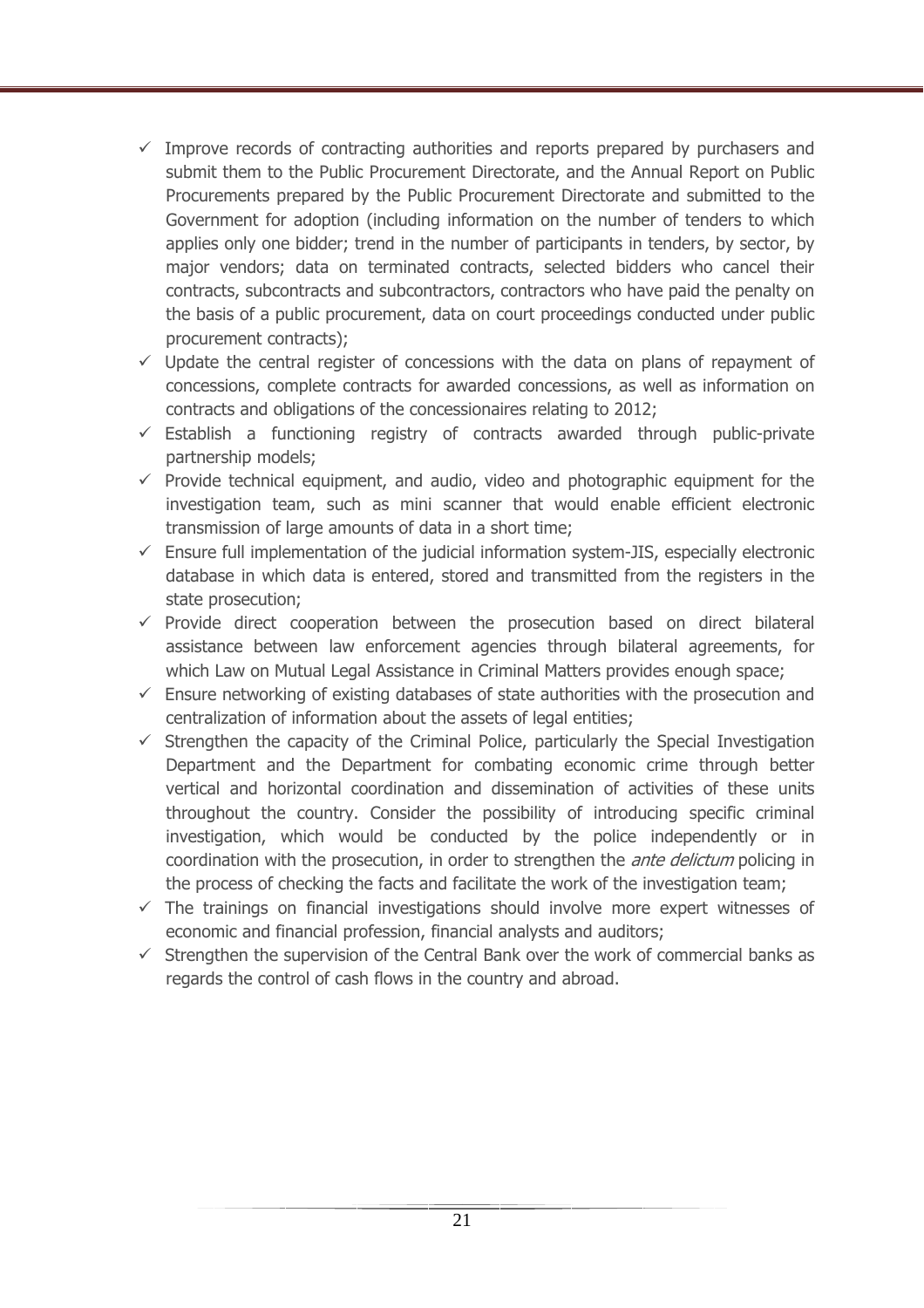# **III Protection of Human Rights**

### **ASSESSMENT OF THE SITUATION**

Formal commitments in the field of human rights are mostly fullfilled, but no significant positive changes visible in the practice.

#### **EXPLANATION OF THE ASSESSMENT OF THE CURRENT SITUATION**

#### **Key developments as regards this issue and the related reform activities, starting from the date of the EC Progress Report (10 October 2012) ending with 10 April 2013**

Advancing legislation reform aimed at harmonization with the EU acquis $^{10}$ . Certain activities undertaken to strengthen institutional mechanisms for the promotion and protection of human rights, in terms of human resources and material - technical equipment.<sup>11</sup> The number of complaints filed by citizens<sup>12</sup> to the Ombudsman increased. A working group formed to draft the Law on the Protector of Human Rights and Freedoms and the Anti-Discrimination Law in order to bring them in line with the recommendations of the European Commission and the Council of Europe, which includes representatives from the NGO sector.

Progress has been achieved in terms of the position of persons who are placed in detention facilities and closed institutions, which are reflected in the reconstruction of accommodation, improved material conditions and vocational training of officers who treat these individuals.<sup>13</sup> The Rulebook on the conditions of premises for the detention of persons deprived of liberty has been adopted.<sup>14</sup> The preparation of the Draft Law on alternative sanctions and the new Law on Execution of Criminal Sanctions is ongoing, which involves representatives of nongovernmental sector.

Decriminalization of defamation has contributed to the reduction in the number of cases brought against journalists. The courts, according to the analyzed documents of civil society, apply the practice of the European Court of Human Rights and the guidelines of the Supreme Court of Montenegro in determining compensation for moral damages in cases related to **freedom of expression.** 

Action is taken in terms of improving **the situation of LGBT persons**, through the initiation of the adoption of the Strategy for improving the quality of life for LGBT persons. The processing of cases of violence and discrimination against LGBT persons has been improved.<sup>15</sup>

<sup>&</sup>lt;sup>10</sup> Performance Report of the 24<sup>th</sup> convocation of the Parliament of Montenegro, the Parliament of Montenegro, December 2012

 $11$  Court Performance Report 2012, April 2013; Performance Report of the State Prosecution 2012, April 2013; Performance Report of the Ombudsman 2012, April 2013 <sup>12</sup> http://www.ombudsman.co.me/izvjestaji.php

<sup>13</sup>More detail on: http://www.hraction.org/wp-content/uploads/Zavrsni\_izvjestaj-ZIKS.pdf

<sup>&</sup>lt;sup>14</sup> (Official Gazette of Montenegro, No.52/12) of 12 October 2012

<sup>&</sup>lt;sup>15</sup> "Representation of cases of discrimination on grounds of sexual orientation in Montenegro - from principles to practice", M.Laković, A.S.Zeković, LGBT Forum Progress, Podgorica, 2013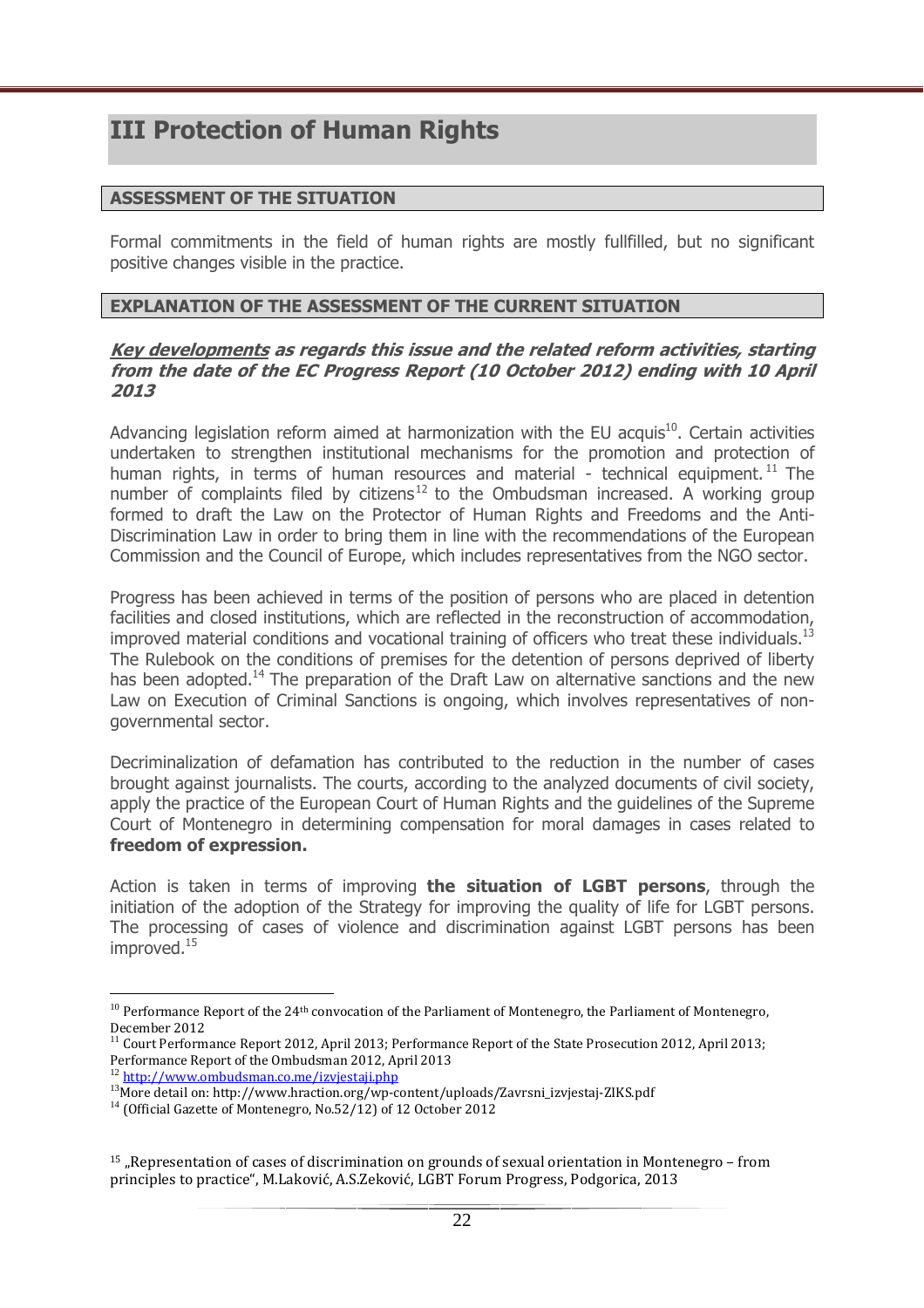Policy papers have been adopted in the field of **gender equality**. In January 2013 the government adopted an Action Plan for the Achievement of Gender Equality (APAGE) 2013 - 2017, with Implementation Program for 2013-2014. The Commission was established to monitor the implementation of the Action Plan for the Achievement of Gender Equality incorporating the representatives of women's NGOs.

The procedure is ongoing to ratify the Optional Protocol to the International Covenant on Economic, Social and Cultural Rights. The Council of Europe Convention on preventing and combating violence against women and domestic violence (Istanbul 2011) has been ratified. After the ratification of the European Convention on the Compensation of Victims of Violent Crimes, the Law on the compensation of victims of violent crimes has been drafted.

A normative framework for the protection of **children's rights** has been upgraded. The procedure is ongoing for the adoption of the Draft Law on ratification of the Optional Protocol on the communication procedures to the Convention on the Rights of the Child of the United Nations, and the procedure to change the Criminal Code, which will include the offenses of showing pornographic material to children and the production and possession of child pornography. The implementation of the Law on the treatment of juveniles in criminal proceedings has been started. Efforts have been made in the field of regular inclusive education and development of resource centres.

An Action Plan for the Integration of **Persons with Disabilities** for 2012-2013 has been adopted. The Changes and Amendments to the Law on Spatial Planning and Construction of Structures and the Ordinance on the closer conditions and the manner of adjustment of public buildings to persons with reduced mobility have been prepared, with the aim of regulating the detailed obligations and standards in adapting public buildings.

An Action Plan for 2013 for the implementation of the Strategy for Resolving the issue of **internally displaced persons** has been adopted and established the Coordination Committee to monitor its implementation. Draft Law to extend the deadline to apply for the status of foreigner with permanent residence to 31 December 2013 has been pending in the parliament. The competent authorities carry out activities to identify the most vulnerable people in need of assistance in obtaining documents. From October 2012 to February 2013, two collective departures of 79 IDPs to Kosovo have been organized, in order to assist them in obtaining documentation to regulate the status of foreigner with permanent residence or temporary residence in Montenegro. From September 2012 to February 2013 right to voluntary return was used by 38 persons, of which 34 persons returned to Kosovo, and 4 persons to Bosnia and Herzegovina<sup>16</sup>. Ending with December 2012, 5,338 internally displaced persons have acquired the status of foreigner with permanent residence and citizenship of Montenegro was received by a total of 887 persons.

The Government of Montenegro adopted on 5 April 2012 a Strategy for improving the position of Roma and Egyptians in Montenegro (2012-2016), which is based on the European Framework for National Roma Integration to 2020 regarding the four defined goals of integration. Number of students from **the Roma and Egyptian population** in primary and secondary schools in the school year 2012/2013 has tripled compared to 2001/2002. For pupils of the first, second and third grade free textbooks have been provided. Scholarships for high school students and university students at universities in Montenegro

 $\overline{a}$ <sup>16</sup> Report on the implementation of the Third Annual National Programme of Montenegro, February 2013, page 25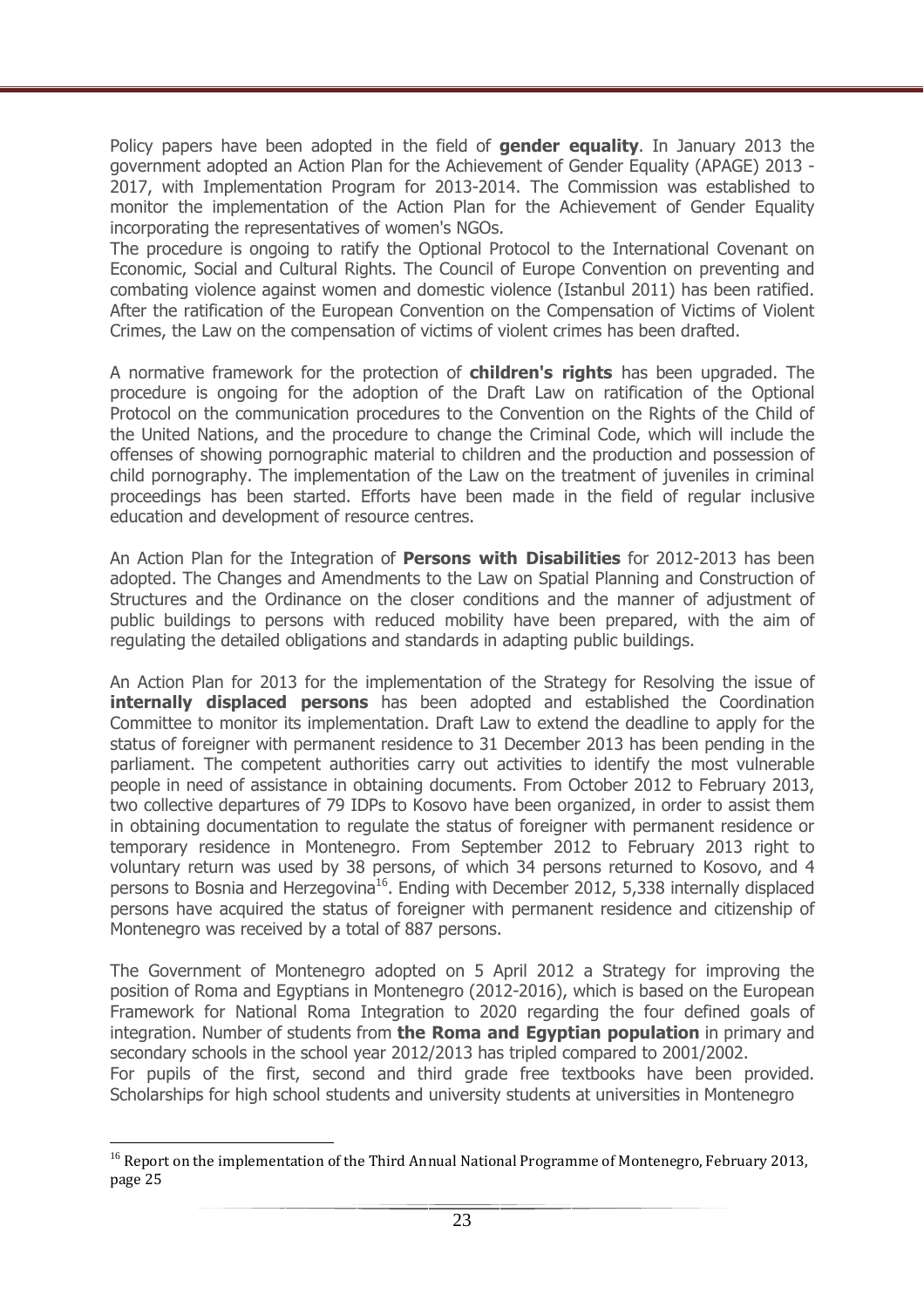continued. Based on affirmative action principles five students were received to study in Montenegro and free accommodation and meals provided to them in the dorms in Podgorica.

Ministry of Labour and Social Welfare has provided temporary operation of homeless shelters in Podgorica from January to April 2013, when the adoption of the Law on Social and Child Protection is expected to regulate the status and care of the homeless.

### **Key obstacles regarding this area and related reform activities**

There is no full compliance of national legislation with international guarantees of human rights. The existing institutional capacities and financing mechanisms are not sufficient to ensure the full implementation of adopted policies, and there is no satisfactory coordination between the relevant authorities. Due to delays in proceedings, failure to execute court decisions, and the ineffectiveness of certain remedies, there is no effective judicial protection of all human rights violations, particularly when it comes to protecting the right to decision within a reasonable time. Although the number of filed constitutional complaints is on the rise, only 3.37% of the total number of cases was resolved positively.<sup>17</sup> The effectiveness of the constitutional appeal in terms of its efficiency and availability is also questionable, due to the lack of effectiveness of the compensation components. $^{18}$ 

Functional and financial independence guarantees of the Ombudsman have not been provided regarding the manner of selection for which a simple majority is prescribed, or in terms of the financial powers of the Ombudsman.<sup>19</sup> Budget for 2013, for the Office of the Ombudsman, allocated an amount of 528,924.31 euros, which is less than the previous year despite his increased responsibilities. In addition, the Parliamentary Committee on Human Rights this year did not implement legal duty to decide on the request for allocation of adequate budgetary resources to the Ombudsman, due to the shortening of the term of the Parliament, by which the Ombudsman was deprived of the opportunity to influence the final decision of the Government on the amount of funds approved for 2013. Council for protection from discrimination is not yet fully operational. From the date of the constitution of the Council (Constitutional session was held on 12 March 2012), it has held only one session.

Reports of discrimination grow, the problem is the lack of compliance of the Antidiscrimination Law with European legal standards, the lack of effective investigations, inconsistent actions of the competent authorities, and the lack of accurate records of cases reported and processed. Special rules on how the competent authorities should proceed with the victims of discrimination have not been developed, which puts them at risk of further victimization. No final judgments in discrimination cases have been registered.

All cases of attacks on journalists have not yet been effectively investigated and prosecuted, or other cases of attacks **on freedom of expression**, in terms of accountability not only of perpetrators, but also those who ordered the attack.<sup>20</sup> There is still no progress in the

 $\overline{a}$ <sup>17</sup> Performance Report of the Constitutional Court 2011, http://www.ustavnisudcg.co.me

<sup>18</sup> See the newest case *A.I B. Against Montenegro*, judgement of 5 March, 2013, paragraph 62.

<sup>&</sup>lt;sup>19</sup> Joint Opinion of the Venice Commission and ODIHR on the Law on the Protector of Human Rights and Freedoms, No. 637/2011

<sup>20</sup> More detail at: http://www.hraction.org/wpcontent/uploads/Izvestaj\_procesuiranje\_napada\_na%20\_novinare-%2011112012.pdf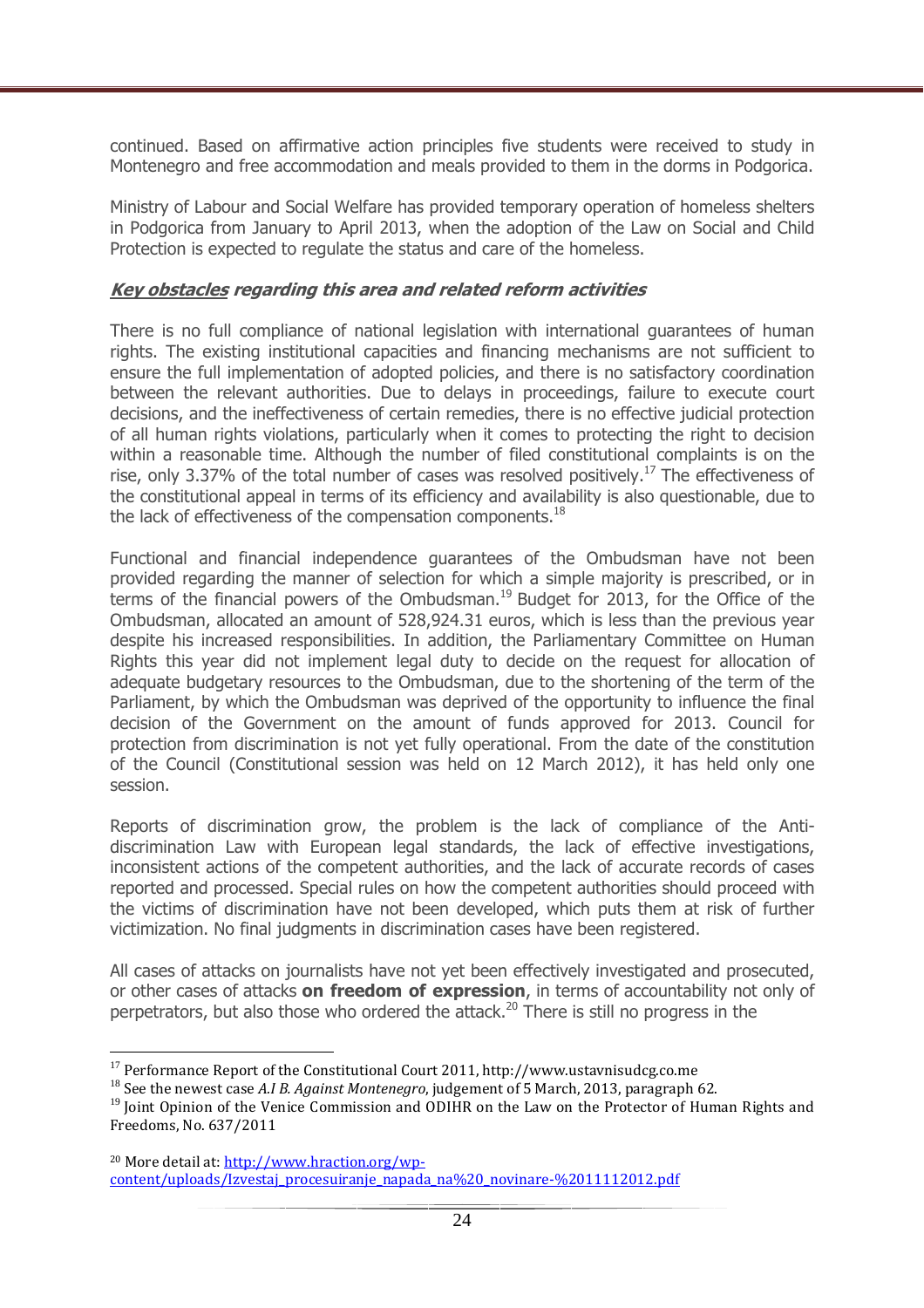discovery of orders and the perpetrators of murder of the editor of the daily Dan, Duško Jovanović, attack at the writer Jevrem Brković and murder of his companion Srdjan Vojičić, attack on journalist Tufik Softić, attack on journalist Mladen Stojović and three consecutive burnings of cars of daily Vijesti. It is necessary to examine the role of the prosecution in these cases. On the other hand, the principled position of the Supreme Court of Montenegro of 29 March 2011, which continues to apply, does not provide appellate judges of the lower courts sufficiently specific guidelines regarding the awarding of Just compensation for the violation of individual rights when there is accountability of journalists and the media for violations, nor is it consistent with the practice of the European Court of Human Rights.<sup>21</sup>

The Law on public gatherings is not complied with the Constitution and international standards. <sup>22</sup> The Law on Public Gatherings prescribed restrictions on **freedom of gatherings** for purposes that are not provided for by the Constitution such as "the protection of movement and operation of a large number of citizens." In addition, the competent authority, *Police Directorate*, establishes the existence of grounds for restricting freedom of gathering on the basis of broad discretionary powers, assessing whether the gathering place is "near" the place where there is restriction of gathering, or whether the gathering should be banned because it could "seriously affect the movement and operation of a large number of citizens." Legal provision allows, for example, banning the protest walks, which are otherwise protected under Article 11 of the European Convention for the Protection of Human Rights and Fundamental Freedoms.

A multi-sectoral team of the Ombudsman has not been established **to prevent torture,** and determining the accountability in these cases has been slow and ineffective, particularly in those cases in which the accused are officers.<sup>23</sup> Several cases have not been prosecuted despite the recommendations of international bodies.<sup>24</sup> Although a significant number of the recommendations have been adopted that the *European Committee for the Prevention of* Torture and Inhuman or Degrading Treatment or Punishment has given to the Institute for Execution of Criminal Sanctions after their visit in 2008, the prison conditions have not yet been sufficiently aligned with international standards<sup>25</sup> in terms of the conditions of accommodation and treatment of these people, especially when it comes to prisoners whose situation is particularly unfavorable due to poor accommodation conditions and the absence of any activity outside the cell. The system of **alternative sanctions** is not applied enough, lacking a comprehensive program of rehabilitation and social reintegration and full access to health services. The issue of adequate care of welfare cases, people who are placed in hospitals, has not been resolved due to the inability to be adequately cared for in other ways, as well as the status and funding of the Judicial Division of the Special Psychiatric Hospital in Kotor, which houses people with the measure of compulsory treatment and

<sup>21</sup> http://www.hraction.org/wp-

content/uploads/O\_NACELNOM\_PRAVNOM\_STAVU\_VRHOVNOG\_SUDA\_29. pdf

<sup>22</sup> Human Rights in Montenegro *2010-2011*, Human Rights Action, Podgorica 2011, pages 337-341, http://www.hraction.org/wp-content/uploads/Ljudska\_prava\_u\_Crnoj\_Gori\_2010-2011.pdf

<sup>&</sup>lt;sup>23</sup> "Prosecution of Torture and Ill-Treatment in Montenegro", Human Rights Action, Podgorica, March 2013 (http://www.hraction.org/wp-content/uploads/Izvjestaj-Procesuiranje\_mucenja\_i\_zlostavljanjamart2013.pdf)

<sup>&</sup>lt;sup>24</sup> "Prosecution of Torture and Ill-Treatment in Montenegro", Human Rights Action, Podgorica, March 2013 (http://www.hraction.org/wp-content/uploads/Izvjestaj-Procesuiranje\_mucenja\_i\_zlostavljanjamart2013.pdf)

<sup>&</sup>lt;sup>25</sup> More detail at: http://www.hraction.org/wp-content/uploads/Zavrsni\_izvjestaj-ZIKS.pdf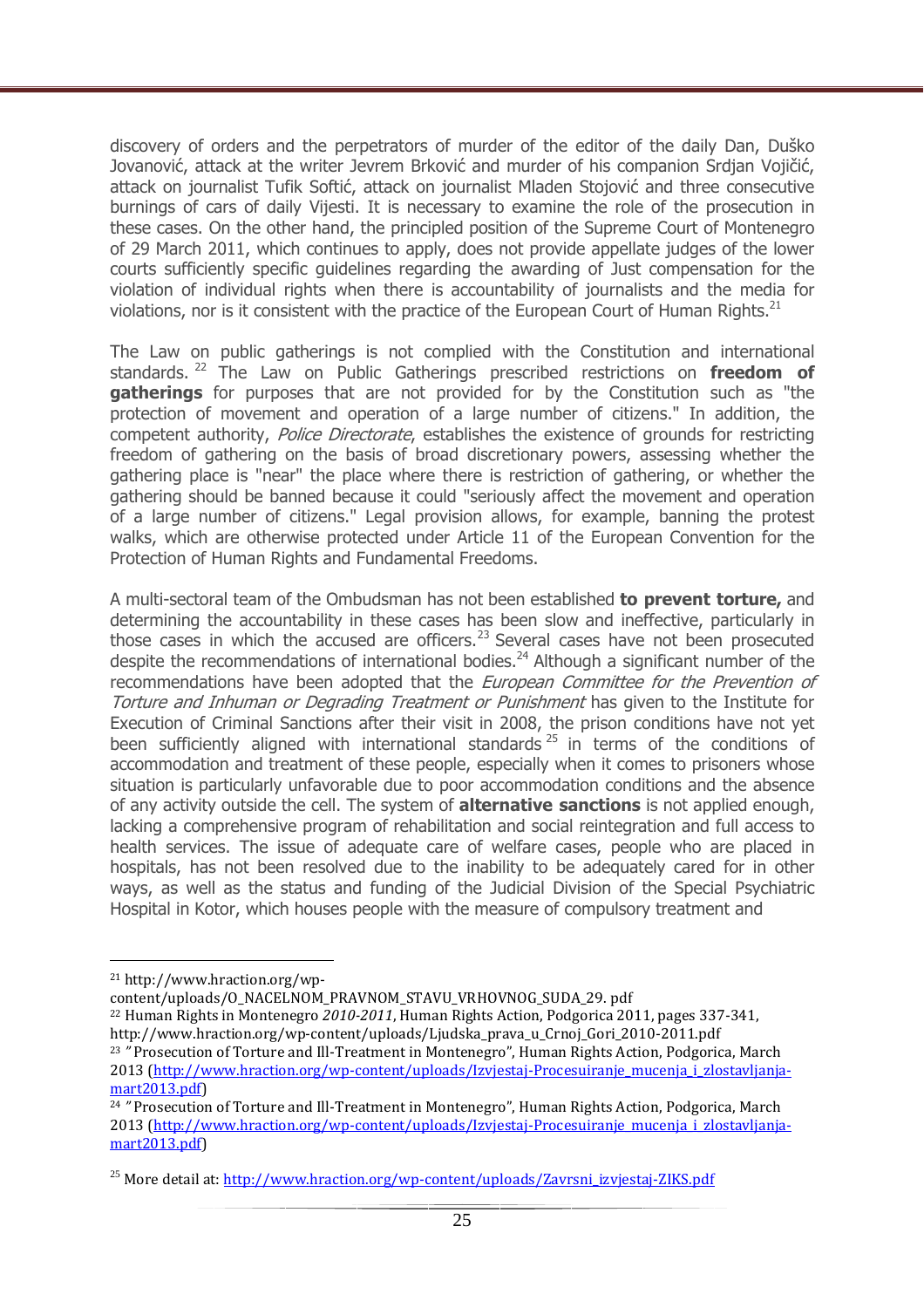confinement in a medical institution.<sup>26</sup> Authorities for offenses that *de jure and de facto* are not independent of the executive power still have the power to decide on the rights and duties of citizens, including the imposition of compulsory measures of treatment and confinement in a medical institution involving deprivation of liberty.<sup>27</sup>

A new **National Action Plan for Children** has not been adopted, although the validity of the previous has expired in 2010. The state has not yet established a comprehensive database of child protection, including a database of children with disabilities.<sup>28</sup> A certain number of children are living below the poverty line and are at risk from various forms of abuse and exploitation - the problem of child begging is especially pronounced. Although the application of the Law on treatment of juveniles in criminal proceedings has formally began, all the conditions for its proper implementation have not yet been created. Professional services to support law enforcement have not yet been established, their establishment at the Supreme Public Prosecutor's Office and the High Courts is ongoing. The scope of training for juvenile judges which have been organized up to now is not sufficient to provide special knowledge and skills that are needed for the treatment of juveniles in conflict with law, the charges against the juvenile in some courts are lead by judges engaged in a civil matter (for example basic court in Berane). No system of specialized (unrelated) foster families has been established. The courts and social work centres are still entitled to impose a measure of placement in PI Centre for youth and children "Ljubović" in the cases of behavioural disorders to children under the age of 14. The draft new Law on Social and Child Protection has withdrawn from Parliament in January 2013 because of the criticisms of civil society and the international community, but was then fine-tuned without representation of nongovernmental organizations and, as such, was determined by the Government in March 2013.

**Persons with disabilities** continue to experience limited access to facilities used by the public, to health care (particularly in terms of access to orthopedic and other aids and dental care), access to education at all levels, and adequate vocational training and employment. State agencies responsible for sanctioning the perpetrators of violations of legal norms relating to the accessibility of facilities for persons with disabilities, have not to date started any proceedings. Commission to determine disability, evaluate the level of skills and employment opportunities has not yet to begin its work in 2013. There are serious shortcomings in the implementation of the Law on Employment and Vocational Rehabilitation of Persons with Disabilities in practice. Funds that employers pay into the Fund for Professional Rehabilitation and Employment of Persons with Disabilities as a special contribution continue to be spent inappropriately, as the Government diverts unspent funds at the end of the year to activities that are not in accordance with law. During 2012, €7,931,921.69 was generated in the budget for this purpose, of which only about €268,000 was spent for the employment of people with disabilities.

 $\overline{a}$ <sup>26</sup> More detail in the report available at:  $\frac{http://www.hraction.org/wp$ content/uploads/Postovanje\_ljudskih\_prava\_pacijenata-decembar\_2011.pdf <sup>27</sup> More detail in the report available at: http://www.hraction.org/wp-

content/uploads/Postovanje\_ljudskih\_prava\_pacijenata-decembar\_2011.pdf

 $^{28}$  The Universal Periodic Review on the state of children's rights in Montenegro, prepared by an informal coalition of non-governmental organizations gathered around the Centre for the Rights of the Child of Montenegro, 2012. (www.cpdcg.me)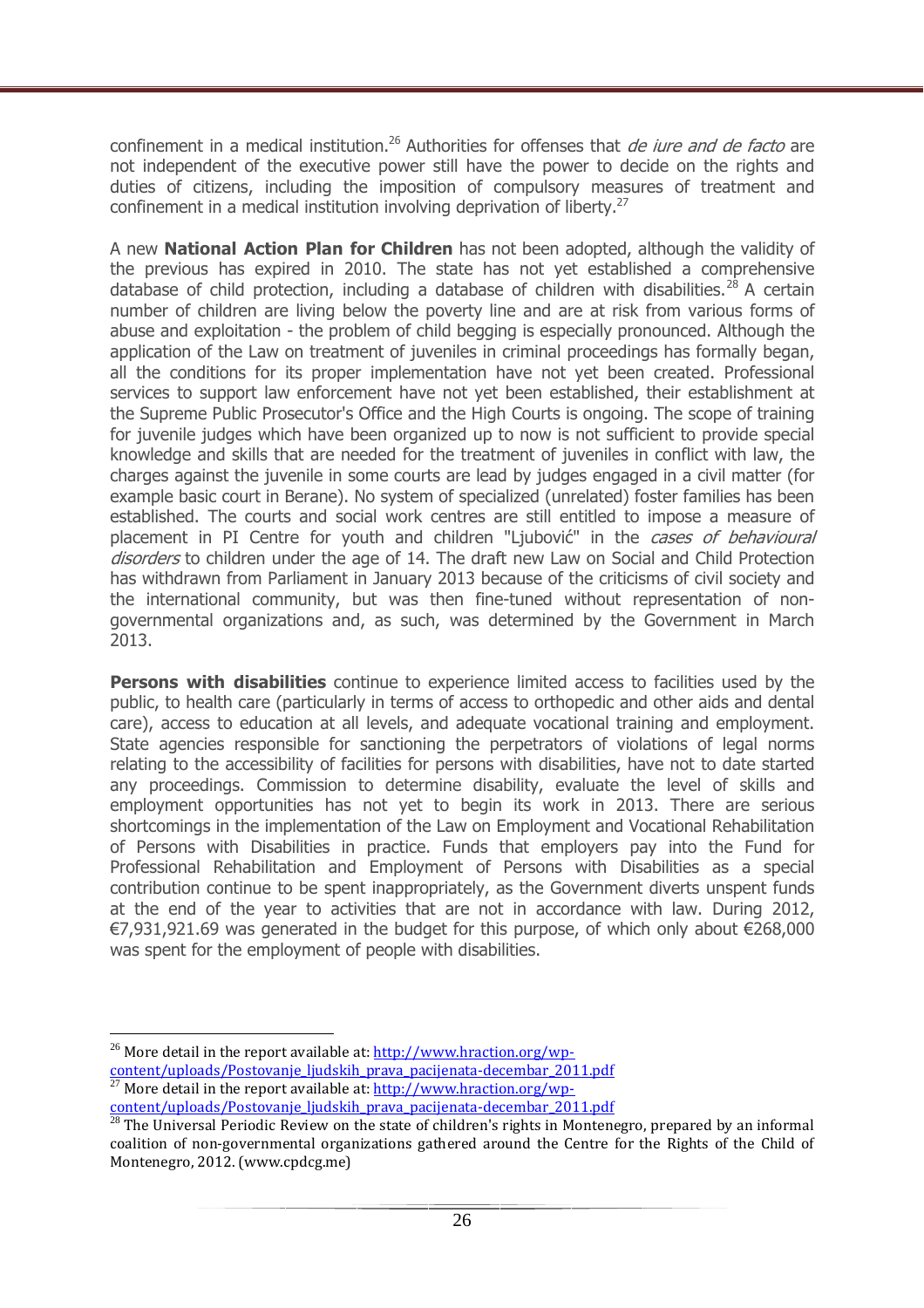Council for the care of persons with disabilities until present held only two of the four sessions provided by the Rules of Procedure of the Council, of which the last session was held in November 2012. Information on the implementation of the Action Plan of the Strategy for the Integration of Persons with Disabilities in Montenegro for year 2012 was adopted at the session of the Government, and it has not been discussed at the meeting of the Council for the care of persons with disabilities.

Despite the state's obligation to make accessible in an appropriate way the voting process to everyone, the voting in the previous elections was not inclusive of all categories of persons with disabilities, nor when it comes to choosing accessible polling places and adjusting cabins for people with mobility impairments and people of short stature, or when it comes to adapting materials for the visually impaired. Activities in this area are at an early stage.

Current Rules of spa and climatic treatment have serious deficiencies in a way that they exclude similar categories and types of disabilities and prevent use of the necessary forms and extent of medicine rehabilitation at the only specialized institution in Montenegro.

Implementation of the Law on Gender Equality is not satisfactory. There is no genderspecific statistics in all areas, especially when it comes to violence against women, as well as in the area of labor and employment of women. The recently adopted Action Plan for **Gender Equality** in Montenegro (2013 to 2017) included a significant number of activities that were comprised within the previous plan and have not been implemented, especially those related to the improvement of psychosocial support to women and children victims of violence, participation of women in decision-making and the status of women in the labor market. In addition, the principle of gender budgeting is not applied, so the financing of major activities for the achievement of gender equality is directly dependent on the support of international organizations. It is not yet created an enabling environment for women's participation in political life at all levels. Although the number of women in the Parliament has increased by 6% (total 17.2%) compared to the previous convocation, the recommendations of the Committee on the Elimination of Discrimination against Women (CEDAW) of 21 October 2011 have not been implemented regarding the need for amendments to the Law on Election of Councillors and MPs that would ensure that every third place on the electoral lists of political parties belongs to a woman candidate. In some parliamentary committees - the Constitutional Committee, the Committee for Security and Defense, Committee on Economy, Finance and Budget, the Anti-Corruption Committee and Commission to monitor and control the privatization, there are no women. The President and Vice-Presidents of the Parliament are men. Within the Government of Montenegro, women are at helm of three ministries: the Ministry of Science, Ministry of Defence and the Minister without portfolio. Women are significantly represented in the deputy positions - among deputy ministers with 40.3% and Assistant Directors with 44.8%. In only one of twenty-one municipalities in Montenegro a woman is the President of the municipality, while two women are presidents of municipal assemblies. Share of women among councillors is 14%.

**Violence against women and domestic violence** remain a major social problem, due to the mild penal policies and the inadequate response of institutions to support and protect victims of violence.<sup>29</sup> Other forms of gender-based violence are also spread, particularly economic violence against women. There is a lack of control over the implementation of protective measures stipulated by the Law on Protection against Domestic Violence, as well

<sup>29</sup> Study on Family Violence and Violence against Women in Montenegro 2012, conducted for the UNDP by CEED Consulting, in cooperation with NGO SOS Nikšić and independent consultant Maja Raičević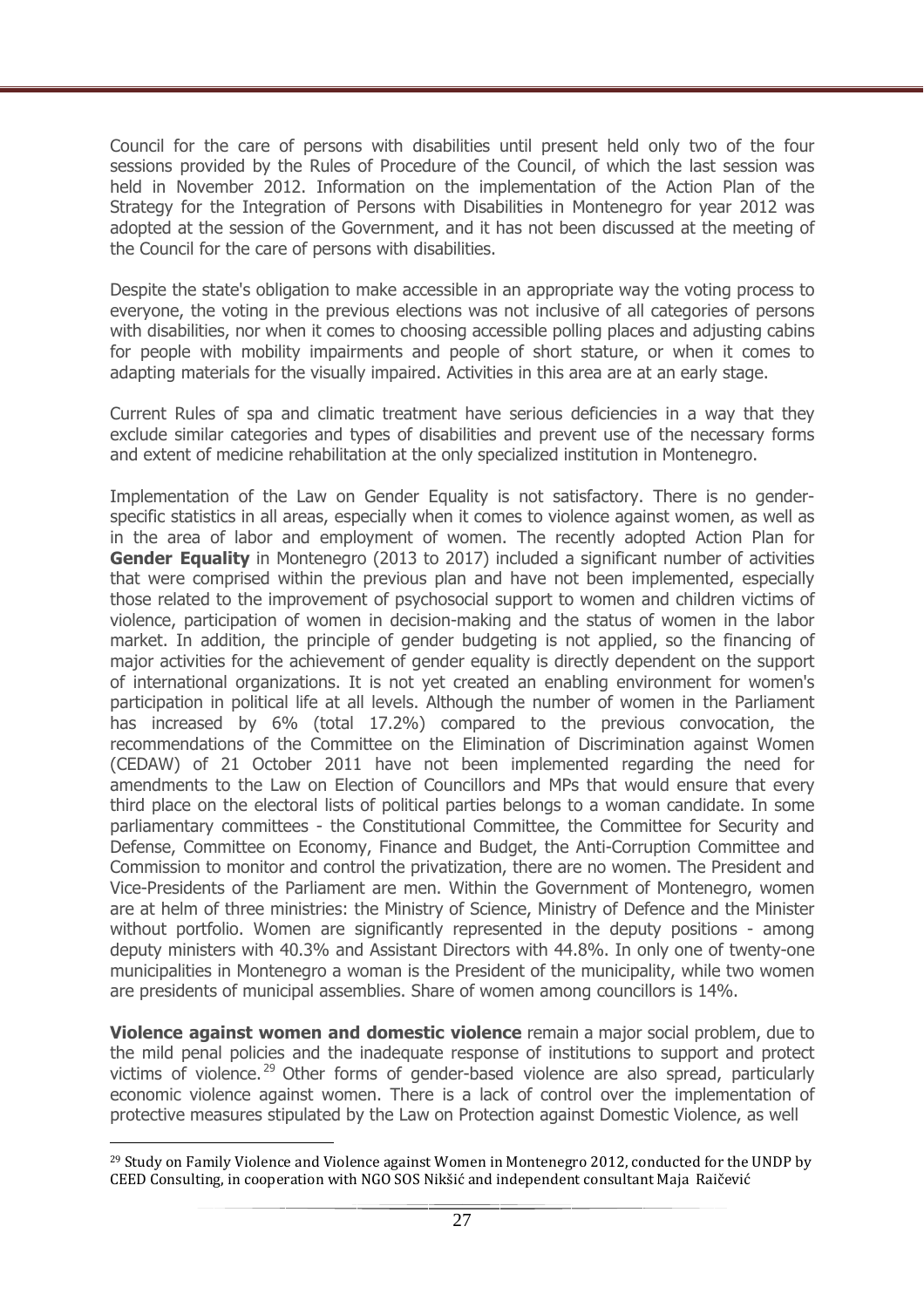as efficient and emergency procedures in case of violation. All the bylaws for implementation of the Law on Protection against Domestic Violence are not yet adopted, even though the deadline for their adoption expired in February 2011. Multidisciplinary teams for the Prevention and Protection against Domestic Violence are still not functioning in accordance with the Rules of Procedure of the institutions in cases of domestic violence<sup>30</sup>, although they formally do exist. There is no sub-legal act regulating their work and competence. There are no individual plans to help children victims of violence. Services for victims, such as shelters, hotline and counseling centres are still few in number and are provided by non-governmental organizations through projects that are mainly funded by international donations. There is no effective implementation of the Strategy for Combating Domestic Violence (2011 to 2015), and the Commission for monitoring the implementation of the Strategy since its founding in February 2012 had not yet met. $31$ 

Although there is observed improvement in cases of violence and discrimination against **LGBT persons**, there is still a lack of understanding of the need to protect the identity of LGBT people in courts (judges do not want to exclude the public from a part of the trial in order to protect the identity of a victim or a witness who is or could be lead in connection with the LGBT community).

When it comes to protecting the rights of the **drug users** there is currently only one operational center for substitution treatment of opioid addiction, based in Podgorica. There is lack of support services for the integration of former drug addicts. The state does not have a platform for the protection of persons engaged in sex work in Montenegro. The State has not allocated budget for implementing the Strategic Response to Drugs 2008-2012.

Particularly difficult is the position of **the Roma and Egyptian community**. As of 31 December 2012 the Employment Agency recorded a total of 1,012 Roma and Egyptian persons, of which 94% with no professional qualifications. Although there is an increase in the number of children involved in the education system effective measures to prevent the drop out of girls in the education system still lack. Also, over 50% of Roma IDPs are still illiterate. The system of prevention of early and forced marriages is not developed, the prosecution has not prosecuted any such case. There are no results in the standardization of the Romani language.

**Internally displaced persons** continue to face limited access to economic and social rights. Displaced persons who are unable to regulate the status and obtain the necessary documents in the state of origin cannot achieve the status of foreigner with permanent residence in Montenegro, and therefore have no access to basic human rights.

When it comes to **war crimes** there had not been the launch of new cases during the period. Of the total number of processed cases, only one is completed (Bukovica). In cases ", Morinj" and ", Deportation" the proceedings on remedies are ongoing, while in the case "Kaluđerski laz" there is still no first instance decision. As regards the processing of these crimes, particularly concerning is the lack of the application of command responsibility, selective indictment both in the personal sense, and as regards actions of the commitment of the crimes for which the accused is charged, the length of the proceedings, and a high percentage of the reversals of the appellate proceedings. The concerning fact also is the lack

<sup>30</sup> http://sudovi.me/podaci/vrhs/dokumenta/641.pdf

<sup>&</sup>lt;sup>31</sup> Strategy of protection against family violence adopted in June 2012, the implementation of which is the competence of the Ministry of Labour and Social Welfare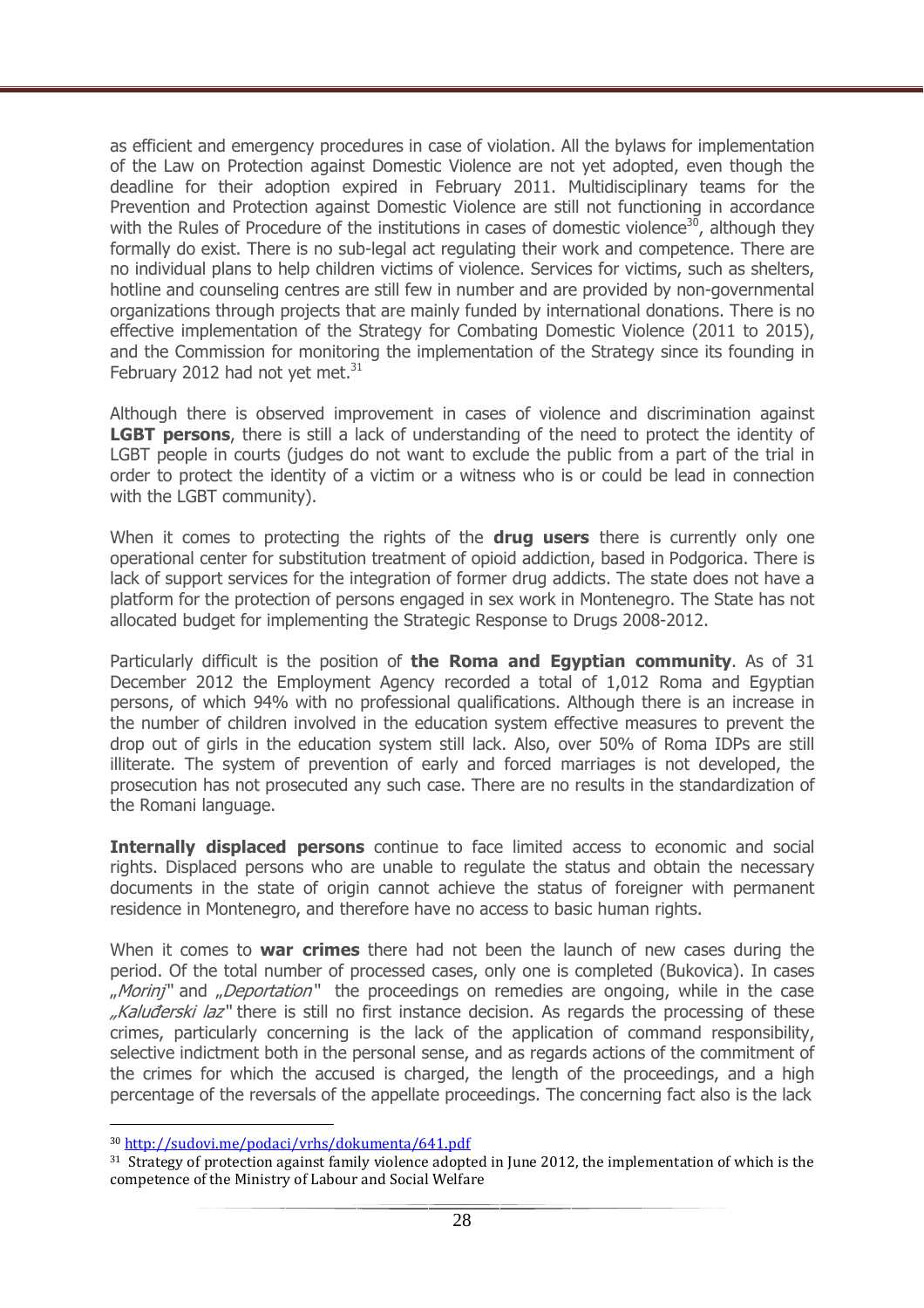of knowledge of international humanitarian law by the competent courts and illogical conclusions and reasoning of judgments rendered in some of these cases.

Insufficient administrative capacities of regional commissions for restitution and compensation, and unreasonably long duration **of acquisition of immovable property** which is the subject of return, prevent citizens to exercise their legal right to compensation within a reasonable time.

There is no progress in regulating **the EU citizens' rights**. A draft action plan for the area is in preparation for the opening of negotiations under Chapter 23.

**Free legal aid** is not yet available to all citizens who because of their financial status cannot achieve effective access to justice<sup>32</sup> in all cases in which decisions are made about their rights, obligations, and lawful interests (e.g. in administrative proceedings).

Positive law does not oblige the police to obtain a court order for the collection of **personal information**. Due to the imprecision of the statutory procedures, the question is what happens with this information, how and how long they are stored, and in what manner destroyed.<sup>33</sup>

#### **PROPOSED PRIORITY CHANGES**

Prior to the opening of negotiations in the framework of negotiations on Chapter 23 the Government of Montenegro should take the following actions in order to achieve sustainable change in this area, including:

#### **In normative terms:**

- $\checkmark$  Ensure the independence of the Constitutional Court through the change of the Constitution in accordance with the recommendations of the Venice Commission;
- $\checkmark$  Harmonize Montenegrin Constitution and the Law on the Ombudsman with the Council of Europe recommendations regarding the conditions and procedure for the election, particularly with respect to a proposal made by the President of Montenegro, prescription of a qualified majority for the election, the reasons for the termination of the function, defining the rights for re-election, as well as in terms of functional immunity;
- $\checkmark$  Through the amendments to the Law on Constitutional Court enable effective decision making of this Court on constitutional appeals of legal entities in Montenegro and ensure the constitutional complaint to be fully effective remedy for the protection of human rights;

<sup>&</sup>lt;sup>32</sup> Law on free legal aid is not compliant with the European Convention on Human Rights and the practice of the Court in Strasbourg, in terms of the types of procedures that can be granted free legal aid, and terms and conditions and the procedure of exercising this right (Human Rights Action: http://www.hraction.org/wp-content/uploads/Kritika\_Zakona\_o\_besplatnoj\_pravnoj\_pomoci.pdf;CEDEM: Draft Analysis of the enforcement of the Law on Free Legal Aid, March 2013; )

<sup>33</sup> http://www.cedem.me/sr/publikacije/viewdownload/13-publikacije/284-policy-paperpravo-naprivatnost.html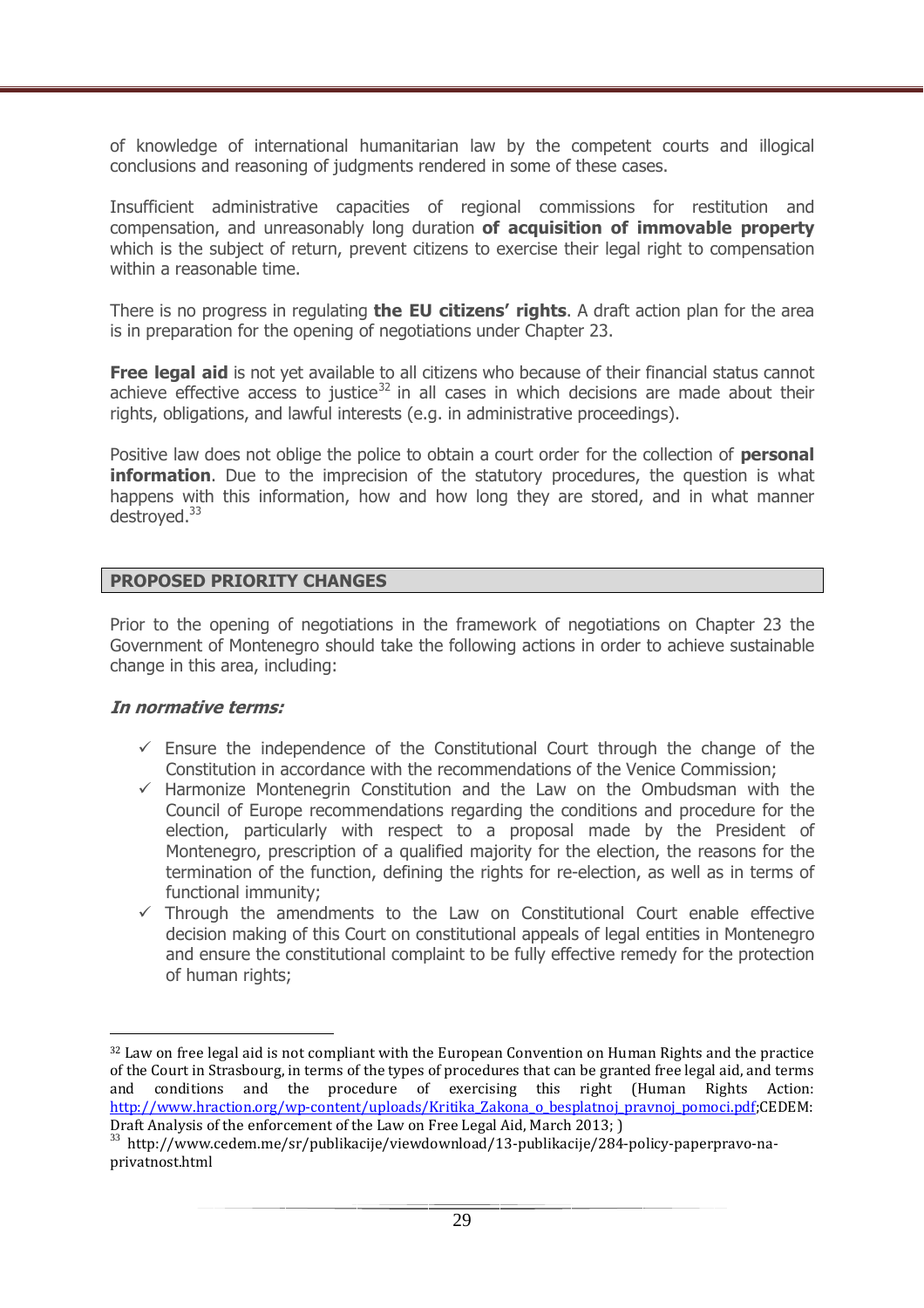- $\checkmark$  Undertake the Changes and Amendments to the Law on the Protection of the right to trial within a reasonable time in order to ensure the effectiveness of the control requirements and claims for just satisfaction;
- $\checkmark$  Harmonize Anti-Discrimination Law with European standards and the European Court of Human Rights practice in respect of terminology, especially when defining the concepts of direct and indirect discrimination, victimization, *gender identity* and sexual orientation; define the scope of the application of the law, or the delimitation of the areas from the forms of discrimination. The Law has to regulate the relationships between the various means of protection that can be handled by a person who has been discriminated against, or claiming to have been discriminated against; prescribe possibility of a lawsuit by non-governmental organizations for discrimination against an unspecified number of persons without written consent of the parties; anticipate the imposition of protective measures in discrimination cases. In cases where the particularly serious discrimination has been committed, prescribe more stringent sanctions;
- $\checkmark$  Start with amendments to the Law prohibiting discrimination against persons with disabilities in order to define the relationship between this and the general antidiscrimination law, define the proper safeguards and penal provisions, define the missing forms of discrimination and complement existing ones, prescribe harsher penalties, the possibility of filing a complaint by the Ombudsman, as well as nongovernmental organizations for discrimination against an unspecified number of persons without the written consent of such persons; provide for the possibility of imposition of protective measures in cases of discrimination;
- $\checkmark$  Amendments to relevant legislation (Law on professional rehabilitation and employment of persons with disabilities and the Budget Law) to displace the Fund for professional rehabilitation and employment of persons with disabilities from the framework of the Employment Agency of Montenegro and establish it as an independent legal entity;
- $\checkmark$  Modify Rulebook on spa and climatic treatment towards equalizing the rights of same or similar categories of disability;
- $\checkmark$  Adopt a set of measures in the field of promoting equality of persons with disabilities;
- $\checkmark$  Through the amendments to the Law on Election of Councillors and MPs enable persons with disabilities independently vote with dignity and in secret ballot;
- $\checkmark$  Through the changes and amendments to the Family Law and the Law on contentious procedure provide a minimum invasive limit to the deprivation of legal capacity. The changes shall include the persons who may be incapacitated, the conditions for deprivation/restriction, authority to initiate proceedings and the participation in the proceeding of people whose rights and freedoms are to be limited;
- $\checkmark$  To harmonize criminal legislation with the UN Convention against Torture, in terms of crimes: torture, abuse and extortion of testimony and raise the existing minimum sentences. Prescribe a qualified form of the offense of Endangering safety, when threats send by the official;
- $\checkmark$  Through the Changes and amendments to the Media Law precisely define standard of due journalistic care, limit the amount of non-pecuniary damages awarded against journalists and editors as well as individuals, and founders of the media as legal entities; specify provisions for the protection against the publication of information about the private life and exceptions from protection;
- $\checkmark$  Adopt Changes and Amendments to the Criminal Code that would comprehensively predict harsher penalties for hate crimes and propaganda of hatred against the LGBT people, people with disabilities and others, criminalize violations of the right to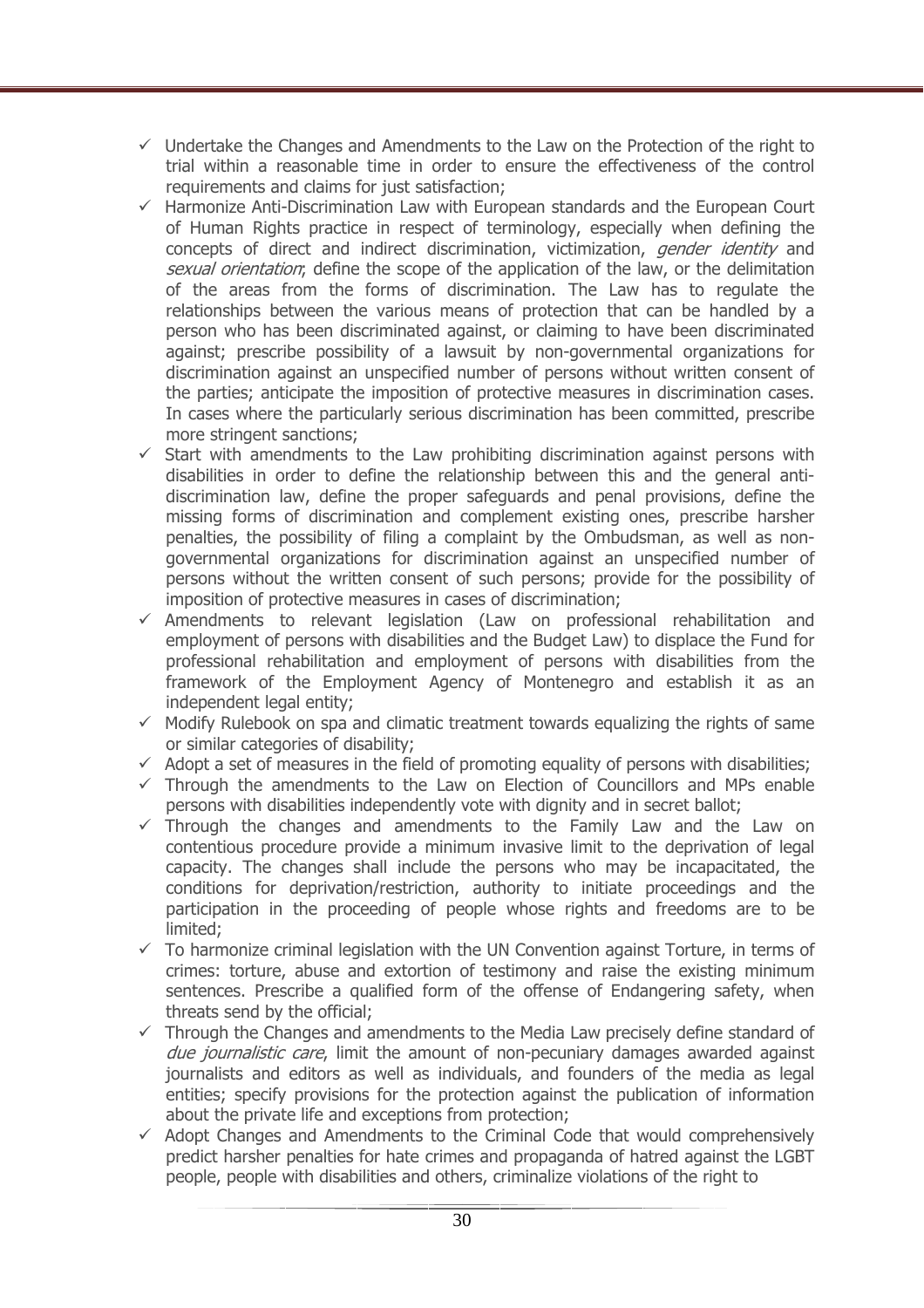express their sexual orientation and gender identity (in accordance with proposed initiative of a group of 18 non-governmental organizations): $34$ 

- $\checkmark$  Adopt a strategy for improving the quality of life for LGBT people on the basis of consensus between the government and the organizations of civil society dealing with the rights of LGBT people;
- $\checkmark$  Amend the Law on Gender Equality in the direction of a more precise definition of gender equality, expand the powers of the competent authorities in the application of the law, and increase the scope of penalties. Ensure that gender politics are in line with the European strategy for equality between women and men 2010-2015. Adopt European guidelines on human rights defenders;
- $\checkmark$  Provide funding for the implementation of the Action Plan for Gender Equality 2013-2017, the Strategy for Protection against Domestic Violence 2011 - 2015 and local plans for achieving gender equality;
- $\checkmark$  Adopt the missing bylaws for the implementation of the Law on Protection against Domestic Violence;
- $\checkmark$  Through the changes and amendments to the Law on Election of Councillors and MPs define the obligation that in each group of three candidates on electoral lists of political parties there is at least one woman;
- $\checkmark$  Ratify the UN Convention on the Suppression of Statelessness in 1961;
- $\checkmark$  Modify limiting property minimum for the right to free legal aid. To expand the scope of legal aid to the administrative procedures. Law on Free Legal Aid to be aligned with Article 13 of the Law on Protection against Domestic Violence<sup>35</sup> to provide free legal assistance to victims of violence in the misdemeanor procedure as well;
- $\checkmark$  Adopt the Law on Social and Child Protection in consultation with civil society in accordance with modern tendencies of development of the social security system. Prescribe an explicit prohibition of corporal punishment of children in social care. Define the obligation of local governments to establish and fund the work of shelters for the homeless and *victims of violence*, in accordance with the principle of decentralization of social services;
- $\checkmark$  Initiate changes and amendments to the Criminal Procedure Code regarding the conditions, manner and procedure for obtaining, use and storage of personal data related to telecommunication services or received through secret surveillance measures. Prescribe the obligation of the existence of a court order to obtain information from base stations, text listings, and other data from telecommunications traffic; obligation to submit reports on obtaining the material to the prosecutor, or the court, and the obligation of destruction after completion of the procedure.

#### **In terms of implementation:**

- $\checkmark$  To provide reliable statistics on the duration of court proceedings at all stages of the proceedings, including proceedings of the enforcement of judgments and other court decisions, and provide effective oversight of the execution by the court;
- $\checkmark$  To create the conditions for the functioning of the Ombudsman as a national mechanism for the protection of persons deprived of their liberty against torture and other cruel, inhuman or degrading treatment or punishment, through the strengthening of the capacities of Ombudsman's office and the establishment of

<sup>&</sup>lt;sup>34</sup> http://www.hraction.org/wp-content/uploads/FIN-Predlog-i-pratece-pismo-18-12-2012.pdf

<sup>35</sup> Article 13: "The victim is entitled to free legal aid in accordance with the law"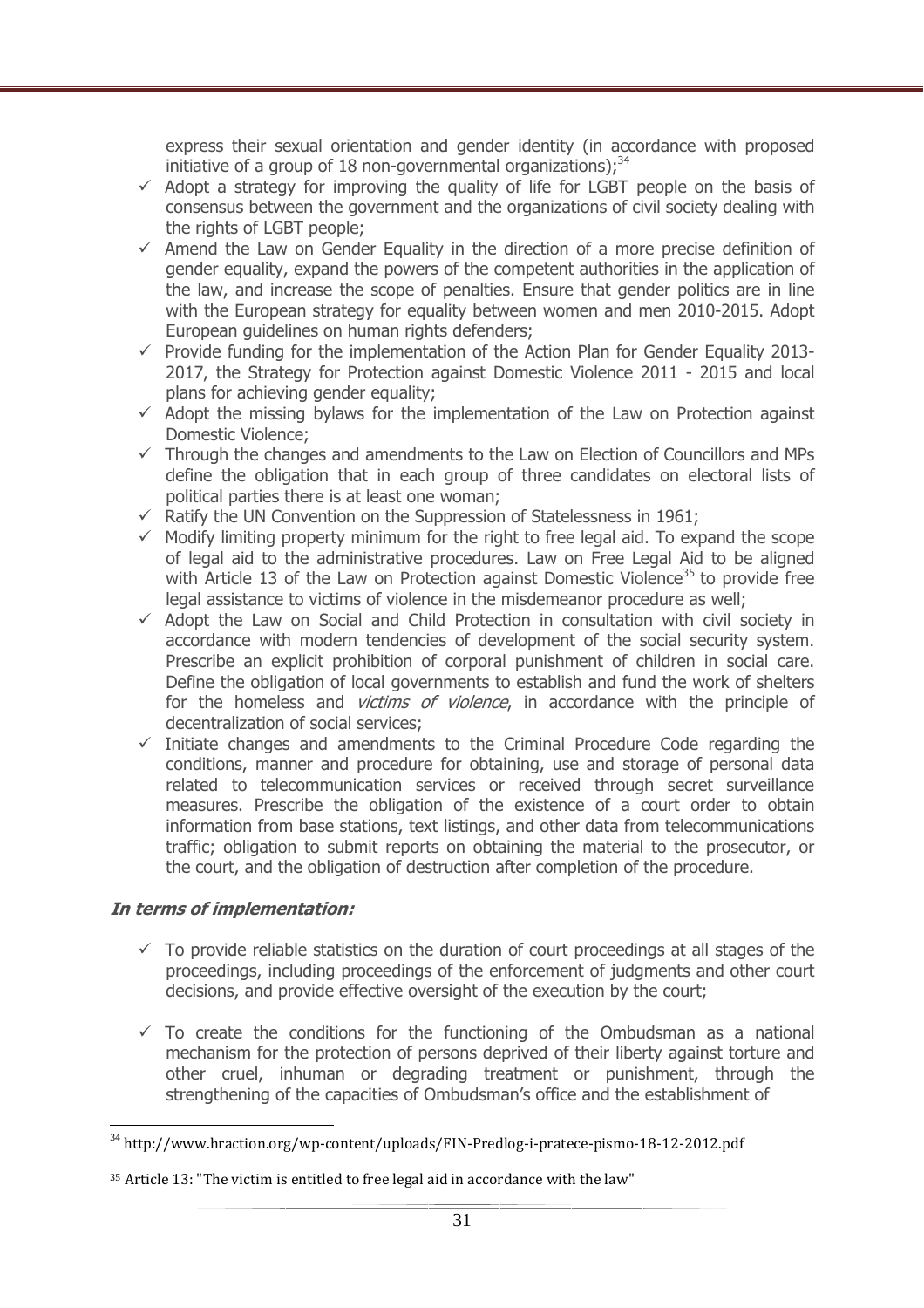multi-sectoral team for the prevention of torture. Provide immediate, independent and effective investigations into cases of torture, especially in those cases in which civil servants are suspects. Ensure the implementation of the Istanbul Protocol in the work of professionals who are responsible for dealing with cases of torture;

- $\checkmark$  Provide greater autonomy of the Ombudsman in financial management and strengthen its capacity to fight discrimination. Provide mandatory training for judges, prosecutors, centres for social work and police officers on standard procedures for dealing with victims of torture, violence and discrimination;
- $\checkmark$  Increase the space capacity of the prison and detention facilities, provide access to full health care for prisoners, and the use of regular rehabilitation and social reintegration programs. In the Special Psychiatric Hospital provide room for people to whom that kind of treatment is really necessary, and take care of welfare cases by other means;
- $\checkmark$  Ensure full implementation of alternative measures in solving criminal cases in which the participants are minors, in all stages of the proceedings;
- $\checkmark$  Provide immediate, independent and effective investigations into cases of discrimination, as well as their timely and efficient processing by the relevant authorities, particularly in cases where the discriminatory conduct is motivated by hatred of a particular group of persons;
- $\checkmark$  Implement the recommendations of the Committee on the Elimination of Discrimination against Women filed based on the initial report of Montenegro. Ensure that the UN Convention on the Elimination of All Forms of Discrimination against Women (CEDAW) and the Optional Protocol, as well as the general recommendations of the CEDAW Committee regarding notification procedures are an integral part of the training of persons responsible for implementation and compliance with the law;
- $\checkmark$  Provide effective system of monitoring the implementation of safeguards in cases of violence against women and act immediately in case of violations;
- $\checkmark$  Develop a single database on gender-based violence (by gender, age, type of violence, the number of applications received, the number of charges raised, the number of judgments, the protection measures imposed, etc.);
- $\checkmark$  Ensure full implementation of the Council of Europe Convention on preventing and combating violence against women and domestic violence;
- $\checkmark$  Strengthen human resources and personnel in institutions dealing with persons with disabilities. Review all projects and use permits issued after the enactment of the Law on Spatial Development and Construction of Structures for buildings which have not been complied with accessibility standards and strengthen supervision of entities that are responsible for issuing use permits;
- $\checkmark$  Implement legislative measures in order to prevent drop-out rate of girls from the Roma and Egyptian population in primary schools. Begin the process of standardization of the Romani language;
- $\checkmark$  In the next two years finance harm reduction programs for injecting drug users to ensure the sustainability and successful implementation of these services;
- $\checkmark$  Increase the number of professional staff of the Commission for Restitutions, in proportion to the number of pending cases.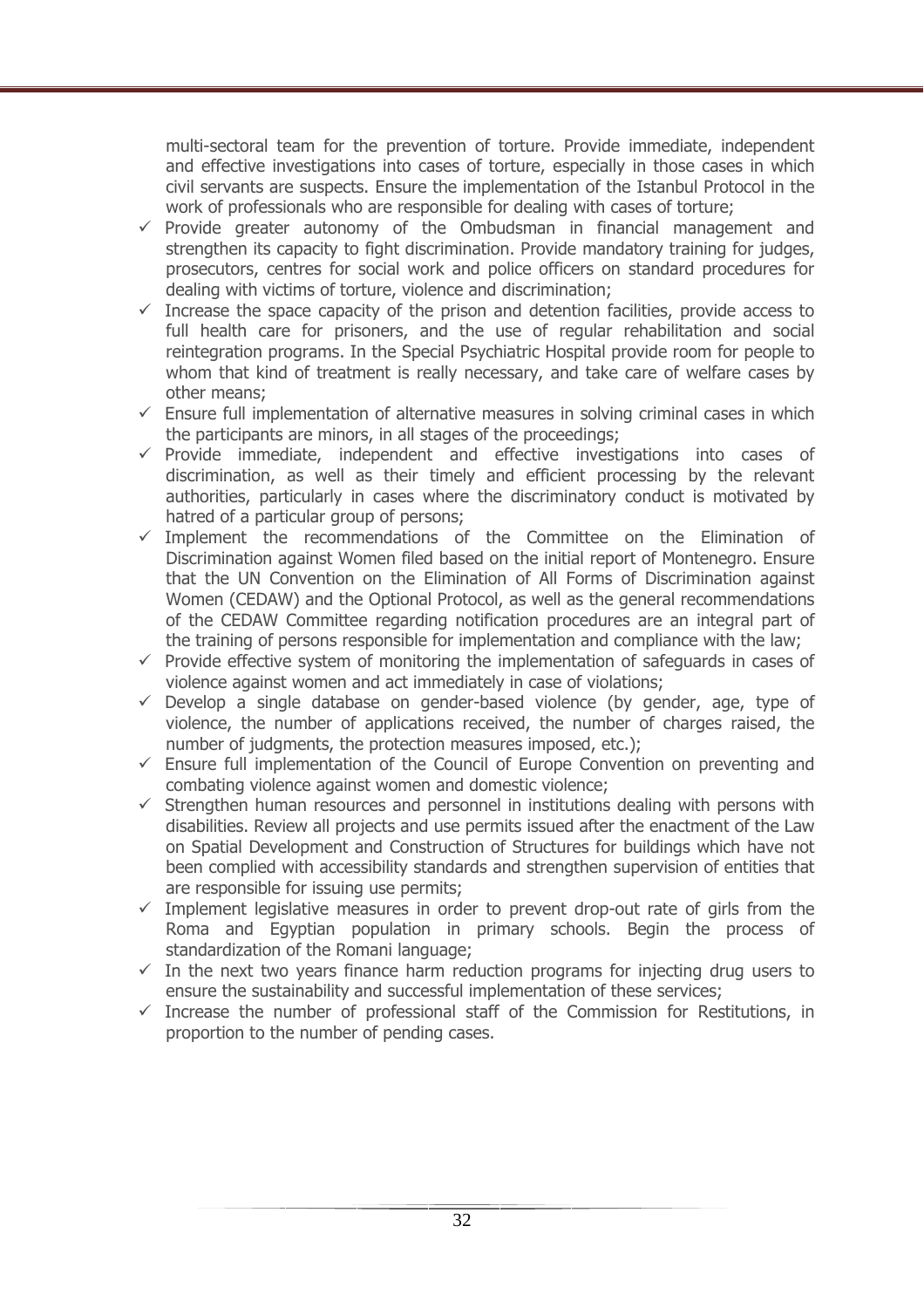# **IV Sustainability and development of civil society**

## **ASSESSMENT OF THE SITUATION**

The situation in the field of civil society development is somewhat acceptable-formal commitments were mostly met, but no significant positive changes in practice recorded. **There is no unequivocal political will within the government concerning the cooperation with the civil society.** The government is ready to cooperate with civil society at a formal level, however, there is still no fundamental understanding of the need for cooperation and investment in the non-governmental sector.

## **EXPLANATION OF THE ASSESSMENT OF THE CURRENT SITUATION**

#### **Key developments as regards this issue and the related reform activities, starting from the date of the EC Progress Report (10 October 2012) ending with 10 April 2013**

Key successes of Montenegro in the field of improving cooperation between Government and civil society organizations during the period under review related to the continuity of the inclusion of representatives from non-governmental organizations (NGOs) into working groups for negotiating chapters. From getting a date for the negotiations, 24 working groups have been formed, and so far 48 representatives of NGOs were included in them. In particular, the working group for the preparation of negotiations under chapter 23 includes 5 NGO representatives. In addition to this practice, the practice of including representatives of NGOs in working bodies formed by the state government for the development of laws, regulations and strategies also continued. Procedures for the election of NGO representatives in the working bodies are transparent and ensure the legitimacy and quality of representatives. In 2012, the working bodies that are formed by the state authorities include 83 NGO representatives.

Council for Cooperation between the Government and NGOs now smoothly performs its duties and meets regularly.

The Joint Consultative Committee has held two meetings with the European Economic and Social Council in this period.

The Ministry of Interior in November 2012 established cross-sectoral working group to develop a new Strategy for the development of the NGO sector in Montenegro. The working group consists of representatives from the relevant government authorities and NGOs (2 representatives). The adoption of the Strategy is envisaged for the fourth quarter this year in the Government's Programme for 2013.

At the initiative of the Council for Cooperation with NGOs, the government has put in motion the procedure for the proposal Agreement between the Governments of the Western Balkans and Turkey in the field of cooperation with NGOs - civil society. This document is made in order to establish regular communication and cooperation of countries parties to the Agreement in improving cooperation with civil society organizations. Approval of the Agreement is expected by the end of 2013.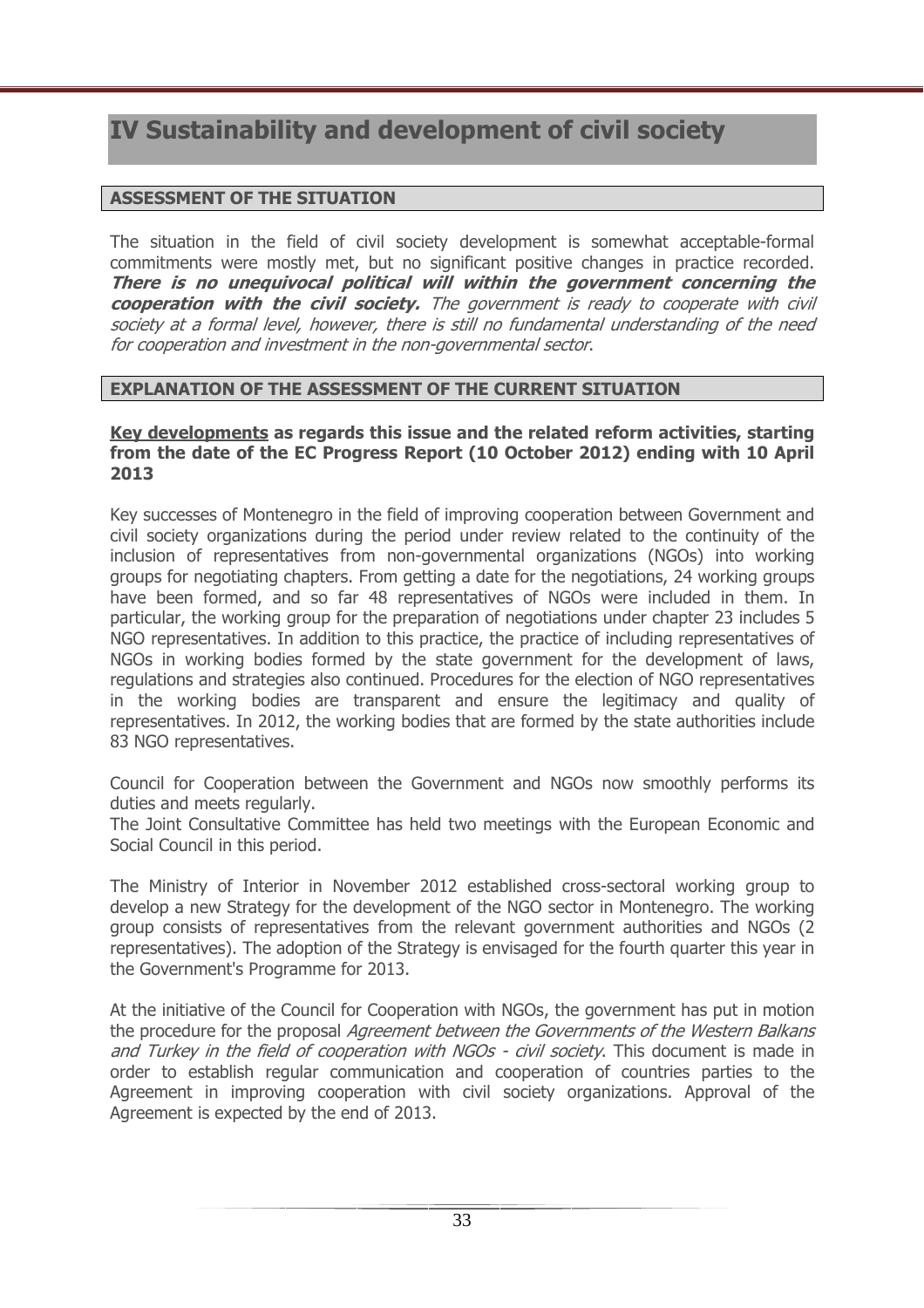### **Key obstacles regarding this area and related reform activities**

The key failure, which also impedes the cooperation between the Government and NGOs at a general level, but also the functioning of NGOs in the country **is the inconsistent application of the Law on non-governmental organizations** in the area of financial support from the state to NGO projects. Even nearly two years after the adoption of the Law, all bylaws have not been enacted which shall specify the new process of financing of NGO projects from the state budget established by the Law on NGOs. In this way, the funds from the budget for project funding to NGOs continue to be allocated according to existing models, which lack transparency, compliance with regulations and procedures, monitoring and evaluation of projects, which is just why the changes to the process were announced.

Although the inclusion of NGO representatives in the working groups for the preparation of negotiations is a good practice, **the Rules of Procedure of the working groups restrict NGOs to inform the public about the work of the working group**. More specifically, Art. 13 of the Rules of Procedure of the Working Group states: "The work of the working group can be made public by the Chief Negotiator, Secretary of the Negotiating Group, a member of the Negotiating Group and Head of the Working Group." In this way, the transparency of the process reduces and limits the work of NGOs which in their day to day work deal with the areas covered by the negotiating chapters. Denial of opportunities for NGOs to make statements to the public about the work of the working group, and inform citizens about the dynamics of its operation affects the substance of the process which should be consultative and communicated to the public.

**Council for Cooperation between the Government and non-governmental organizations has no allocated funds in the budget for the work.** This situation may in the future adversely affect the operation of the Council, as it prevents the further professionalization of the body, or engagement of experts in various fields, contribution to the development of various analysis and public policies. The need for a separate budget is enhanced because of the very important task for the Council arising from the Law on NGOs, as well as long-term engagement of the Council in the future in monitoring government's relationship with civil society during the negotiations in the chapter 23.

**Office for cooperation between Government and NGOs lacks the institutional independence and does not operate as a separate government authority**. The office is still an organizational unit of the General Secretariat of the Government which in practice makes its operation difficult, or the clear definition of its role and mandate within the system. The Office also has no separate budget, the ability to manage recruitment, to create a special website and other responsibilities that contribute to the efficiency of its operations and cooperation with NGOs. Current number of employees in the Office is still insufficient in relation to its tasks and workload.

Although the state authorities **have contact persons** for cooperation with NGOs (currently 54 contact persons at government authorities), **their work and activities are limited and do not give the right results** because there are too often replacements of contact persons making it difficult to establish effective communication with NGOs. Also, contact persons have no clear job description, namely, cooperation with NGOs was only added to the description of their responsibilities without specifying the detailed content of official duties in that section.

Implementation of **the Regulation on the manner and procedure for cooperation between state authorities and NGOs**, as well as the **Regulation on the manner and**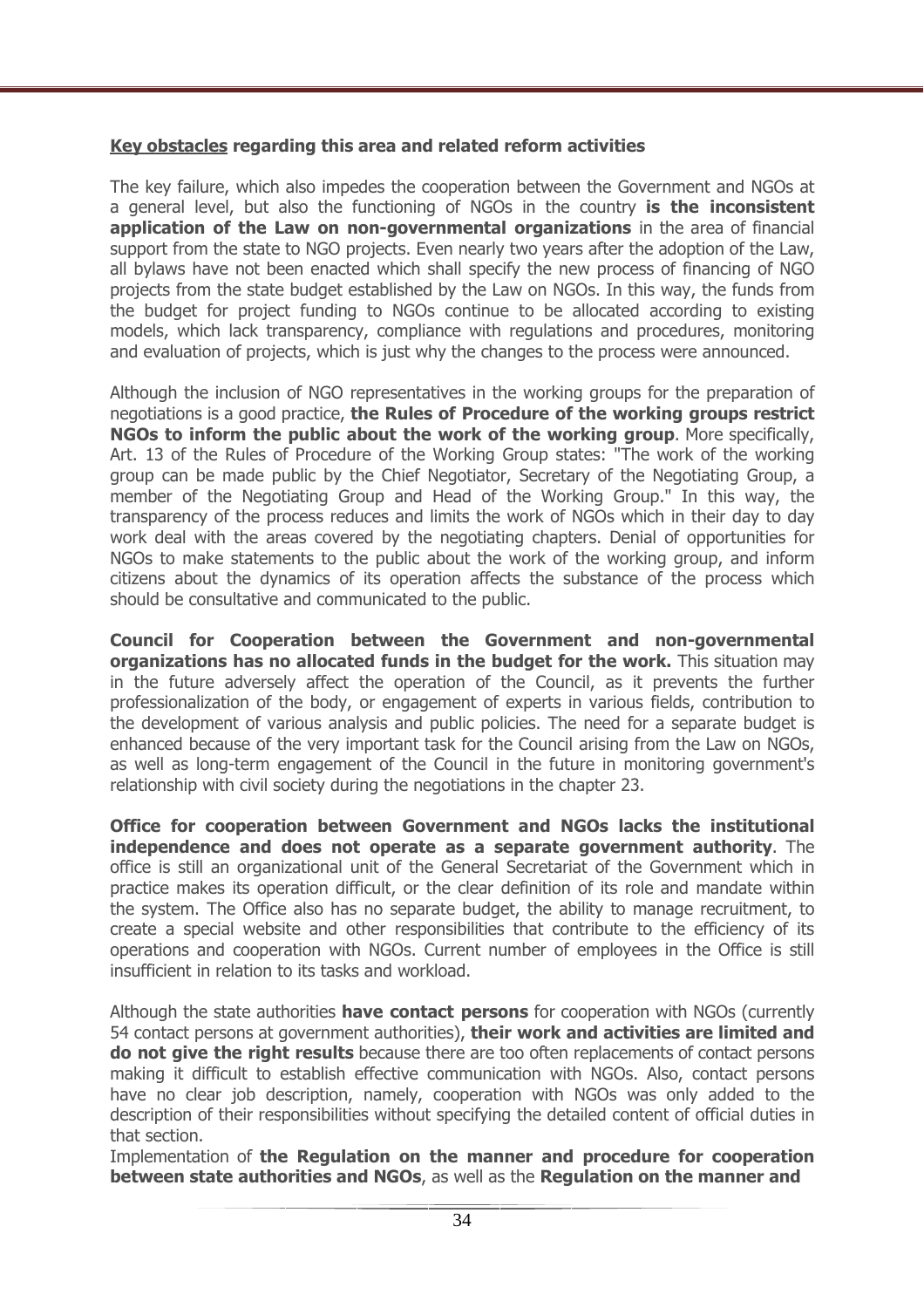**procedure for conducting public hearings** in preparing the law is still insufficient and inadequate.

Financial support for projects of NGOs from the state budget is inefficient and unsustainable. **The amount of funding from the state budget to be invested in projects of NGOs is** continuously deducted from year to year and is the only budget item that decreased by 50% within one year. The amount that is available to support projects of non-governmental organizations from the state budget is inadequate to the needs of the sector and the implementation of public policies in different areas.

The laws and regulations and internal procedures of the competent authorities do not dedicate a special place to **statistics and records relating to non-governmental organizations**. One of the major obstacles to better understanding of the needs and functioning of NGOs in Montenegro, is the lack of official statistics on employees and volunteers, income (donations from domestic and foreign sources, economic activities, memberships, etc ...), work offices, technical equipment... This shortcoming results in difficulty with planning and consideration of future directions of development of NGOs and support that state bodies and local self-governments should provide to NGOs.

### **PROPOSED PRIORITY CHANGES**

Prior to the opening of negotiations in the framework of negotiations on Chapter 23 the Government of Montenegro needs to undertake the following activities:

#### **In normative terms:**

- $\checkmark$  Development and adoption of the Regulation on the composition, selection criteria and nomination procedure of the members of the Commission for the allocation of funds to NGOs;
- $\checkmark$  Development and adoption of the Regulation on detailed criteria for the evaluation of projects and programs of NGOs;
- $\checkmark$  Development and adoption of the Strategy of the development of NGO sector in Montenegro;
- $\checkmark$  Development of the Analysis of the legal framework for the promotion of a culture of donation from enterprises (corporate philanthropy), and the development and changes to existing regulations in line with the Analysis;
- $\checkmark$  Changes to the laws / by-laws and internal procedures on the necessary statistical data related to the work of NGOs and the manner of their introduction into the system of official statistics;
- $\checkmark$  Drafting amendments and changes to the regulations on the organization and administration of the state authorities (in order to define the position of the contact persons for cooperation with NGOs).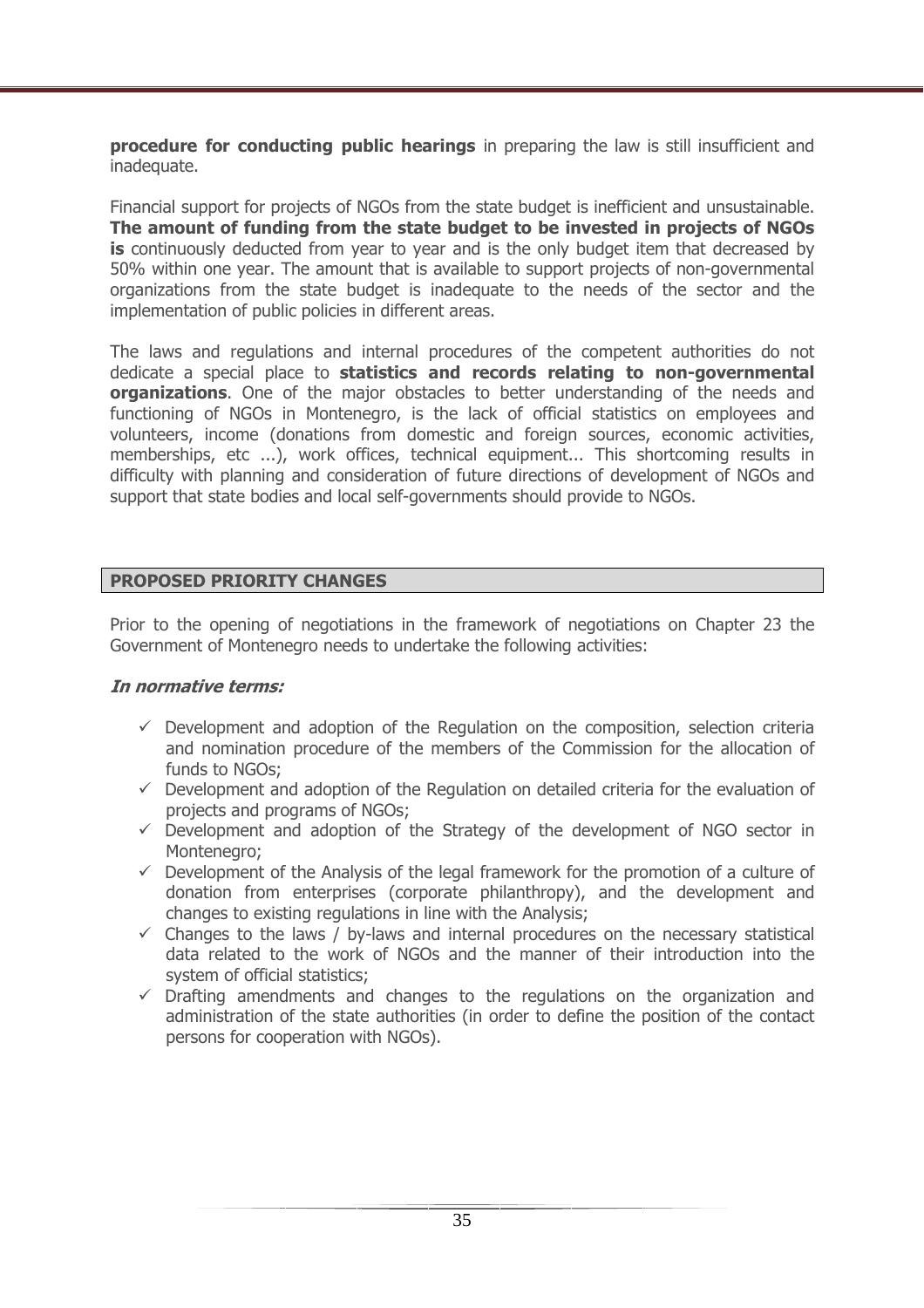## **In terms of implementation:**

- $\checkmark$  Commission for the allocation of funds for programs and projects of NGO to be formed
- $\checkmark$  Strengthen the capacity of the members of the Commission for the allocation of funds to NGO
- $\checkmark$  It is necessary to redefine the status and mandate of the Office for Cooperation with NGOs
- $\checkmark$  Increase in the number of employees in the Office for Cooperation with NGO
- $\checkmark$  Strengthen the capacity of employees of the Office for Cooperation with NGO
- $\checkmark$  Provide financial support from the budget to the Council for Cooperation between the Government and NGO
- $\checkmark$  It is necessary to provide adequate political support to the Council for Cooperation between the Government and NGO
- $\checkmark$  Strengthen the capacity of contact points for cooperation with NGO
- $\checkmark$  It is necessary to strengthen the professionalization of the Council for Cooperation between the Government and NGOs
- $\checkmark$  Improve the capacities of public officials for proper implementation of the Regulation on the manner and procedure for conducting public discussion
- $\checkmark$  Improve the capacities of public officials for proper implementation of the Regulation on the manner and procedure of cooperation with NGOs
- $\checkmark$  It is necessary to increase the amount of financing from the state budget allocated to NGO projects in accordance with the analysis of the effects of NGO projects.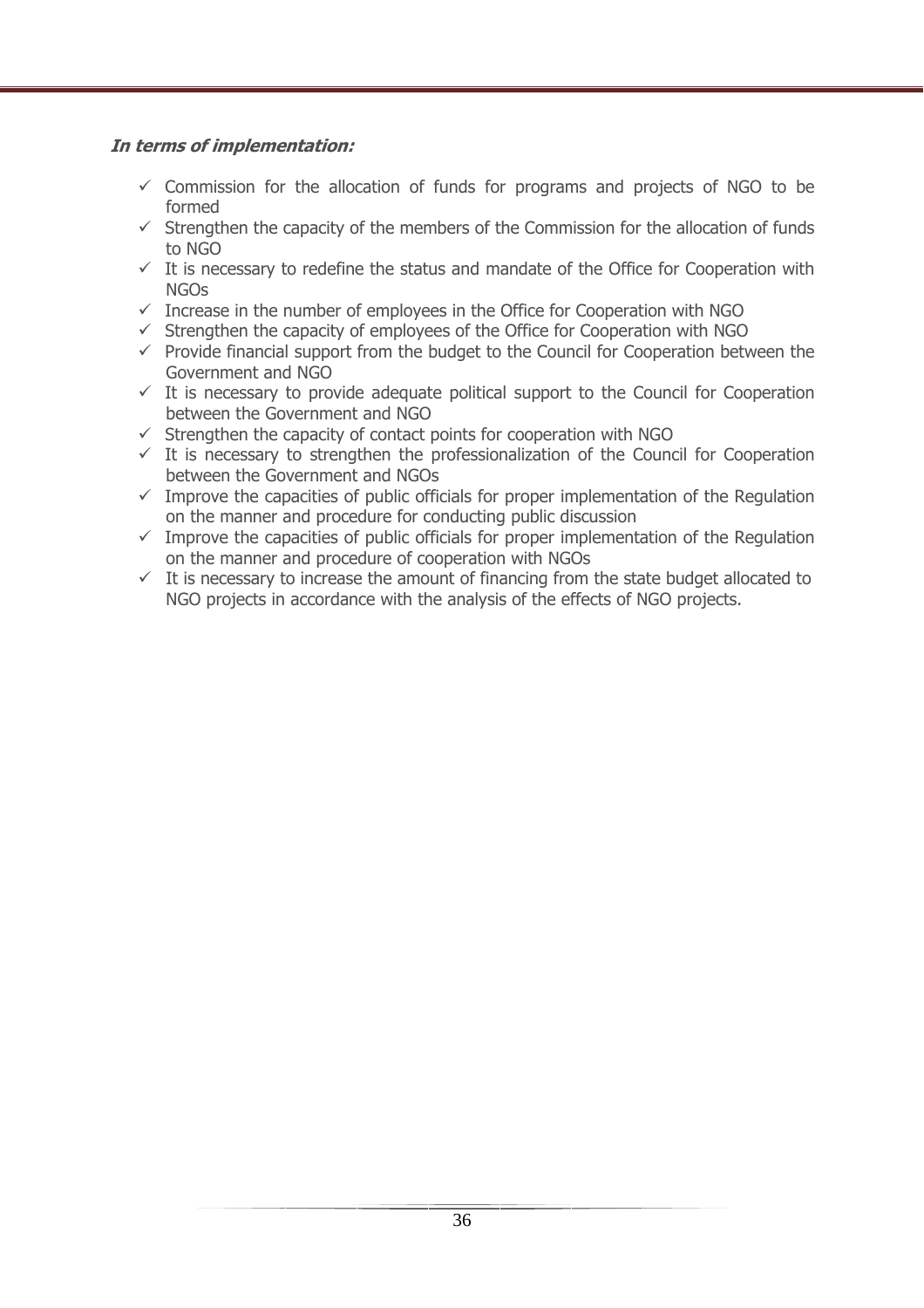# **V Recommendations to the European Commision**

## **Writing Montenegro Progress Reports**

• Ensure continuity in the organization of consultations with representatives of civil society so as to provide the testability of data obtained from the executive power, especially when it comes to the preparation of the European Commission Montenegro Progress Report;

• In addition to identifying the situation and pointing out to the problems, Montenegro Progress Reports should strengthen the approach to propose solutions for improving the situation based on the conducted consultations with NGOs and the government;

## **Transparency in the negotiating process and the role of civil society**

• Consider solutions comprised within the Rules of procedures of the working groups for the preparation of negotiations to allow NGO representatives to inform the public about the dynamics of working groups and key issues in the negotiation process;

• In the process of defining the criteria for closing Chapter 23 involve civil society organizations.

## **Judicial Reform**

• Require authorities to conduct investigations in all cases, which they learn by any means, when there is reasonable suspicion of a criminal offense prosecuted ex officio;

• Require the authorities to amend the reports on the prosecution of cases of violence against journalists with the information on investigations that have not reached the trial stage.

## **Combating Corruption**

• Continue to support regional initiatives aimed at combating corruption and organized crime, strengthen international legal assistance in criminal matters and exchange of information in the field of monitoring and determination of illegally acquired assets.

## **Human Rights**

• To provide valid data on the state of human rights in the country, which will serve as a basis for monitoring the process of the negotiations. In addition to statistics, insist on the delivery of quality indicators on the implementation of the adopted laws and international conventions.